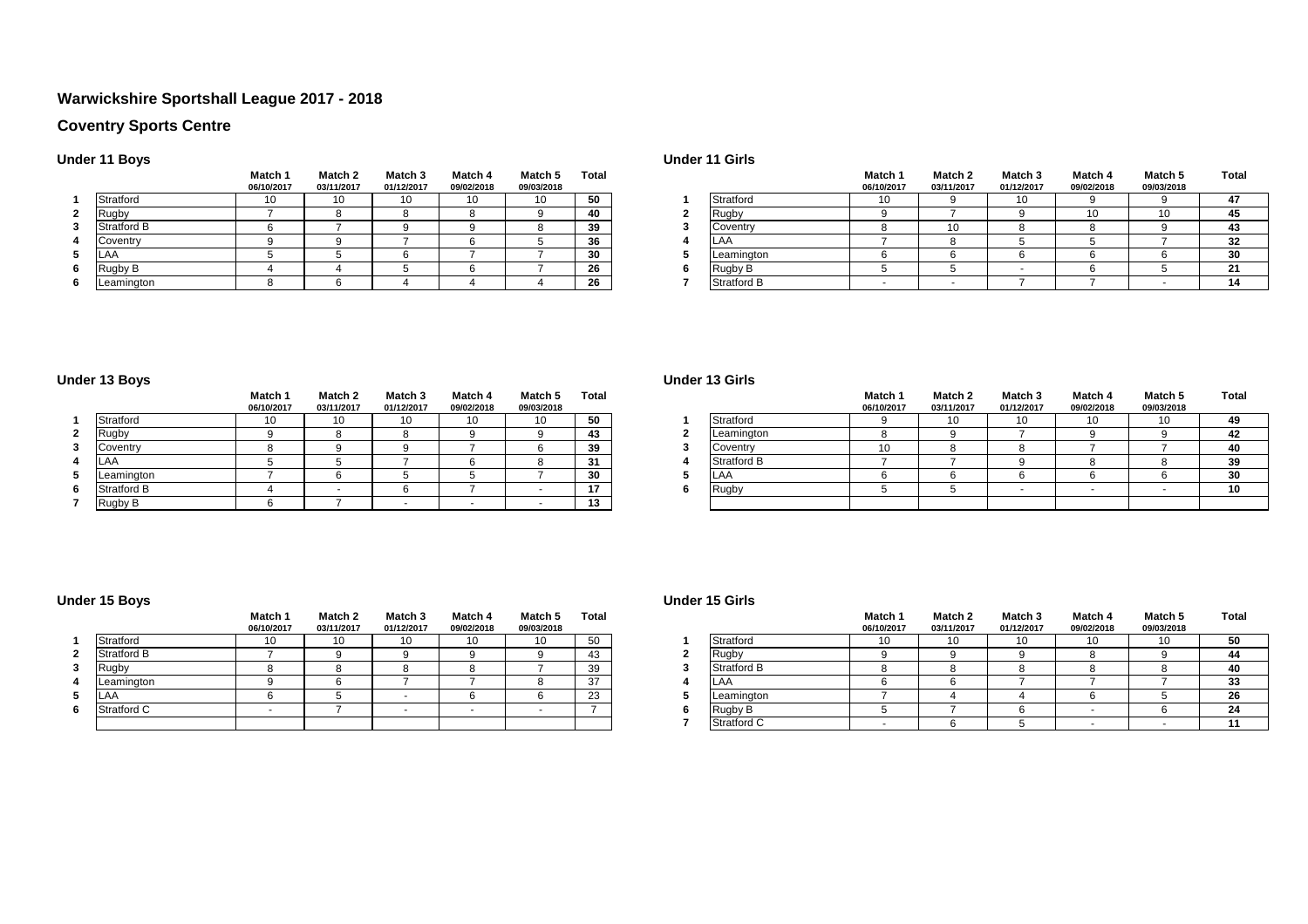# **Warwickshire Sportshall League**

## **Season's Best Performances 2017 - 2018**

| $2017 - 2018$                                           | <b>Under 11 Girls</b>                                                       | <b>Under 11 Boys</b>                       | <b>Under 13 Girls</b>                       | <b>Under 13 Boys</b>                         | <b>Under 15 Girls</b>                         | <b>Under 15 Boys</b>                          |
|---------------------------------------------------------|-----------------------------------------------------------------------------|--------------------------------------------|---------------------------------------------|----------------------------------------------|-----------------------------------------------|-----------------------------------------------|
| 2 Lap Race                                              |                                                                             |                                            | 26.1s<br>Caitlin Buckley<br>Stratford       | 25.2s<br>Oscar Albanese<br>Stratford         | 25.2s<br>Millie Leighton<br>Stratford         | 23.3s<br>Cole Williams (S)<br>Alex Powell (S) |
| 4 Lap Race                                              |                                                                             |                                            | 56.5s<br>Alex Spurway<br>LAA                | 55.1s<br>Oliver Scott<br>Rugby               | 55.4s<br>Zoe Gardner<br>Rugby                 | 50.0s<br>Cameron Williams-Stein<br>Leamington |
| 6 Lap Race                                              |                                                                             |                                            | 93.4s<br><b>Monica Davidson</b><br>Coventry | 85.2s<br>Louis Kendrick<br>Stratford         |                                               |                                               |
| <b>Chest Push (under 11s)</b><br>Shot (under 13s & 15s) | 7.00m<br>Lucy Goldthorp<br>Rugby                                            | 7.50m<br><b>Harrison Barnes</b><br>Rugby   | 9.86m<br>Imogen George<br>LAA               | 9.40m<br><b>Freddie Clemons</b><br>Stratford | 9.29m<br><b>Maddie Clark</b><br>Stratford     | 10.34m<br>Ollie Wear<br>Stratford             |
| Javelin                                                 | 18 <sub>m</sub><br>Lucia Cassidy (S)<br>Abigail George (LAA)                | 20 <sub>m</sub><br>Tom Weaver<br>Stratford |                                             |                                              |                                               |                                               |
| <b>Speed Bounce</b>                                     | 53<br><b>Maisie Spriggs</b><br>Stratford                                    | 56<br><b>Fred Williams</b><br>Stratford    | 81<br>Robin Greenwood<br>Leamington         | 84<br>Matthew Bexson<br>Stratford            | 90<br>Millie Leighton (S)<br>Meghan Lawes (R) | 83<br>James Kenyon<br>Stratford               |
| <b>Standing Long Jump</b>                               | 2.05m<br>Odunayo Lawal<br>Coventry                                          | 2.01m<br>Finn Williams-Stein<br>Leamington | 2.22m<br>Temi Lawal<br>Coventry             | 2.22m<br>Henry Madden Forman<br>Stratford    | 2.20m<br>Millie Leighton<br>Stratford         | 2.66m<br>Cole Williams<br>Stratford           |
| <b>Standing Triple Jump</b>                             | 6.61m<br>Odunayo Lawal<br>Coventry                                          | 6.19m<br>Harry McDonald<br>Stratford       | 6.24m<br>Ella Bower<br>Leamington           | 6.68m<br>Evan Lowe<br>Rugby                  | 7.04m<br>Millie Leighton<br>Stratford         | 8.36m<br><b>Nick Butler</b><br>Stratford      |
| <b>Vertical Jump</b>                                    | 45cm<br>Odunayo Lawal (Cov)<br>Emma Bliwert (LAA)<br>Annalise Foxon-Day (R) | 48cm<br>Seb Hillard<br>Stratford           | 60cm<br>Temi Lawal<br>Coventry              | 60cm<br>Jake Minshull<br>Coventry            | 60cm<br><b>Maddie Clark</b><br>Stratford      | 75cm<br><b>Alex Powell</b><br>Stratford       |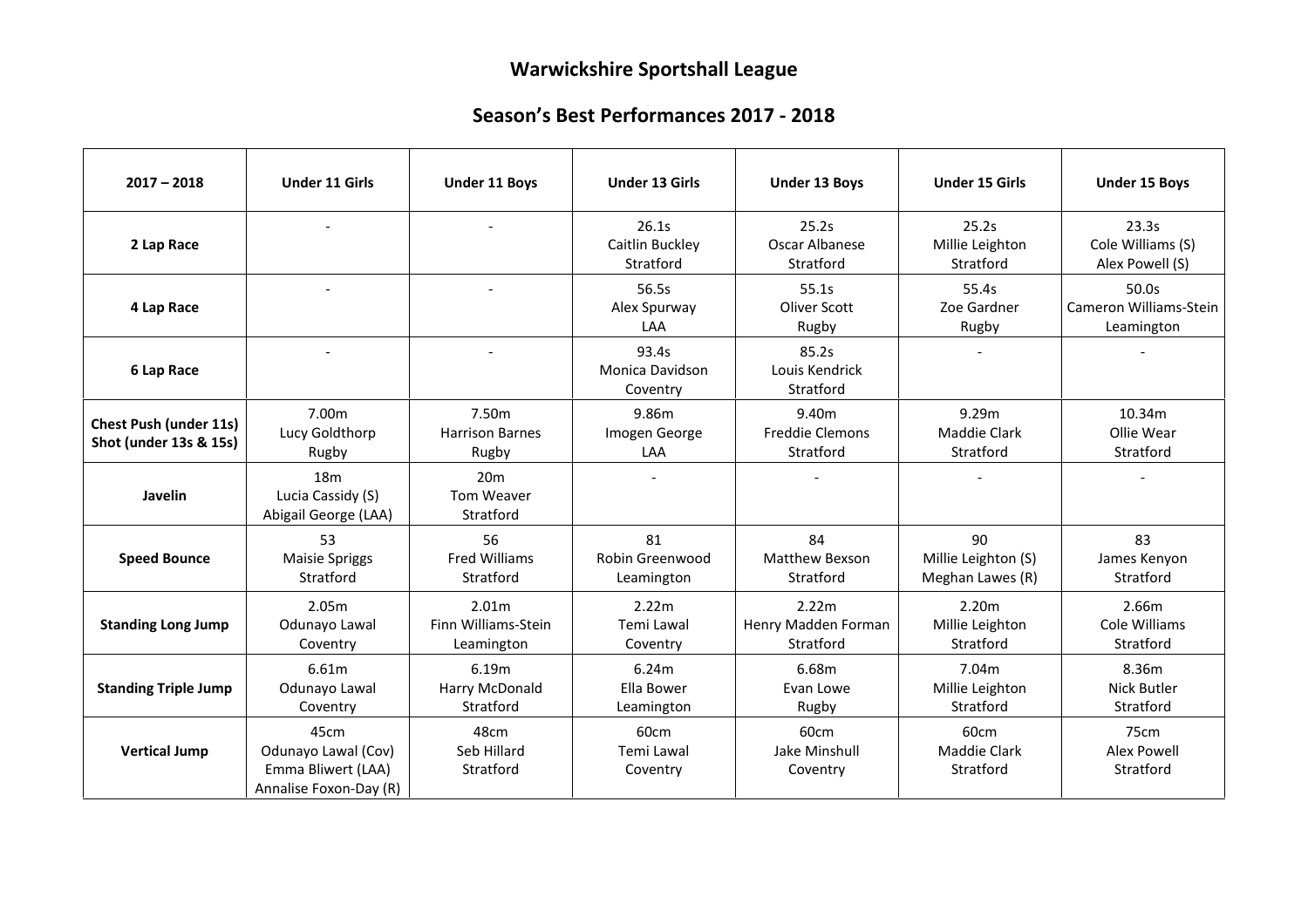#### **Coventry Sports Centre Warwickshire Sportshall League**

|       |                   | <b>9 March 2018</b>         | Red            | <b>Blue</b> | White          | Purple               | Yellow           | Orange         | <b>Turquoise</b>   |  |  |
|-------|-------------------|-----------------------------|----------------|-------------|----------------|----------------------|------------------|----------------|--------------------|--|--|
|       |                   | <b>Under 11 - Girls</b>     | Coventry       | Leamington  | LAA            | <b>Rugby</b>         | <b>Stratford</b> | <b>Rugby B</b> | <b>Stratford B</b> |  |  |
|       |                   | 2 Lap Race                  | 33             | 20          | 31.5           | 35                   | 32.5             | 19             |                    |  |  |
|       | <b>Individual</b> | 4 Lap Race                  | 34             | 19          | 30             | 33                   | 35               | 20             |                    |  |  |
|       |                   |                             |                |             |                |                      |                  |                |                    |  |  |
| TRACK |                   | <b>Obstacle Relay</b>       | 34             |             | 28             | 36                   | 32               | 30             |                    |  |  |
|       | Relay             | 6 Lap Paarlauf              | 36             | 28          | 30             | 32                   | 34               |                |                    |  |  |
|       |                   | 4 x 1 Lap Relay             | 32             |             | 30             | 34                   | 36               | 28             |                    |  |  |
|       |                   |                             |                |             |                |                      |                  |                |                    |  |  |
|       |                   | <b>Speed Bounce</b>         | 30.5           | 27.5        | 31             | 35                   | 35               | 27             |                    |  |  |
|       |                   | <b>Standing Long Jump</b>   | 31             | 19          | 33             | 35                   | 33               | 28             |                    |  |  |
|       | Jumps             |                             |                |             |                |                      |                  |                |                    |  |  |
|       |                   | <b>Vertical Jump</b>        | 33             | 28          | 34             | 33                   | 28               | 23             |                    |  |  |
| FIELD |                   | <b>Standing Triple Jump</b> | 35             | 27          | 29             | 35                   | 31               | 22             |                    |  |  |
|       |                   | <b>Chest Push</b>           | 27.5           | 21.5        | 36             | 34                   | 31.5             | 28.5           |                    |  |  |
|       | <b>Throws</b>     | Soft Javelin                | 33             | 20          | 33             | 35                   | 31               |                |                    |  |  |
|       |                   |                             |                |             |                |                      |                  |                |                    |  |  |
|       |                   | <b>Total</b>                | 359            | 210         | 345.5          | 377                  | 359              | 225.5          |                    |  |  |
|       |                   | <b>Overall Position</b>     | $\overline{2}$ | $\bf 6$     | $\overline{4}$ | $\blacktriangleleft$ | $\overline{2}$   | $\overline{5}$ |                    |  |  |
|       |                   |                             |                |             |                |                      |                  |                |                    |  |  |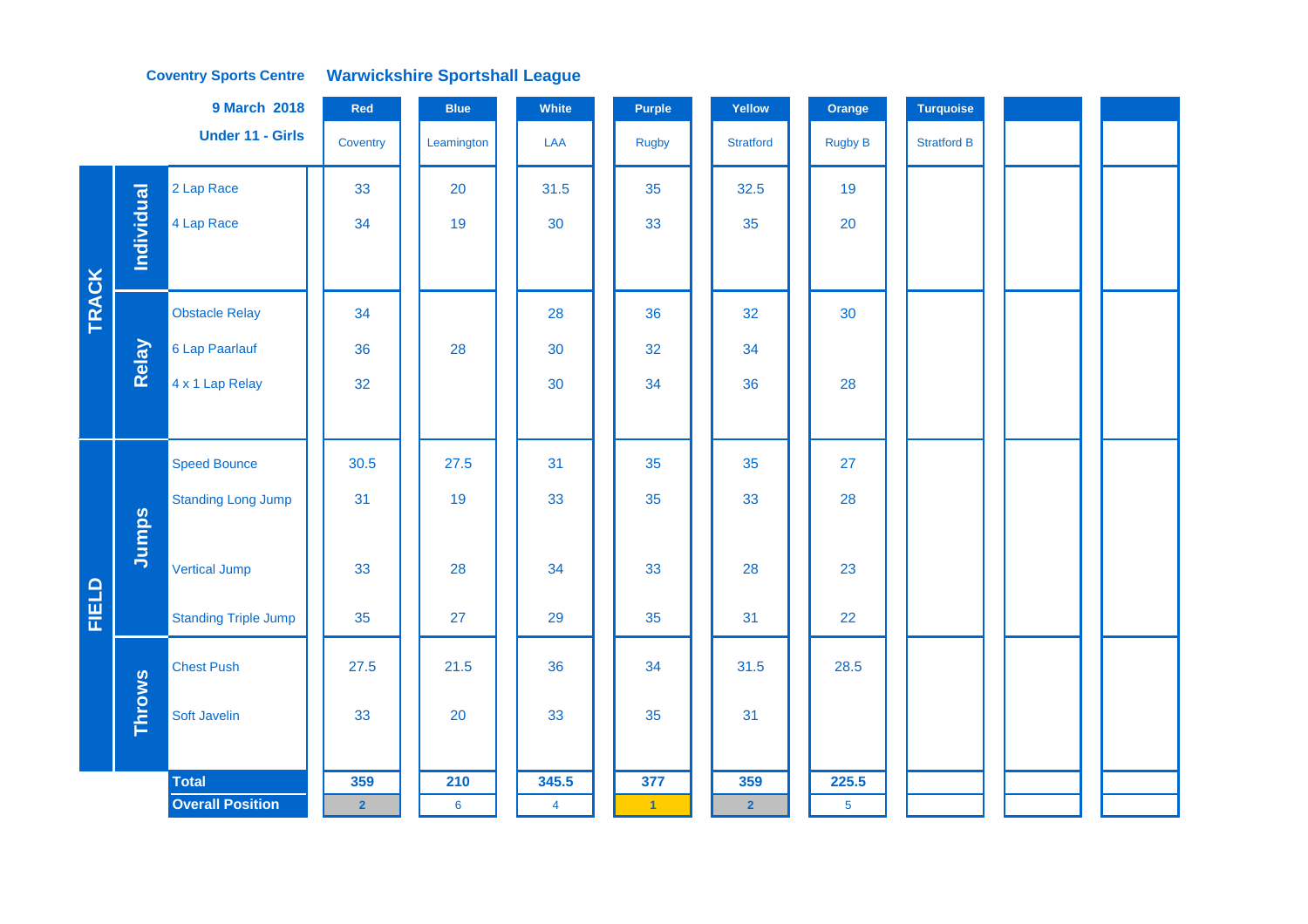|                |               | 2 Lap Race               |             |                  |                 |                |               | 4 Lap Race               |             |  |
|----------------|---------------|--------------------------|-------------|------------------|-----------------|----------------|---------------|--------------------------|-------------|--|
| <b>No</b>      | <b>Name</b>   | <b>Club</b>              | <b>Time</b> | Rank             | <b>Points</b>   | <b>No</b>      | <b>Name</b>   | <b>Club</b>              | <b>Time</b> |  |
|                | A pair        | Coventry                 | 26.6        | A 1              | 24              | $\overline{1}$ | A pair        | Coventry                 | 54.9        |  |
| $\overline{2}$ | A pair        | Leamington               | 30.9        | A 5              | 20              | $\overline{2}$ | A pair        | Leamington               | 69.1        |  |
| 3              | A pair        | <b>LAA</b>               | 28.5        | A 4              | 21              | 3              | A pair        | LAA                      | 64          |  |
| $\overline{4}$ | A pair        | Rugby                    | 28          | $\overline{B}$ 1 | 12              | $\overline{4}$ | A pair        | Rugby                    | 60.2        |  |
| 5              | A pair        | Stratford                | 28.38       | A 3              | $\overline{22}$ | 5              | A pair        | Stratford                | 56.4        |  |
| 6              | A pair        | Rugby B                  |             |                  |                 | 6              | A pair        | Rugby B                  | 66.6        |  |
| $\overline{7}$ | A pair        | Stratford B              |             |                  |                 | $\overline{7}$ | A pair        | <b>Stratford B</b>       |             |  |
| 11             | <b>B</b> pair | Coventry                 | 30.6        | <b>B</b> 4       | 9               | 11             | <b>B</b> pair | Coventry                 | 62.1        |  |
| 12             | <b>B</b> pair | Leamington               |             |                  |                 | 12             | <b>B</b> pair | Leamington               |             |  |
| 13             | <b>B</b> pair | LAA                      | 29.3        | <b>B2</b>        | 10.5            | 13             | <b>B</b> pair | LAA                      | 63.8        |  |
| 14             | <b>B</b> pair | Rugby                    | 27.8        | A 2              | 23              | 14             | <b>B</b> pair | Rugby                    | 58          |  |
| 15             | <b>B</b> pair | Stratford                | 29.3        | $\overline{B2}$  | 10.5            | 15             | <b>B</b> pair | Stratford                | 59.2        |  |
| 16             | <b>B</b> pair | Rugby B                  | 31.4        | A 6              | 19              | 16             | <b>B</b> pair | Rugby B                  |             |  |
| 17             | B pair        | <b>Stratford B</b>       |             |                  |                 | 17             | <b>B</b> pair | <b>Stratford B</b>       |             |  |
|                |               |                          |             |                  |                 |                |               |                          |             |  |
|                |               |                          |             |                  |                 |                |               |                          |             |  |
|                |               |                          |             |                  |                 |                |               |                          |             |  |
|                |               |                          |             |                  |                 |                |               |                          |             |  |
|                |               |                          |             |                  |                 |                |               |                          |             |  |
|                |               |                          |             |                  |                 |                |               |                          |             |  |
|                |               |                          |             |                  |                 |                |               |                          |             |  |
|                |               |                          |             |                  |                 |                |               |                          |             |  |
|                |               |                          |             |                  |                 |                |               |                          |             |  |
|                |               |                          |             |                  |                 |                |               |                          |             |  |
|                |               | 2 Lap Race - Non Scoring |             |                  |                 |                |               | 4 Lap Race - Non Scoring |             |  |
| <b>No</b>      | <b>Name</b>   | <b>Club</b>              | Time        | <b>NS</b>        |                 | <b>No</b>      | <b>Name</b>   | <b>Club</b>              | <b>Time</b> |  |
|                |               |                          |             |                  |                 |                |               |                          |             |  |
|                |               |                          |             |                  |                 |                |               |                          |             |  |
|                |               |                          |             |                  |                 |                |               |                          |             |  |
|                |               |                          |             |                  |                 |                |               |                          |             |  |
|                |               |                          |             |                  |                 |                |               |                          |             |  |

|               | 2 Lap Race               |             |            |               |
|---------------|--------------------------|-------------|------------|---------------|
| <b>Name</b>   | <b>Club</b>              | <b>Time</b> | Rank       | <b>Points</b> |
| A pair        | Coventry                 | 26.6        | A 1        | 24            |
| A pair        | Leamington               | 30.9        | A 5        | 20            |
| A pair        | LAA                      | 28.5        | A 4        | 21            |
| A pair        | Rugby                    | 28          | <b>B</b> 1 | 12            |
| A pair        | Stratford                | 28.38       | A 3        | 22            |
| A pair        | Rugby B                  |             |            |               |
| A pair        | <b>Stratford B</b>       |             |            |               |
| <b>B</b> pair | Coventry                 | 30.6        | <b>B</b> 4 | 9             |
| <b>B</b> pair | Leamington               |             |            |               |
| <b>B</b> pair | LAA                      | 29.3        | <b>B2</b>  | 10.5          |
| <b>B</b> pair | Rugby                    | 27.8        | A 2        | 23            |
| <b>B</b> pair | Stratford                | 29.3        | <b>B2</b>  | 10.5          |
| <b>B</b> pair | Rugby B                  | 31.4        | A 6        | 19            |
| <b>B</b> pair | Stratford B              |             |            |               |
|               |                          |             |            |               |
|               |                          |             |            |               |
|               |                          |             |            |               |
|               |                          |             |            |               |
|               |                          |             |            |               |
|               |                          |             |            |               |
|               |                          |             |            |               |
|               |                          |             |            |               |
|               |                          |             |            |               |
|               |                          |             |            |               |
|               | 2 Lap Race - Non Scoring |             |            |               |
| <b>Name</b>   | <b>Club</b>              | <b>Time</b> | <b>NS</b>  |               |
|               |                          |             |            |               |
|               |                          |             |            |               |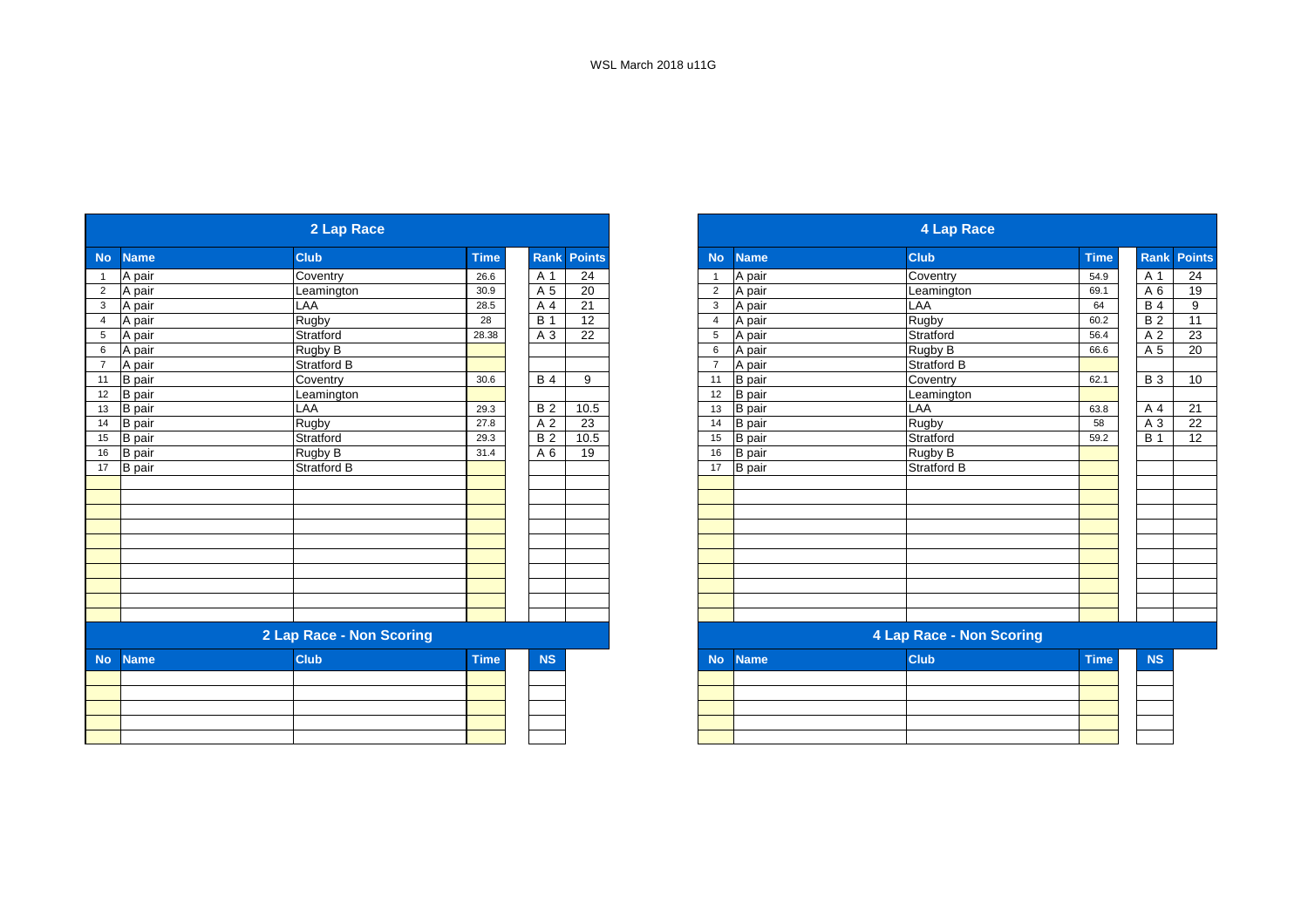|           |                           | <b>Speed Bounce</b>               |                |                  |                |           |                         | <b>Standing Long Jump</b>               |                        |
|-----------|---------------------------|-----------------------------------|----------------|------------------|----------------|-----------|-------------------------|-----------------------------------------|------------------------|
| No        | <b>Name</b>               | <b>Club</b>                       | <b>Bounces</b> | Rank             | <b>Points</b>  | <b>No</b> | <b>Name</b>             | <b>Club</b>                             | <b>Distance</b><br>(m) |
| 108       | <b>Beth Murray</b>        | Coventry                          | 43             | <b>B4</b>        | 8.5            | 102       | Elsie Davidson          | Coventry                                | 1.54                   |
| 106       | <b>Krista Bennett</b>     | Coventry                          | 47             | A 3              | 22             | 104       | <b>Grace Evans</b>      | Coventry                                | 1.80                   |
| 204       | <b>Chloe Lovett</b>       | Leamington                        | 43             | A 6              | 19             | 252       | <b>Marielle Proctor</b> | Leamington                              | 1.67                   |
| 203       | Natalie Greenwood         | Leamington                        | 43             | $B$ 4            | 8.5            | 332       | Emma Bliwert            | LAA                                     | 1.94                   |
| 354       | <b>Isabella Comerford</b> | LAA                               | 46             | A 4              | 21             | 331       | <b>Charlotte Budd</b>   | LAA                                     | 1.50                   |
| 340       | <b>Caitlin Peacey</b>     | LAA                               | 44             | <b>B3</b>        | 10             | 409       | Annalise Foxon-Day      | Rugby                                   | 1.76                   |
| 459       | Mini Haddon               | <b>Rugby</b>                      | 46             | $\overline{B}$ 1 | 12             | 404       | Aveline Desdoits-Pitman | Rugby                                   | 1.84                   |
| 415       | <b>Isabelle Knight</b>    | Rugby                             | 50             | A 2              | 23             | 529       | <b>Emilie Ross</b>      | Stratford                               | 1.64                   |
| 502       | Ella Peake                | Stratford                         | 45             | $\overline{B2}$  | 11             | 514       | Nianh Hillard           | Stratford                               | 1.83                   |
| 510       | Maisie Joy Spriggs        | Stratford                         | 51             | A 1              | 24             | 464       | Olivia Monk             | Rugby B                                 | 1.71                   |
| 462       | <b>Verity Skinner</b>     | Rugby B                           | 34             | <b>B6</b>        | $\overline{7}$ | 462       | <b>Verity Skinner</b>   | Rugby B                                 | 0.91                   |
| 464       | Olivia Monk               | Rugby B                           | 45             | A 5              | 20             |           |                         |                                         |                        |
|           |                           |                                   |                |                  |                |           |                         |                                         |                        |
|           |                           |                                   |                |                  |                |           |                         |                                         |                        |
|           |                           |                                   |                |                  |                |           |                         |                                         |                        |
|           |                           |                                   |                |                  |                |           |                         |                                         |                        |
|           |                           |                                   |                |                  |                |           |                         |                                         |                        |
|           |                           |                                   |                |                  |                |           |                         |                                         |                        |
|           |                           |                                   |                |                  |                |           |                         |                                         |                        |
|           |                           |                                   |                |                  |                |           |                         |                                         |                        |
|           |                           |                                   |                |                  |                |           |                         |                                         |                        |
|           |                           |                                   |                |                  |                |           |                         |                                         |                        |
|           |                           |                                   |                |                  |                |           |                         |                                         |                        |
|           |                           |                                   |                |                  |                |           |                         |                                         |                        |
|           |                           | <b>Speed Bounce - Non Scoring</b> |                |                  |                |           |                         | <b>Standing Long Jump - Non Scoring</b> |                        |
| <b>No</b> | <b>Name</b>               | <b>Club</b>                       | <b>Bounces</b> | <b>NS</b>        |                | <b>No</b> | <b>Name</b>             | <b>Club</b>                             | <b>Distance</b><br>(m) |
| 102       | Elsie Davidson            | Coventry                          | 45             | N S              |                | 340       | <b>Caitlin Peacey</b>   | LAA                                     | 1.59                   |
| 313       | <b>Lucy Parry</b>         | LAA                               | 43             | $N$ S            |                | 353       | <b>Mae Reeves</b>       | LAA                                     | 1.65                   |
|           |                           |                                   |                |                  |                |           |                         |                                         |                        |
|           |                           |                                   |                |                  |                |           |                         |                                         |                        |
|           |                           |                                   |                |                  |                |           |                         |                                         |                        |
|           |                           |                                   |                |                  |                |           |                         |                                         |                        |

|                  |                           | <b>Speed Bounce</b>               |                |                |                |
|------------------|---------------------------|-----------------------------------|----------------|----------------|----------------|
|                  | <b>Name</b>               | <b>Club</b>                       | <b>Bounces</b> | <b>Rank</b>    | Points         |
|                  | <b>Beth Murray</b>        | Coventry                          | 43             | <b>B</b> 4     | 8.5            |
|                  | <b>Krista Bennett</b>     | Coventry                          | 47             | A 3            | 22             |
|                  | <b>Chloe Lovett</b>       | Leamington                        | 43             | A 6            | 19             |
|                  | Natalie Greenwood         | Leamington                        | 43             | B <sub>4</sub> | 8.5            |
|                  | <b>Isabella Comerford</b> | LAA                               | 46             | A 4            | 21             |
|                  | Caitlin Peacey            | <b>LAA</b>                        | 44             | <b>B</b> 3     | 10             |
|                  | Mini Haddon               | Rugby                             | 46             | <b>B</b> 1     | 12             |
|                  | <b>Isabelle Knight</b>    | Rugby                             | 50             | A <sub>2</sub> | 23             |
|                  | Ella Peake                | Stratford                         | 45             | <b>B2</b>      | 11             |
|                  | Maisie Joy Spriggs        | Stratford                         | 51             | A 1            | 24             |
|                  | <b>Verity Skinner</b>     | Rugby B                           | 34             | <b>B6</b>      | $\overline{7}$ |
|                  | Olivia Monk               | Rugby B                           | 45             | A 5            | 20             |
|                  |                           |                                   |                |                |                |
|                  |                           |                                   |                |                |                |
|                  |                           |                                   |                |                |                |
|                  |                           |                                   |                |                |                |
|                  |                           |                                   |                |                |                |
|                  |                           |                                   |                |                |                |
|                  |                           |                                   |                |                |                |
|                  |                           |                                   |                |                |                |
|                  |                           |                                   |                |                |                |
|                  |                           |                                   |                |                |                |
|                  |                           |                                   |                |                |                |
|                  |                           |                                   |                |                |                |
|                  |                           | <b>Speed Bounce - Non Scoring</b> |                |                |                |
|                  | <b>Name</b>               | <b>Club</b>                       | <b>Bounces</b> | <b>NS</b>      |                |
| 102              | <b>Elsie Davidson</b>     | Coventry                          | 45             | N <sub>S</sub> |                |
| $\overline{313}$ | <b>Lucy Parry</b>         | LAA                               | 43             | $N$ S          |                |
|                  |                           |                                   |                |                |                |
|                  |                           |                                   |                |                |                |
|                  |                           |                                   |                |                |                |
|                  |                           |                                   |                |                |                |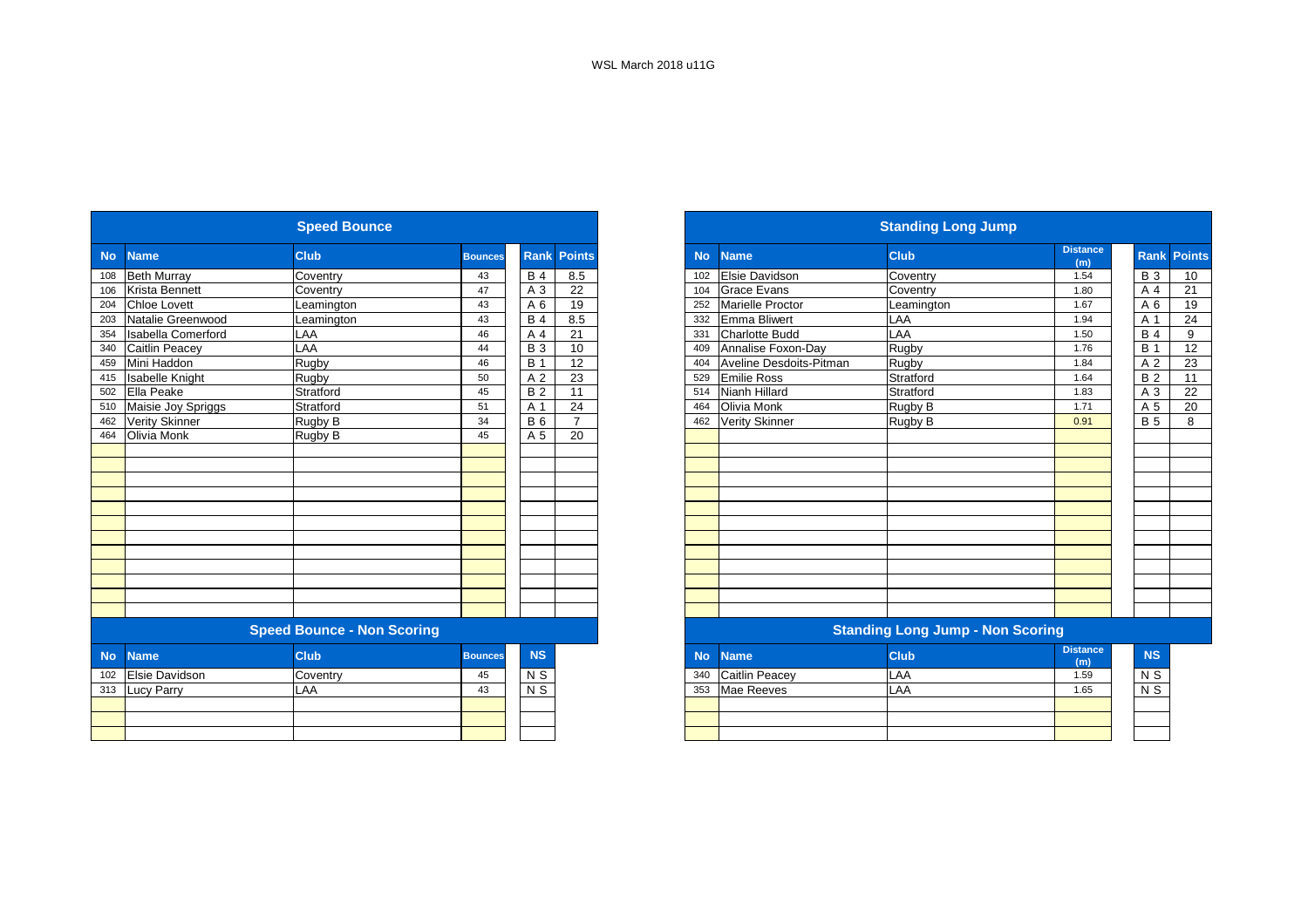|           |                         | <b>Vertical Jump</b>               |                         |            |                    |
|-----------|-------------------------|------------------------------------|-------------------------|------------|--------------------|
| <b>No</b> | <b>Name</b>             | <b>Club</b>                        | <b>Distance</b><br>(cm) |            | <b>Rank Points</b> |
| 104       | <b>Grace Evans</b>      | Coventry                           | 40                      | A 4        | 21                 |
| 108       | <b>Beth Murray</b>      | Coventry                           | 35                      | <b>B</b> 1 | 12                 |
| 203       | Natalie Greenwood       | _eamington                         | 32                      | A 6        | 19                 |
| 252       | Marielle Proctor        | Leamington                         | 32                      | <b>B</b> 4 | 9                  |
| 332       | <b>Emma Bliwert</b>     | LAA                                | 45                      | A 1        | 24                 |
| 313       | Lucy Parry              | LAA                                | 33                      | <b>B</b> 3 | 10                 |
| 404       | Aveline Desdoits-Pitman | Rugby                              | 42                      | A 3        | 22                 |
| 411       | Lucy Goldthorp          | Rugby                              | 34                      | <b>B2</b>  | 11                 |
| 513       | <b>Mischa Hall</b>      | Stratford                          | 34                      | A 5        | 20                 |
| 503       | <b>Ella Smart</b>       | Stratford                          | 30                      | <b>B</b> 5 | 8                  |
| 451       | <b>Skye Maillot</b>     | Rugby B                            | 43                      | A 2        | 23                 |
|           |                         |                                    |                         |            |                    |
|           |                         |                                    |                         |            |                    |
|           |                         |                                    |                         |            |                    |
|           |                         |                                    |                         |            |                    |
|           |                         |                                    |                         |            |                    |
|           |                         |                                    |                         |            |                    |
|           |                         |                                    |                         |            |                    |
|           |                         |                                    |                         |            |                    |
|           |                         |                                    |                         |            |                    |
|           |                         |                                    |                         |            |                    |
|           |                         |                                    |                         |            |                    |
|           |                         |                                    |                         |            |                    |
|           |                         |                                    |                         |            |                    |
|           |                         | <b>Vertical Jump - Non Scoring</b> |                         |            |                    |
| <b>No</b> | <b>Name</b>             | <b>Club</b>                        | <b>Distance</b><br>(cm) | <b>NS</b>  |                    |
| 340       | Caitlin Peacey          | LAA                                | 39                      | $N$ S      |                    |
| 331       | <b>Charlotte Budd</b>   | LAA                                | 32                      | $N$ S      |                    |
|           |                         |                                    |                         |            |                    |

|           |                         | <b>Vertical Jump</b>               |                         |            |                    |
|-----------|-------------------------|------------------------------------|-------------------------|------------|--------------------|
| <b>No</b> | <b>Name</b>             | <b>Club</b>                        | <b>Distance</b><br>(cm) |            | <b>Rank Points</b> |
|           | 104 Grace Evans         | Coventry                           | 40                      | A 4        | 21                 |
|           | 108 Beth Murray         | Coventry                           | 35                      | <b>B</b> 1 | 12                 |
|           | 203 Natalie Greenwood   | Leamington                         | 32                      | A 6        | 19                 |
|           | 252 Marielle Proctor    | Leamington                         | 32                      | <b>B</b> 4 | 9                  |
|           | 332 Emma Bliwert        | LAA                                | 45                      | A 1        | 24                 |
|           | 313 Lucy Parry          | LAA                                | 33                      | <b>B</b> 3 | 10 <sup>1</sup>    |
| 404       | Aveline Desdoits-Pitman | Rugby                              | 42                      | A 3        | 22                 |
| 411       | <b>Lucy Goldthorp</b>   | Rugby                              | 34                      | <b>B2</b>  | 11                 |
|           | 513 Mischa Hall         | Stratford                          | 34                      | A 5        | 20                 |
|           | 503 Ella Smart          | Stratford                          | 30                      | <b>B</b> 5 | 8                  |
|           | 451 Skye Maillot        | Rugby B                            | 43                      | A 2        | 23                 |
|           |                         |                                    |                         |            |                    |
|           |                         |                                    |                         |            |                    |
|           |                         |                                    |                         |            |                    |
|           |                         |                                    |                         |            |                    |
|           |                         |                                    |                         |            |                    |
|           |                         |                                    |                         |            |                    |
|           |                         |                                    |                         |            |                    |
|           |                         |                                    |                         |            |                    |
|           |                         |                                    |                         |            |                    |
|           |                         |                                    |                         |            |                    |
|           |                         |                                    |                         |            |                    |
|           |                         |                                    |                         |            |                    |
|           |                         |                                    |                         |            |                    |
|           |                         | <b>Vertical Jump - Non Scoring</b> |                         |            |                    |

| stance | <b>NS</b>      |     | No Name             | <b>Club</b> | <b>Distance</b><br>(m) |                |
|--------|----------------|-----|---------------------|-------------|------------------------|----------------|
|        | N <sub>S</sub> | 326 | Imogen Campbell     | LAA         | 4.16                   | N <sub>S</sub> |
|        | N <sub>S</sub> | 332 | <b>Emma Bliwert</b> | LAA         | 5.53                   | N <sub>S</sub> |
|        |                |     |                     |             |                        |                |
|        |                |     |                     |             |                        |                |
|        |                |     |                     |             |                        |                |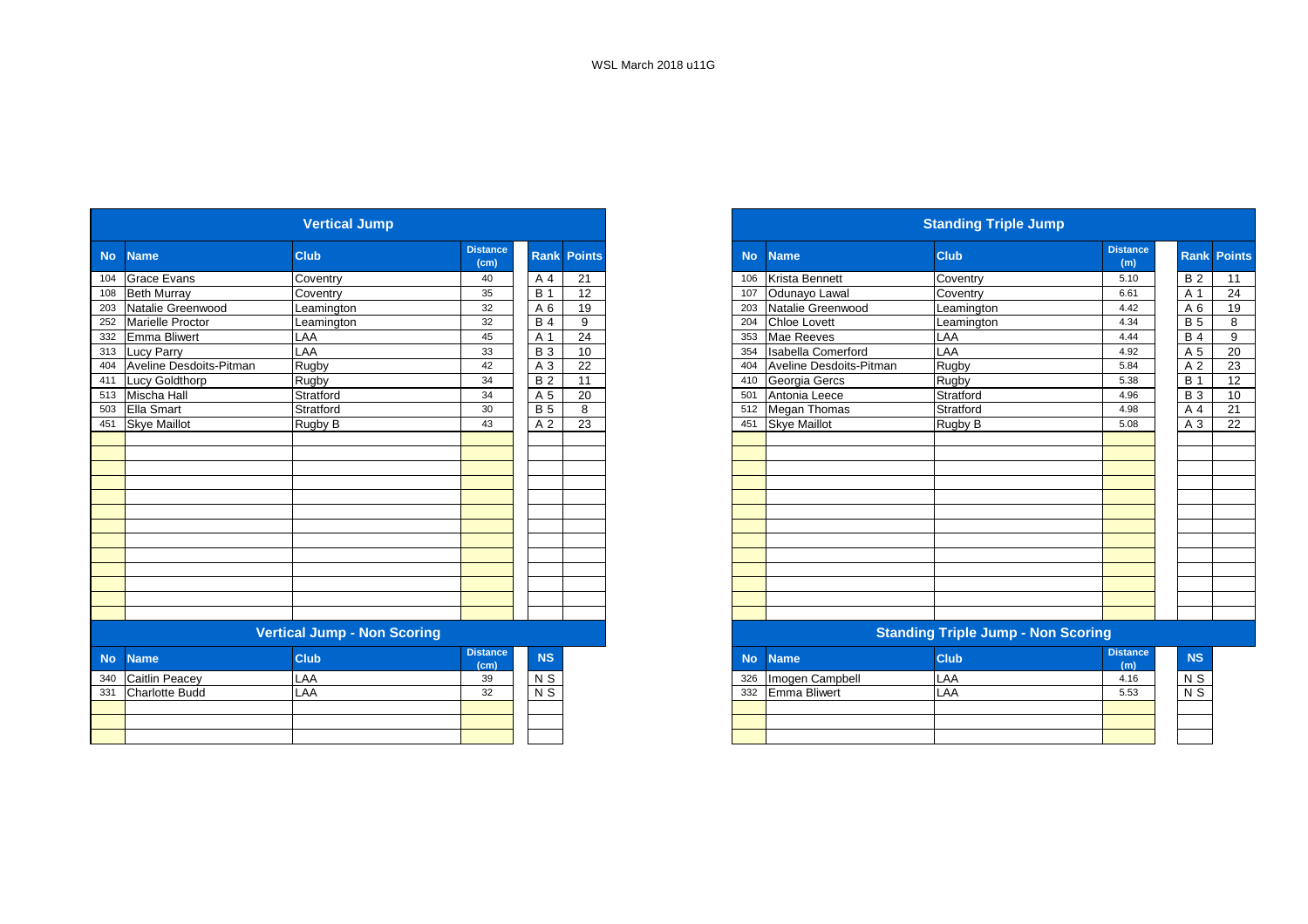|           |                           | <b>Chest Push</b>               |         |                  |                    |
|-----------|---------------------------|---------------------------------|---------|------------------|--------------------|
| <b>No</b> | <b>Name</b>               | <b>Club</b>                     | Dis (m) |                  | <b>Rank Points</b> |
| 108       | <b>Beth Murray</b>        | Coventry                        | 4.00    | <b>B</b> 5       | 8                  |
| 102       | Elsie Davidson            | Coventry                        | 4.50    | A 5              | 19.5               |
| 252       | <b>Marielle Proctor</b>   | Leamington                      | 5.25    | A 3              | 21.5               |
| 313       | Lucy Parry                | LAA                             | 5.25    | <b>B</b> 1       | 12                 |
| 319       | Abigail George            | LAA                             | 6.00    | A 1              | 24                 |
| 411       | Lucy Goldthorp            | Rugby                           | 5.75    | A 2              | 23                 |
| 459       | Mini Haddon               | Rugby                           | 5.00    | B <sub>2</sub>   | 11                 |
| 503       | Ella Smart                | Stratford                       | 4.50    | <b>B</b> 3       | 10                 |
| 518       | <b>Tilly Campbell</b>     | Stratford                       | 5.25    | A 3              | 21.5               |
| 462       | Verity Skinner            | Rugby B                         | 4.25    | $\overline{B}$ 4 | 9                  |
| 464       | <b>Olivia Monk</b>        | Rugby B                         | 4.50    | A 5              | 19.5               |
|           |                           |                                 |         |                  |                    |
|           |                           |                                 |         |                  |                    |
|           |                           |                                 |         |                  |                    |
|           |                           |                                 |         |                  |                    |
|           |                           |                                 |         |                  |                    |
|           |                           |                                 |         |                  |                    |
|           |                           |                                 |         |                  |                    |
|           |                           |                                 |         |                  |                    |
|           |                           |                                 |         |                  |                    |
|           |                           |                                 |         |                  |                    |
|           |                           |                                 |         |                  |                    |
|           |                           |                                 |         |                  |                    |
|           |                           |                                 |         |                  |                    |
|           |                           | <b>Chest Push - Non Scoring</b> |         |                  |                    |
| <b>No</b> | <b>Name</b>               | <b>Club</b>                     | Dis (m) | <b>NS</b>        |                    |
| 354       | <b>Isabella Comerford</b> | LAA                             | 4.5     | $N$ S            |                    |
| 331       | <b>Charlotte Budd</b>     | LAA                             | 4.5     | $N$ S            |                    |
|           |                           |                                 |         |                  |                    |
|           |                           |                                 |         |                  |                    |
|           |                           |                                 |         |                  |                    |

|             |                        | <b>Chest Push</b>               |         |                 |                 |
|-------------|------------------------|---------------------------------|---------|-----------------|-----------------|
| <b>Name</b> |                        | <b>Club</b>                     | Dis (m) | Rank            | <b>Points</b>   |
|             | <b>Beth Murray</b>     | Coventry                        | 4.00    | <b>B</b> 5      | 8               |
|             | 102 Elsie Davidson     | Coventry                        | 4.50    | A 5             | 19.5            |
|             | 252 Marielle Proctor   | Leamington                      | 5.25    | A 3             | 21.5            |
|             | 313 Lucy Parry         | LAA                             | 5.25    | <b>B</b> 1      | 12              |
|             | 319 Abigail George     | LAA                             | 6.00    | A 1             | $\overline{24}$ |
|             | <b>Lucy Goldthorp</b>  | Rugby                           | 5.75    | A 2             | $\overline{23}$ |
|             | 459 Mini Haddon        | Rugby                           | 5.00    | $\overline{B2}$ | 11              |
|             | 503 Ella Smart         | Stratford                       | 4.50    | <b>B</b> 3      | 10              |
|             | 518 Tilly Campbell     | Stratford                       | 5.25    | A 3             | 21.5            |
|             | 462 Verity Skinner     | Rugby B                         | 4.25    | $\overline{B4}$ | 9               |
|             | 464 Olivia Monk        | Rugby B                         | 4.50    | A 5             | 19.5            |
|             |                        |                                 |         |                 |                 |
|             |                        |                                 |         |                 |                 |
|             |                        |                                 |         |                 |                 |
|             |                        |                                 |         |                 |                 |
|             |                        |                                 |         |                 |                 |
|             |                        |                                 |         |                 |                 |
|             |                        |                                 |         |                 |                 |
|             |                        |                                 |         |                 |                 |
|             |                        |                                 |         |                 |                 |
|             |                        |                                 |         |                 |                 |
|             |                        |                                 |         |                 |                 |
|             |                        |                                 |         |                 |                 |
|             |                        |                                 |         |                 |                 |
|             |                        | <b>Chest Push - Non Scoring</b> |         |                 |                 |
| <b>No</b>   | <b>Name</b>            | <b>Club</b>                     | Dis (m) | <b>NS</b>       |                 |
|             | 354 Isabella Comerford | <b>LAA</b>                      | 4.5     | N S             |                 |
|             | 331 Charlotte Budd     | LAA                             | 4.5     | N <sub>S</sub>  |                 |
|             |                        |                                 |         |                 |                 |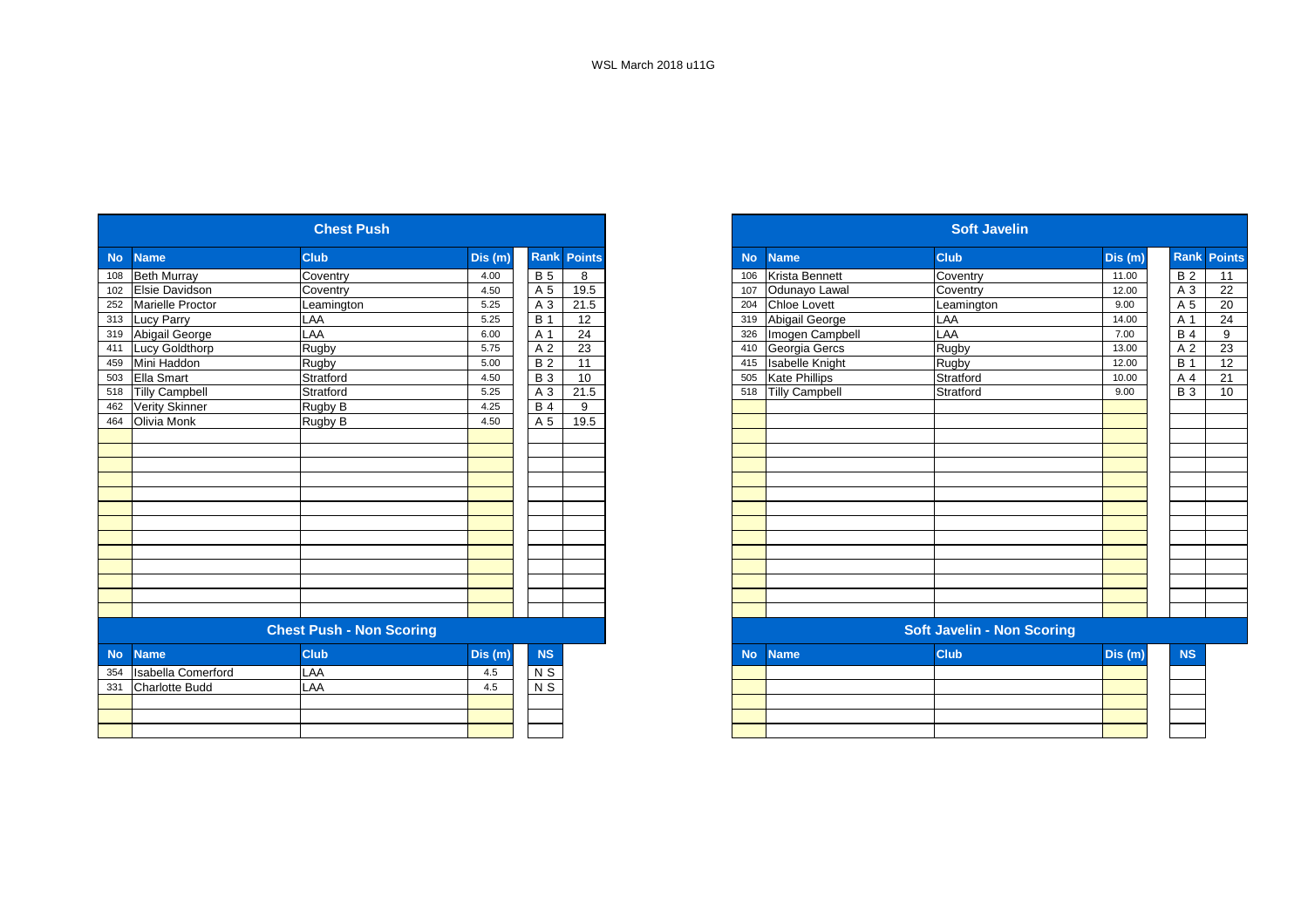## WSL March 2018 u11G

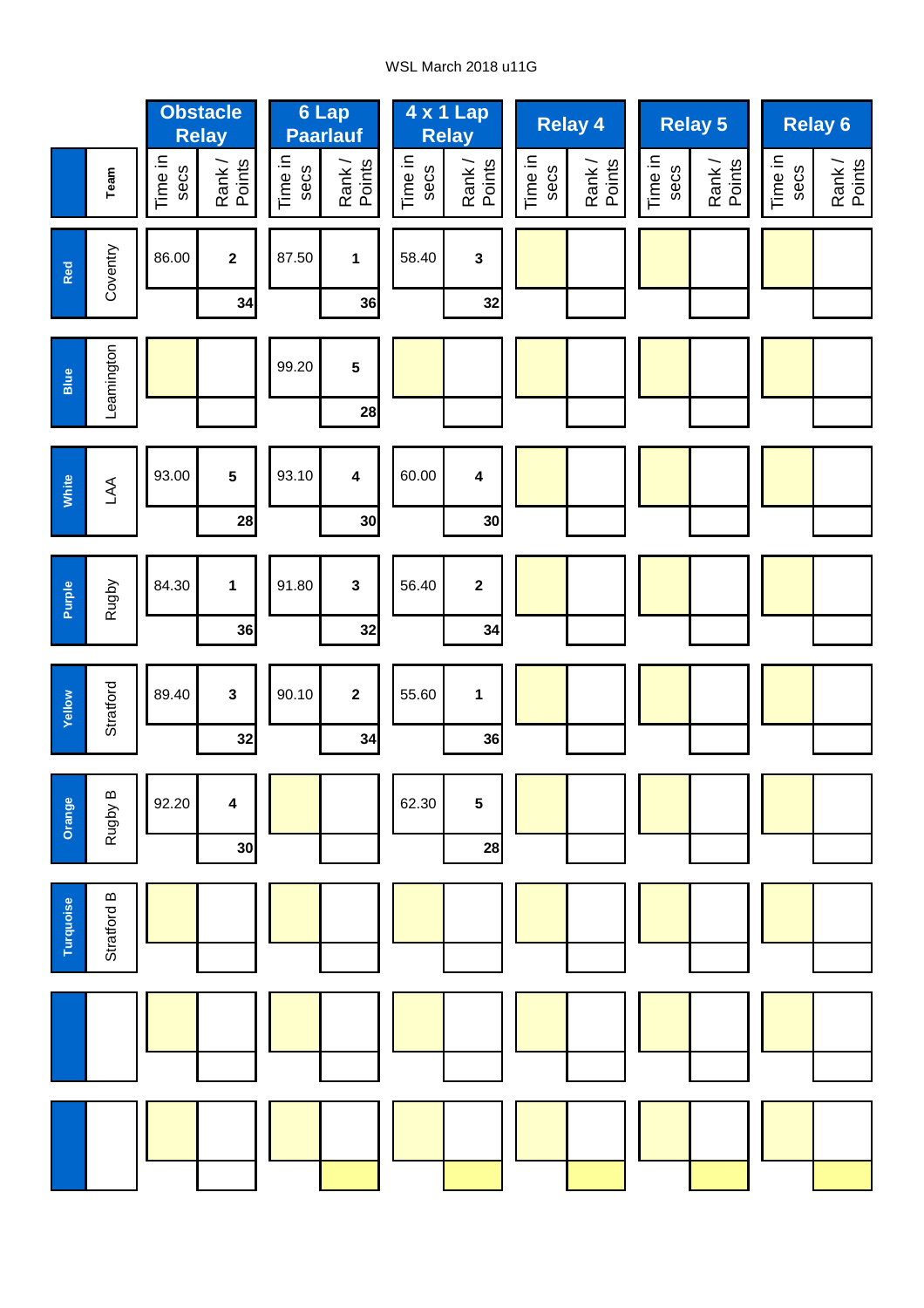#### **Coventry Sports Centre Warwickshire Sportshall League**

|              |               | <b>9 March 2018</b>                     | Red             | <b>Blue</b>    | White          | <b>Purple</b>  | Yellow               | Orange                  | <b>Turquoise</b>        |  |  |
|--------------|---------------|-----------------------------------------|-----------------|----------------|----------------|----------------|----------------------|-------------------------|-------------------------|--|--|
|              |               | Under 11 - Boys                         | Coventry        | Leamington     | LAA            | <b>Rugby</b>   | <b>Stratford</b>     | Rugby B                 | <b>Stratford B</b>      |  |  |
|              |               | 2 Lap Race                              | 23              | 28             | 30             | 32             | 36                   | 26                      | 29                      |  |  |
|              | Individual    | 4 Lap Race                              | 19              | 22             | 29             | 23             | 36                   | 28                      | 32                      |  |  |
|              |               |                                         |                 |                |                |                |                      |                         |                         |  |  |
| <b>TRACK</b> |               | <b>Obstacle Relay</b>                   |                 | 30             | 26             | 32             | 36                   | 28                      | 34                      |  |  |
|              | Relay         | 6 Lap Paarlauf                          | 34              |                | 26             | 36             | 32                   | 28                      | 30                      |  |  |
|              |               | 4 x 1 Lap Relay                         | 32              |                | 30             | 34             | 36                   | 26                      | 28                      |  |  |
|              |               |                                         |                 |                |                |                |                      |                         |                         |  |  |
|              |               | <b>Speed Bounce</b>                     | 29              | 30.5           | 24             | 33             | 36                   | 27.5                    | 30                      |  |  |
|              |               | <b>Standing Long Jump</b>               | 32              | 30             | 28             | 24             | 35                   | 25                      | 30                      |  |  |
|              | Jumps         |                                         |                 |                |                |                |                      |                         |                         |  |  |
|              |               | <b>Vertical Jump</b>                    | 22.5            | 31             | 26             | 31             | 34.5                 | 31                      | 28                      |  |  |
| <b>FIELD</b> |               | <b>Standing Triple Jump</b>             | 33              | 28             | 33             | 20             | 36                   | 25                      | 29                      |  |  |
|              |               | <b>Chest Push</b>                       | 20.5            | 32             | 28             | 35             | 35                   | 25.5                    | 28                      |  |  |
|              | <b>Throws</b> | Soft Javelin                            | 31              | 30             | 18             | 33.5           | 35.5                 | 28                      | 28                      |  |  |
|              |               |                                         |                 | 261.5          |                |                |                      |                         |                         |  |  |
|              |               | <b>Total</b><br><b>Overall Position</b> | 276             |                | 298            | 333.5          | 388                  | 298                     | 326                     |  |  |
|              |               |                                         | $6\phantom{1}6$ | $\overline{7}$ | $\overline{4}$ | $\overline{2}$ | $\blacktriangleleft$ | $\overline{\mathbf{4}}$ | $\overline{\mathbf{3}}$ |  |  |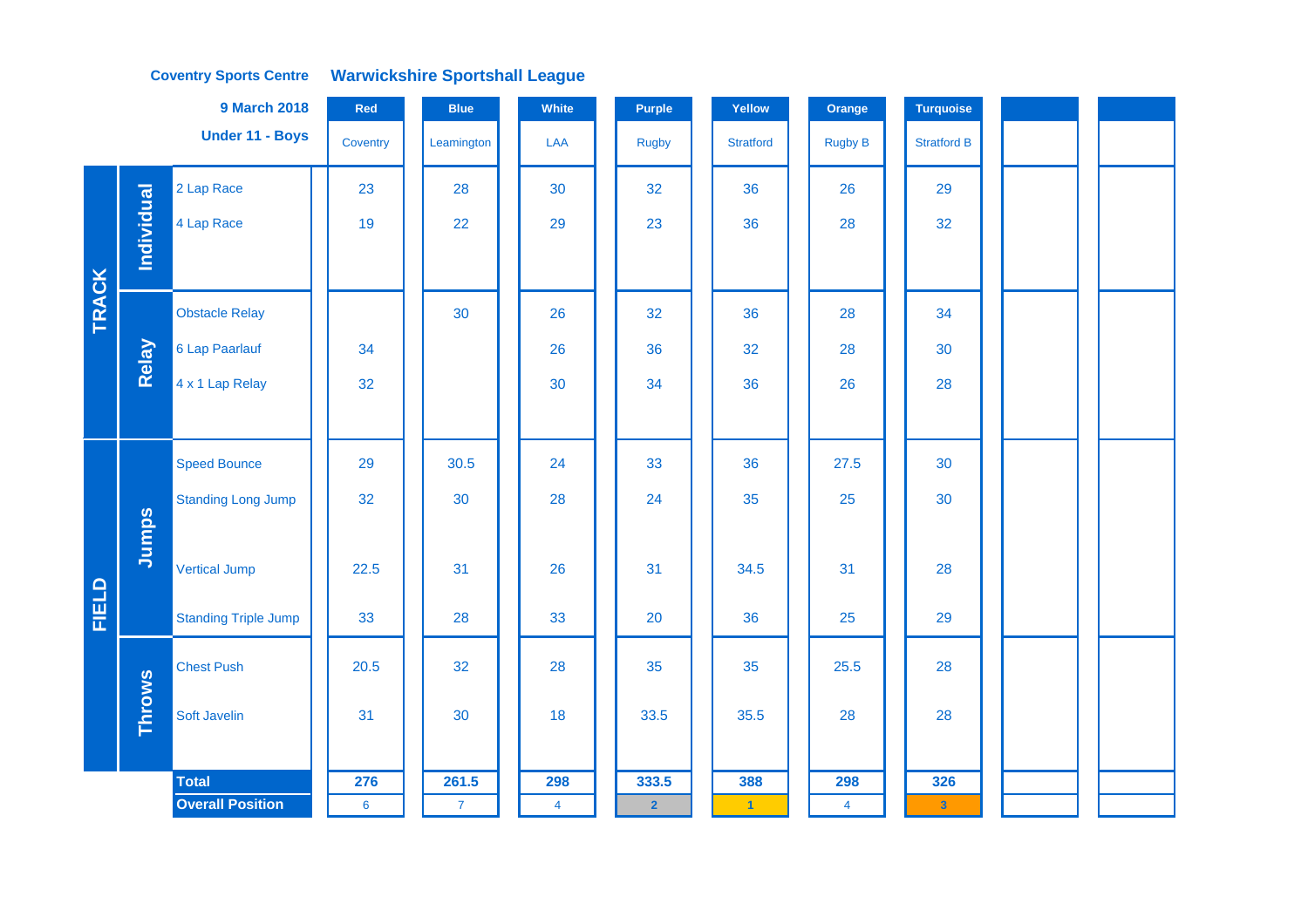|                |               | 2 Lap Race               |             |                 |                    |
|----------------|---------------|--------------------------|-------------|-----------------|--------------------|
| <b>No</b>      | <b>Name</b>   | <b>Club</b>              | <b>Time</b> |                 | <b>Rank Points</b> |
| $\mathbf{1}$   | A pair        | Coventry                 | 27.3        | A 2             | $\overline{23}$    |
| $\overline{2}$ | A pair        | Leamington               | 28.4        | $A_3$           | 21                 |
| 3              | A pair        | LAA                      | 28.4        | A 3             | 21                 |
| $\overline{4}$ | A pair        | <b>Rugby</b>             | 28.4        | $\overline{A3}$ | 21                 |
| 5              | A pair        | Stratford                | 26.8        | A 1             | 24                 |
| 6              | A pair        | Rugby B                  | 29.2        | A 7             | 18                 |
| $\overline{7}$ | A pair        | Stratford B              | 29.5        | <b>B</b> 3      | 10                 |
|                |               |                          |             |                 |                    |
| 11             | <b>B</b> pair | Coventry                 |             |                 |                    |
| 12             | <b>B</b> pair | Leamington               | 31.9        | <b>B6</b>       | $\overline{7}$     |
| 13             | B pair        | LAA                      | 30.4        | <b>B4</b>       | 9                  |
| 14             | <b>B</b> pair | Rugby                    | 28.9        | B <sub>2</sub>  | 11                 |
| 15             | <b>B</b> pair | Stratford                | 27.2        | <b>B</b> 1      | 12                 |
| 16             | <b>B</b> pair | Rugby B                  | 31.4        | $\overline{B}$  | 8                  |
| 17             | <b>B</b> pair | Stratford B              | 28.5        | A6              | 19                 |
|                |               |                          |             |                 |                    |
|                |               |                          |             |                 |                    |
|                |               |                          |             |                 |                    |
|                |               |                          |             |                 |                    |
|                |               |                          |             |                 |                    |
|                |               |                          |             |                 |                    |
|                |               |                          |             |                 |                    |
|                |               |                          |             |                 |                    |
|                |               |                          |             |                 |                    |
|                |               | 2 Lap Race - Non Scoring |             |                 |                    |
| <b>No</b>      | <b>Name</b>   | <b>Club</b>              | <b>Time</b> | <b>NS</b>       |                    |
| 11             | <b>B</b> pair | Coventry                 | 28.9        | N S             |                    |
|                |               |                          |             |                 |                    |
|                |               |                          |             |                 |                    |
|                |               |                          |             |                 |                    |
|                |               |                          |             |                 |                    |
|                |               |                          |             |                 |                    |

|                 |               | 2 Lap Race               |             |             |                |                |               | 4 Lap Race               |             |                  |                 |
|-----------------|---------------|--------------------------|-------------|-------------|----------------|----------------|---------------|--------------------------|-------------|------------------|-----------------|
| <b>No</b>       | <b>Name</b>   | <b>Club</b>              | <b>Time</b> | <b>Rank</b> | <b>Points</b>  | <b>No</b>      | <b>Name</b>   | <b>Club</b>              | <b>Time</b> | <b>Rank</b>      | <b>Points</b>   |
|                 | A pair        | Coventry                 | 27.3        | A 2         | 23             |                | A pair        | Coventry                 | 59          | A 6              | 19              |
| $\overline{2}$  | A pair        | Leamington               | 28.4        | A 3         | 21             | 2              | A pair        | Leamington               | 56.1        | A 3              | 22              |
| $\mathbf{3}$    | A pair        | LAA                      | 28.4        | A 3         | 21             | 3              | A pair        | LAA                      | 58.4        | A 5              | $\overline{20}$ |
| $\overline{4}$  | A pair        | Rugby                    | 28.4        | A 3         | 21             | $\overline{4}$ | A pair        | Rugby                    | 55.5        | A <sub>2</sub>   | 23              |
| $5\phantom{.0}$ | A pair        | Stratford                | 26.8        | A 1         | 24             | 5              | A pair        | Stratford                | 56.1        | $\overline{B}$ 1 | 12              |
| $6\phantom{.}6$ | A pair        | Rugby B                  | 29.2        | A 7         | 18             | 6              | A pair        | Rugby B                  | 60.4        | A 7              | 18              |
| $\overline{7}$  | A pair        | Stratford B              | 29.5        | <b>B</b> 3  | 10             |                | A pair        | <b>Stratford B</b>       | 56.9        | A 4              | 21              |
|                 |               |                          |             |             |                |                |               |                          |             |                  |                 |
| 11              | B pair        | Coventry                 |             |             |                | 11             | <b>B</b> pair | Coventry                 |             |                  |                 |
| 12              | <b>B</b> pair | Leamington               | 31.9        | <b>B6</b>   | $\overline{7}$ | 12             | <b>B</b> pair | Leamington               |             |                  |                 |
| 13              | <b>B</b> pair | LAA                      | 30.4        | <b>B</b> 4  | 9              | 13             | <b>B</b> pair | LAA                      | 64.7        | <b>B</b> 4       | 9               |
| 14              | <b>B</b> pair | Rugby                    | 28.9        | <b>B2</b>   | 11             | 14             | B pair        | <b>Rugby</b>             |             |                  |                 |
| $15\,$          | <b>B</b> pair | Stratford                | 27.2        | <b>B</b> 1  | 12             | 15             | <b>B</b> pair | Stratford                | 54.9        | A 1              | 24              |
| 16              | <b>B</b> pair | Rugby B                  | 31.4        | <b>B</b> 5  | 8              | 16             | <b>B</b> pair | Rugby B                  | 64.6        | <b>B</b> 3       | 10              |
| 17              | <b>B</b> pair | Stratford B              | 28.5        | A 6         | 19             | 17             | <b>B</b> pair | Stratford B              | 60.8        | $\overline{B2}$  | 11              |
|                 |               |                          |             |             |                |                |               |                          |             |                  |                 |
|                 |               |                          |             |             |                |                |               |                          |             |                  |                 |
|                 |               |                          |             |             |                |                |               |                          |             |                  |                 |
|                 |               |                          |             |             |                |                |               |                          |             |                  |                 |
|                 |               |                          |             |             |                |                |               |                          |             |                  |                 |
|                 |               |                          |             |             |                |                |               |                          |             |                  |                 |
|                 |               |                          |             |             |                |                |               |                          |             |                  |                 |
|                 |               |                          |             |             |                |                |               |                          |             |                  |                 |
|                 |               |                          |             |             |                |                |               |                          |             |                  |                 |
|                 |               | 2 Lap Race - Non Scoring |             |             |                |                |               | 4 Lap Race - Non Scoring |             |                  |                 |

| <b>NS</b>  |  | No Name | <b>Club</b> | <b>Time</b> | <b>NS</b> |
|------------|--|---------|-------------|-------------|-----------|
| $\sqrt{S}$ |  |         |             |             |           |
|            |  |         |             |             |           |
|            |  |         |             |             |           |
|            |  |         |             |             |           |
|            |  |         |             |             |           |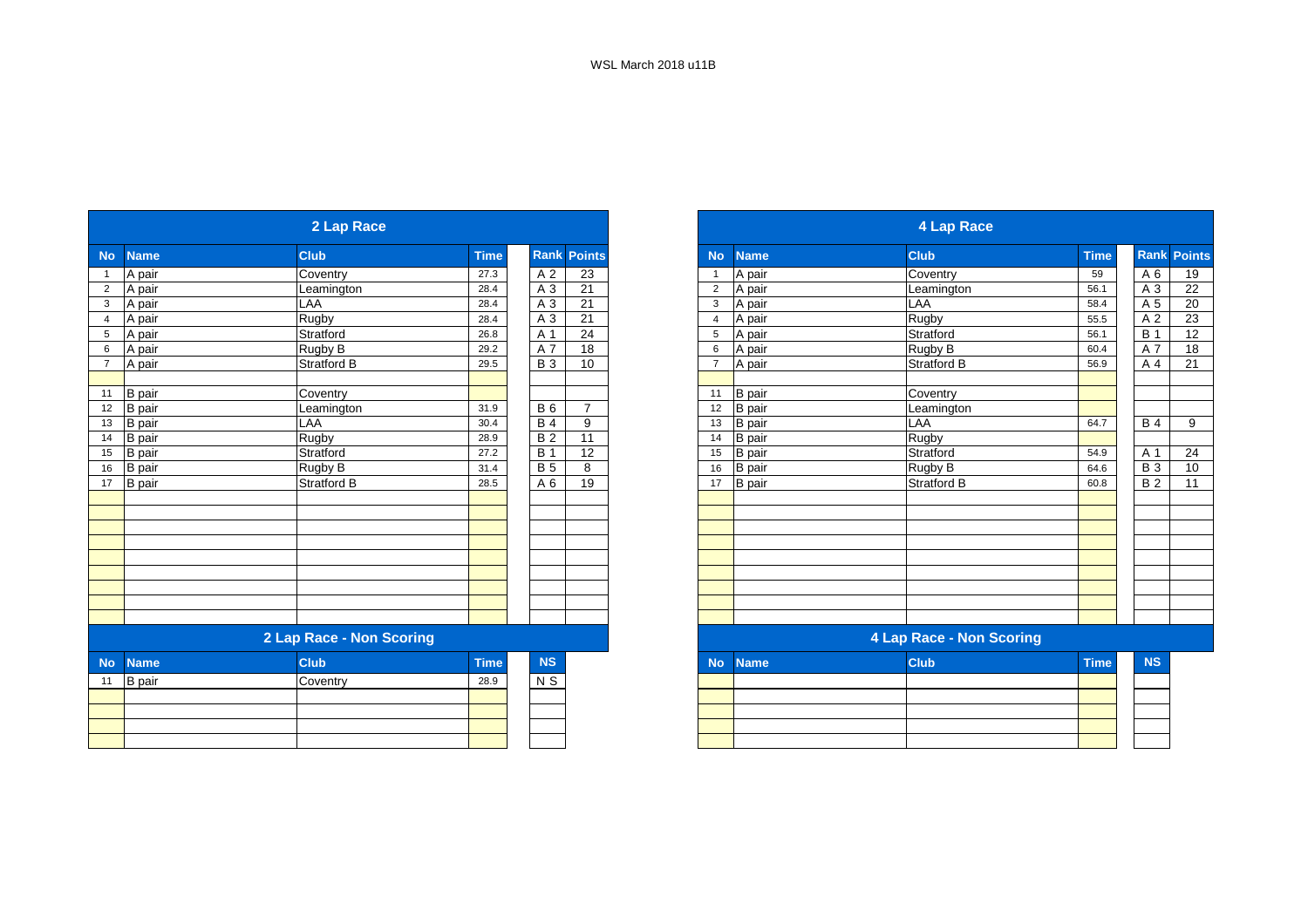|           |                           | <b>Speed Bounce</b>               |                |                |                    |           |                          | <b>Standing Long Jump</b>               |                        |
|-----------|---------------------------|-----------------------------------|----------------|----------------|--------------------|-----------|--------------------------|-----------------------------------------|------------------------|
| <b>No</b> | <b>Name</b>               | <b>Club</b>                       | <b>Bounces</b> |                | <b>Rank Points</b> | <b>No</b> | <b>Name</b>              | <b>Club</b>                             | <b>Distance</b><br>(m) |
|           |                           |                                   |                |                |                    | 136       | <b>Rhys Esling</b>       | Coventry                                | 1.68                   |
| 136       | <b>Rhys Esling</b>        | Coventry                          | 43             | <b>B4</b>      | 8.5                | 137       | Denzel Nkemayang         | Coventry                                | 1.72                   |
| 131       | Euan Hill                 | Coventry                          | 47             | A 4            | 20.5               | 201       | Fin William-Stein        | Leamington                              | 1.84                   |
| 257       | James Eatough             | Leamington                        | 44             | <b>B</b> 3     | 10                 | 251       | Louis Proctor            | Leamington                              | 1.37                   |
| 201       | Fin William-Stein         | Leamington                        | 47             | A <sub>4</sub> | 20.5               | 351       | Jonny Mothersdale        | LAA                                     | 1.40                   |
| 333       | <b>Callum Stuart</b>      | LAA                               | 35             | A 7            | 18                 | 333       | Callum Stuart            | LAA                                     | 1.46                   |
| 342       | <b>Aeron Murphy</b>       | LAA                               | 32             | <b>B</b> 7     | 6                  | 419       | Arthur Tilt              | Rugby                                   | 1.96                   |
| 403       | Robbie Dale               | Rugby                             | 46             | <b>B2</b>      | 11                 | 548       | Seb Hillard              | Stratford                               | 1.91                   |
| 401       | <b>Harrison Barnes</b>    | Rugby                             | 52             | A 3            | $\overline{22}$    | 541       | <b>James Verralls</b>    | Stratford                               | 1.89                   |
| 533       | <b>Fred Williams</b>      | Stratford                         | 55             | A 1            | 24                 | 420       | Jacob Vural              | Rugby B                                 | 1.24                   |
| 548       | Seb Hillard               | Stratford                         | 48             | <b>B</b> 1     | 12                 | 453       | Louis Maillot            | Rugby B                                 | 1.45                   |
| 458       | Charlie Cook              | Rugby B                           | 43             | A 6            | 19                 | 535       | George Hockaday          | <b>Stratford B</b>                      | 1.50                   |
| 420       | Jacob Vural               | Rugby B                           | 43             | <b>B4</b>      | 8.5                | 534       | George Baxter            | <b>Stratford B</b>                      | 1.51                   |
| 555       | <b>Harry Hibbert</b>      | Stratford B                       | 54             | A <sub>2</sub> | 23                 |           |                          |                                         |                        |
| 539       | Jake Richardson           | Stratford B                       | 40             | <b>B</b> 6     | $\overline{7}$     |           |                          |                                         |                        |
|           |                           |                                   |                |                |                    |           |                          |                                         |                        |
|           |                           |                                   |                |                |                    |           |                          |                                         |                        |
|           |                           |                                   |                |                |                    |           |                          |                                         |                        |
|           |                           |                                   |                |                |                    |           |                          |                                         |                        |
|           |                           |                                   |                |                |                    |           |                          |                                         |                        |
|           |                           |                                   |                |                |                    |           |                          |                                         |                        |
|           |                           |                                   |                |                |                    |           |                          |                                         |                        |
|           |                           |                                   |                |                |                    |           |                          |                                         |                        |
|           |                           |                                   |                |                |                    |           |                          |                                         |                        |
|           |                           | <b>Speed Bounce - Non Scoring</b> |                |                |                    |           |                          | <b>Standing Long Jump - Non Scoring</b> |                        |
| <b>No</b> | <b>Name</b>               | <b>Club</b>                       | <b>Bounces</b> | <b>NS</b>      |                    | <b>No</b> | <b>Name</b>              | <b>Club</b>                             | <b>Distance</b><br>(m) |
| 328       | <b>Christopher Sayers</b> | LAA                               | 37             | N <sub>S</sub> |                    | 309       | Sam Robbins              | LAA                                     | 1.38                   |
| 301       | <b>Tom Cox</b>            | LAA                               | 44             | N <sub>S</sub> |                    | 249       | <b>Alistair Crossley</b> | Leamington                              | 1.54                   |
| 220       | James Healy]              | Leamington                        | 46             | N S            |                    |           |                          |                                         |                        |
|           |                           |                                   |                |                |                    |           |                          |                                         |                        |
|           |                           |                                   |                |                |                    |           |                          |                                         |                        |
|           |                           |                                   |                |                |                    |           |                          |                                         |                        |

|           |                           | <b>Speed Bounce</b>               |                |                |                    |
|-----------|---------------------------|-----------------------------------|----------------|----------------|--------------------|
|           | <b>Name</b>               | <b>Club</b>                       | <b>Bounces</b> |                | <b>Rank Points</b> |
|           |                           |                                   |                |                |                    |
|           | <b>Rhys Esling</b>        | Coventry                          | 43             | <b>B</b> 4     | 8.5                |
|           | Euan Hill                 | Coventry                          | 47             | A <sub>4</sub> | 20.5               |
|           | James Eatough             | _eamington                        | 44             | <b>B</b> 3     | 10                 |
|           | Fin William-Stein         | Leamington                        | 47             | A 4            | 20.5               |
|           | <b>Callum Stuart</b>      | LAA                               | 35             | A 7            | 18                 |
|           | Aeron Murphy              | LAA                               | 32             | <b>B</b> 7     | 6                  |
|           | Robbie Dale               | Rugby                             | 46             | <b>B2</b>      | 11                 |
|           | <b>Harrison Barnes</b>    | Rugby                             | 52             | A 3            | 22                 |
|           | <b>Fred Williams</b>      | Stratford                         | 55             | A 1            | 24                 |
|           | Seb Hillard               | Stratford                         | 48             | <b>B</b> 1     | 12                 |
|           | <b>Charlie Cook</b>       | Rugby B                           | 43             | A 6            | 19                 |
| 420       | Jacob Vural               | Rugby B                           | 43             | <b>B</b> 4     | 8.5                |
| 555       | <b>Harry Hibbert</b>      | Stratford B                       | 54             | A <sub>2</sub> | $\overline{23}$    |
| 539       | Jake Richardson           | Stratford B                       | 40             | <b>B</b> 6     | $\overline{7}$     |
|           |                           |                                   |                |                |                    |
|           |                           |                                   |                |                |                    |
|           |                           |                                   |                |                |                    |
|           |                           |                                   |                |                |                    |
|           |                           |                                   |                |                |                    |
|           |                           |                                   |                |                |                    |
|           |                           |                                   |                |                |                    |
|           |                           |                                   |                |                |                    |
|           |                           |                                   |                |                |                    |
|           |                           | <b>Speed Bounce - Non Scoring</b> |                |                |                    |
| <b>No</b> | <b>Name</b>               | <b>Club</b>                       | <b>Bounces</b> | <b>NS</b>      |                    |
| 328       | <b>Christopher Sayers</b> | LAA                               | 37             | N S            |                    |
| 301       | <b>Tom Cox</b>            | LAA                               | 44             | N S            |                    |
|           |                           |                                   |                |                |                    |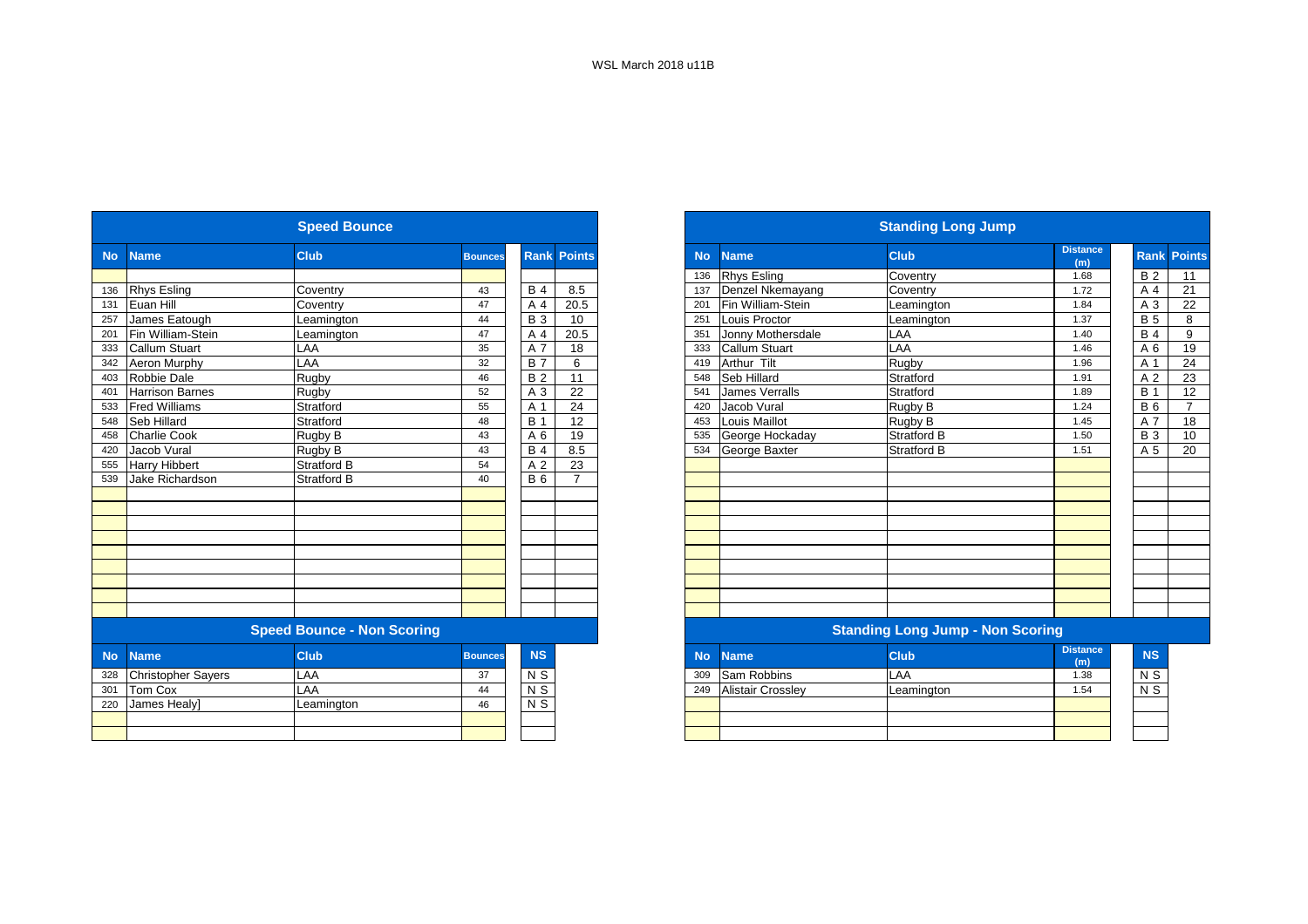|                      | <b>Vertical Jump</b>               |                         |             |                |
|----------------------|------------------------------------|-------------------------|-------------|----------------|
| <b>Name</b>          | <b>Club</b>                        | <b>Distance</b><br>(cm) | <b>Rank</b> | <b>Points</b>  |
| Denzel Nkemayang     | Coventry                           | 42                      | A 2         | 22.5           |
| James Eatough        | Leamington                         | 35                      | <b>B</b> 3  | 10             |
| James Healy]         | Leamington                         | 40                      | A 4         | 21             |
| Sam Richards         | LAA                                | 30                      | A 7         | 18             |
| <b>Oscar Mort</b>    | LAA                                | 25                      | <b>B</b> 5  | 8              |
| Robbie Dale          | Rugby                              | 39                      | A 5         | 20             |
| Dominic Eversden     | Rugby                              | 37                      | <b>B2</b>   | 11             |
| Linden Williams      | Stratford                          | 42                      | A 2         | 22.5           |
| <b>Fred Williams</b> | Stratford                          | 41                      | <b>B</b> 1  | 12             |
| Philip Eaton         | Rugby B                            | 24                      | <b>B</b> 6  | $\overline{7}$ |
| <b>Bailey Foley</b>  | Rugby B                            | 45                      | A 1         | 24             |
| <b>Reuben Boxall</b> | <b>Stratford B</b>                 | 33                      | A 6         | 19             |
| George Baxter        | <b>Stratford B</b>                 | 32                      | <b>B4</b>   | 9              |
|                      | <b>Vertical Jump - Non Scoring</b> |                         |             |                |
|                      |                                    |                         |             |                |
| <b>Name</b>          | <b>Club</b>                        | <b>Distance</b><br>(cm) | NS          |                |
| <b>Jesse Esler</b>   | LAA                                | 32                      | $N$ S       |                |
| Jonny Mothersdale    | LAA                                | 30                      | $N$ S       |                |
|                      |                                    |                         |             |                |

|     |                      | <b>Vertical Jump</b>               |                         |                |                    |           |                    | <b>Standing Triple Jump</b>               |                        |            |                    |
|-----|----------------------|------------------------------------|-------------------------|----------------|--------------------|-----------|--------------------|-------------------------------------------|------------------------|------------|--------------------|
|     | No Name              | <b>Club</b>                        | <b>Distance</b><br>(cm) |                | <b>Rank Points</b> | <b>No</b> | <b>Name</b>        | <b>Club</b>                               | <b>Distance</b><br>(m) |            | <b>Rank Points</b> |
|     | 137 Denzel Nkemayang | Coventry                           | 42                      | A 2            | 22.5               | 131       | Euan Hill          | Coventry                                  | 4.96                   | A 3        | 22                 |
|     | 257 James Eatough    | Leamington                         | 35                      | <b>B</b> 3     | 10                 | 136       | <b>Rhys Esling</b> | Coventry                                  | 4.60                   | <b>B2</b>  | 11                 |
|     | 220 James Healy]     | Leamington                         | 40                      | A 4            | 21                 | 251       | Louis Proctor      | Leamington                                | 4.36                   | <b>B</b> 4 | 9                  |
|     | 347 Sam Richards     | LAA                                | 30                      | A 7            | 18                 | 257       | James Eatough      | Leamington                                | 4.38                   | A 6        | 19                 |
| 304 | <b>Oscar Mort</b>    | LAA                                | 25                      | <b>B</b> 5     | 8                  | 301       | Tom Cox            | LAA                                       | 5.28                   | A 2        | 23                 |
| 403 | Robbie Dale          | Rugby                              | 39                      | A 5            | 20                 | 355       | Jesse Esler        | LAA                                       | 4.56                   | <b>B</b> 3 | 10                 |
| 407 | Dominic Eversden     | Rugby                              | 37                      | <b>B2</b>      | 11                 | 416       | <b>Harry Lole</b>  | Rugby                                     | 4.44                   | A 5        | 20                 |
|     | 543 Linden Williams  | Stratford                          | 42                      | A <sub>2</sub> | 22.5               | 543       | Linden Williams    | Stratford                                 | 6.04                   | A 1        | 24                 |
| 533 | <b>Fred Williams</b> | Stratford                          | 41                      | <b>B</b> 1     | 12                 | 536       | Harry McDonald     | Stratford                                 | 6.00                   | <b>B</b> 1 | 12                 |
| 406 | Philip Eaton         | Rugby B                            | 24                      | <b>B</b> 6     | $\overline{7}$     | 405       | <b>Harry Dew</b>   | Rugby B                                   | 4.18                   | A 7        | 18                 |
| 408 | <b>Bailey Foley</b>  | Rugby B                            | 45                      | A 1            | 24                 | 420       | Jacob Vural        | Rugby B                                   | 3.80                   | <b>B6</b>  | $\overline{ }$     |
|     | 547 Reuben Boxall    | Stratford B                        | 33                      | A 6            | 19                 | 546       | Ollie Hemming      | <b>Stratford B</b>                        | 4.34                   | <b>B</b> 5 | 8                  |
| 534 | George Baxter        | <b>Stratford B</b>                 | 32                      | <b>B</b> 4     | 9                  | 544       | Louie Newton       | <b>Stratford B</b>                        | 4.54                   | A 4        | 21                 |
|     |                      |                                    |                         |                |                    |           |                    |                                           |                        |            |                    |
|     |                      |                                    |                         |                |                    |           |                    |                                           |                        |            |                    |
|     |                      |                                    |                         |                |                    |           |                    |                                           |                        |            |                    |
|     |                      |                                    |                         |                |                    |           |                    |                                           |                        |            |                    |
|     |                      |                                    |                         |                |                    |           |                    |                                           |                        |            |                    |
|     |                      |                                    |                         |                |                    |           |                    |                                           |                        |            |                    |
|     |                      |                                    |                         |                |                    |           |                    |                                           |                        |            |                    |
|     |                      |                                    |                         |                |                    |           |                    |                                           |                        |            |                    |
|     |                      |                                    |                         |                |                    |           |                    |                                           |                        |            |                    |
|     |                      |                                    |                         |                |                    |           |                    |                                           |                        |            |                    |
|     |                      | <b>Vertical Jump - Non Scoring</b> |                         |                |                    |           |                    | <b>Standing Triple Jump - Non Scoring</b> |                        |            |                    |

|  | <b>NS</b> | <b>No</b> | <b>Name</b>               | <b>Club</b> | <b>Distance</b><br>(m) | <b>NS</b> |
|--|-----------|-----------|---------------------------|-------------|------------------------|-----------|
|  | N S       | 304       | Oscar Mort                | LAA         | 3.84                   | N S       |
|  | N S       | 328       | <b>Christopher Sayers</b> | LAA         | 4.04                   | N S       |
|  |           |           |                           |             |                        |           |
|  |           |           |                           |             |                        |           |
|  |           |           |                           |             |                        |           |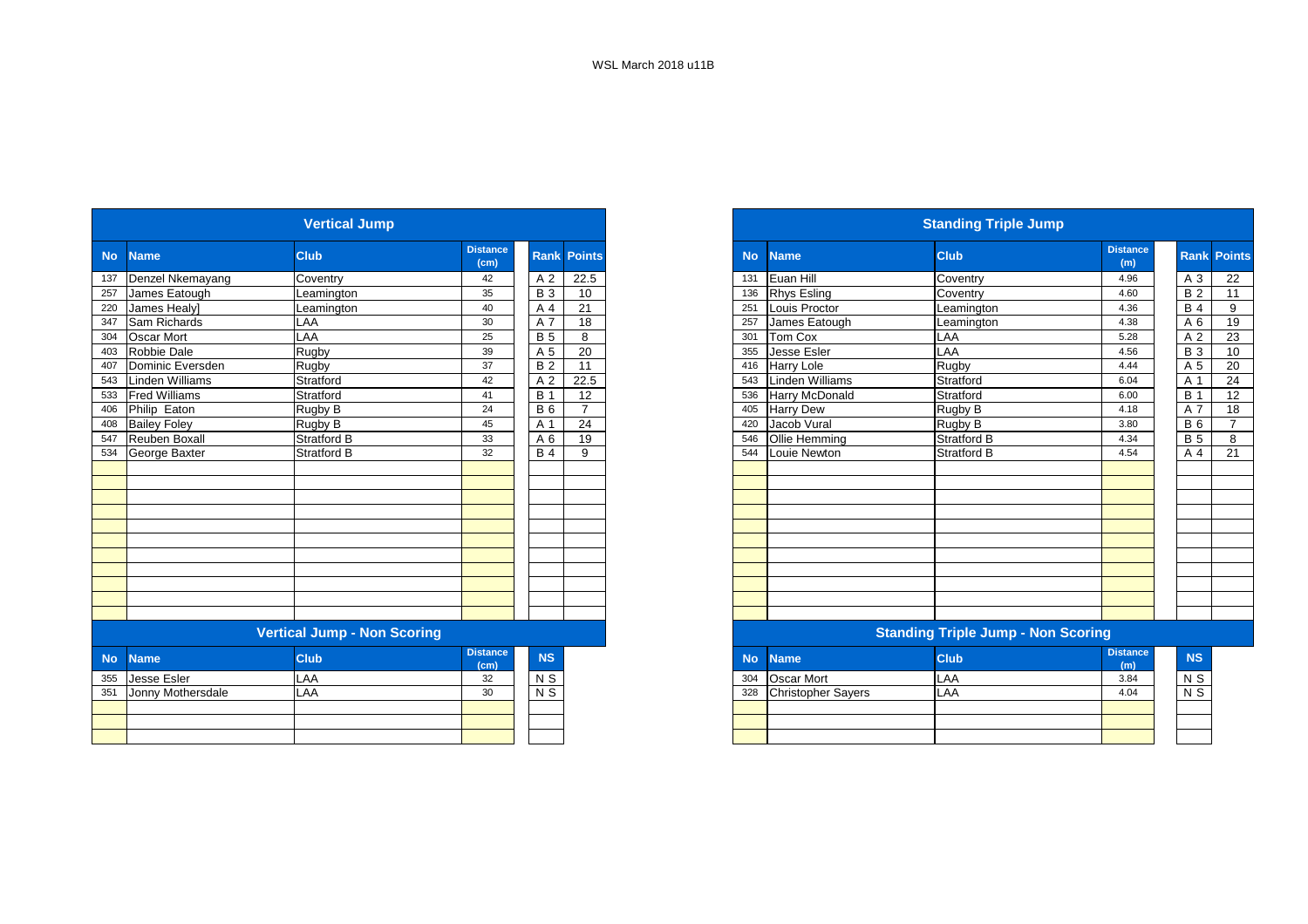|           |                          | <b>Chest Push</b>               |                |                 |                    |
|-----------|--------------------------|---------------------------------|----------------|-----------------|--------------------|
| <b>No</b> | <b>Name</b>              | <b>Club</b>                     | Dis(m)         |                 | <b>Rank Points</b> |
| 131       | Euan Hill                | Coventry                        | 5.00           | A 4             | 20.5               |
| 201       | Fin William-Stein        | Leamington                      | 6.00           | A 3             | 22                 |
| 251       | Louis Proctor            | Leamington                      | 4.25           | <b>B3</b>       | 10                 |
| 342       | Aeron Murphy             | LAA                             | 4.00           | <b>B</b> 4      | 9                  |
| 309       | Sam Robbins              | LAA                             | 4.25           | A 6             | 19                 |
| 401       | <b>Harrison Barnes</b>   | <b>Rugby</b>                    | 6.75           | A 1             | 24                 |
| 407       | Dominic Eversden         | Rugby                           | 5.25           | <b>B2</b>       | 11                 |
| 549       | Tom Weaver               | Stratford                       | 5.75           | <b>B</b> 1      | 12                 |
| 538       | Jacob Clifford           | Stratford                       | 6.25           | A 2             | 23                 |
| 406       | Philip Eaton             | Rugby B                         | 3.75           | <b>B</b> 5      | 7.5                |
| 458       | <b>Charlie Cook</b>      | Rugby B                         | 4.00           | A 7             | 18                 |
| 547       | Reuben Boxall            | Stratford B                     | 5.00           | A 4             | 20.5               |
| 535       | George Hockaday          | <b>Stratford B</b>              | 3.75           | <b>B</b> 5      | 7.5                |
|           |                          |                                 |                |                 |                    |
|           |                          |                                 |                |                 |                    |
|           |                          |                                 |                |                 |                    |
|           |                          |                                 |                |                 |                    |
|           |                          |                                 |                |                 |                    |
|           |                          |                                 |                |                 |                    |
|           |                          |                                 |                |                 |                    |
|           |                          |                                 |                |                 |                    |
|           |                          |                                 |                |                 |                    |
|           |                          |                                 |                |                 |                    |
|           |                          |                                 |                |                 |                    |
|           |                          | <b>Chest Push - Non Scoring</b> |                |                 |                    |
| <b>No</b> | <b>Name</b>              | <b>Club</b>                     | Dis (m)        | <b>NS</b>       |                    |
| 347       | Sam Richards             | LAA                             | 5.5            | $N$ S           |                    |
| 301       | Tom Cox                  | LAA                             | 5              | $N$ S           |                    |
| 249       | <b>Alistair Crossley</b> | Leamington                      | $\overline{4}$ | $\overline{NS}$ |                    |
|           |                          |                                 |                |                 |                    |
|           |                          |                                 |                |                 |                    |

|           |                          | <b>Chest Push</b>               |                |                |                    |
|-----------|--------------------------|---------------------------------|----------------|----------------|--------------------|
| <b>No</b> | <b>Name</b>              | <b>Club</b>                     | Dis(m)         |                | <b>Rank Points</b> |
| 131       | Euan Hill                | Coventry                        | 5.00           | A 4            | 20.5               |
| 201       | Fin William-Stein        | Leamington                      | 6.00           | A 3            | 22                 |
| 251       | Louis Proctor            | Leamington                      | 4.25           | <b>B</b> 3     | 10                 |
| 342       | Aeron Murphy             | LAA                             | 4.00           | <b>B</b> 4     | 9                  |
| 309       | Sam Robbins              | LAA                             | 4.25           | A 6            | 19                 |
| 401       | <b>Harrison Barnes</b>   | Rugby                           | 6.75           | A 1            | 24                 |
| 407       | Dominic Eversden         | Rugby                           | 5.25           | <b>B2</b>      | 11                 |
| 549       | Tom Weaver               | Stratford                       | 5.75           | <b>B</b> 1     | 12                 |
| 538       | Jacob Clifford           | Stratford                       | 6.25           | A 2            | 23                 |
| 406       | Philip Eaton             | Rugby B                         | 3.75           | <b>B</b> 5     | 7.5                |
| 458       | <b>Charlie Cook</b>      | Rugby B                         | 4.00           | A 7            | 18                 |
| 547       | Reuben Boxall            | <b>Stratford B</b>              | 5.00           | A 4            | 20.5               |
| 535       | George Hockaday          | <b>Stratford B</b>              | 3.75           | <b>B</b> 5     | 7.5                |
|           |                          |                                 |                |                |                    |
|           |                          |                                 |                |                |                    |
|           |                          |                                 |                |                |                    |
|           |                          |                                 |                |                |                    |
|           |                          |                                 |                |                |                    |
|           |                          |                                 |                |                |                    |
|           |                          |                                 |                |                |                    |
|           |                          |                                 |                |                |                    |
|           |                          |                                 |                |                |                    |
|           |                          |                                 |                |                |                    |
|           |                          |                                 |                |                |                    |
|           |                          | <b>Chest Push - Non Scoring</b> |                |                |                    |
| <b>No</b> | <b>Name</b>              | <b>Club</b>                     | Dis(m)         | <b>NS</b>      |                    |
| 347       | Sam Richards             | LAA                             | 5.5            | N S            |                    |
| 301       | Tom Cox                  | LAA                             | 5              | $\overline{N}$ |                    |
| 249       | <b>Alistair Crossley</b> | Leamington                      | $\overline{4}$ | N S            |                    |
|           |                          |                                 |                |                |                    |
|           |                          |                                 |                |                |                    |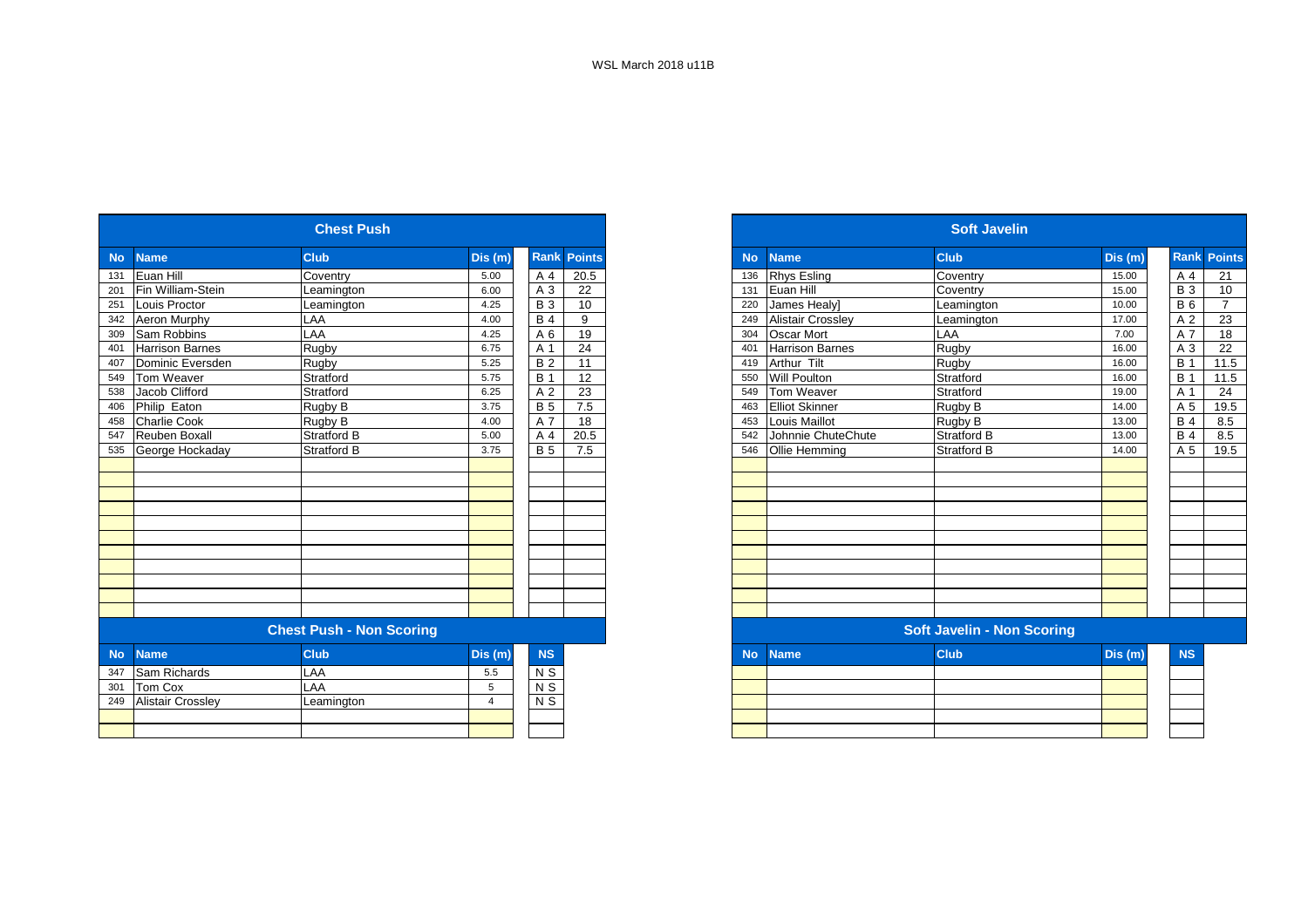#### WSL March 2018 u11B

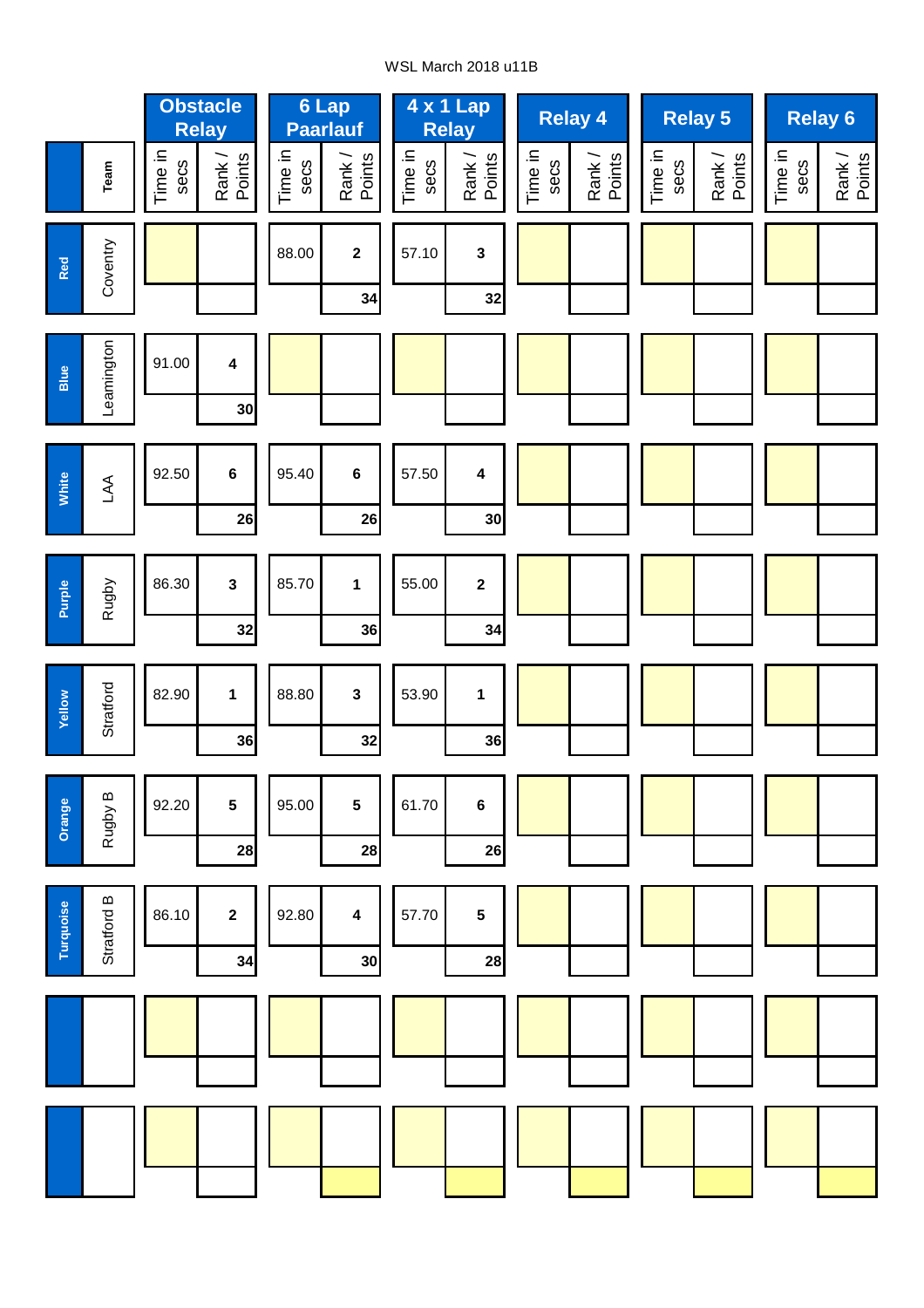#### **Coventry Sports Centre Warwickshire Sportshall League**

|              |               | <b>9 March 2018</b>         | Red            | <b>Blue</b>    | White          | Purple       | Yellow           | <b>Turquoise</b>   |  |  |
|--------------|---------------|-----------------------------|----------------|----------------|----------------|--------------|------------------|--------------------|--|--|
|              |               | Under 13 - Girls            | Coventry       | Leamington     | LAA            | <b>Rugby</b> | <b>Stratford</b> | <b>Stratford B</b> |  |  |
|              |               | 2 Lap Race                  | 31             | 36             | 31             |              | 34               | 28                 |  |  |
|              | Individual    | 4 Lap Race                  | 20             | 30             | 35             |              | 33               | 34                 |  |  |
| <b>TRACK</b> |               | 6 Lap Race                  | 21             | 22             |                |              | 24               | 23                 |  |  |
|              |               | <b>Obstacle Relay</b>       | 30             | 36             |                |              | 34               | 32                 |  |  |
|              | Relay         | 8 Lap Paarlauf              | 28             | 30             | 34             |              | 36               | 32                 |  |  |
|              |               | 4 x 2 Lap Relay             | 30             | 34             |                |              | 36               | 32                 |  |  |
|              |               |                             |                |                |                |              |                  |                    |  |  |
|              |               | <b>Speed Bounce</b>         | 29             | 36             | 23             |              | 33               | 31                 |  |  |
|              |               | Standing Long Jump          | 34             | 32             | 23             |              | 34               | 29                 |  |  |
|              | Jumps         | Vertical Jump               | 28.5           | 34.5           | 34.5           |              | 33               | 29.5               |  |  |
| <b>FIELD</b> |               | <b>Standing Triple Jump</b> | 28.5           | 33             | 34             |              | 35               | 29.5               |  |  |
|              | <b>Throws</b> | Shot Put                    | 30             | 34             | 24             |              | 34               | 30                 |  |  |
|              |               | <b>Total</b>                | 310            | 357.5          | 238.5          |              | 366              | 330                |  |  |
|              |               | <b>Overall Position</b>     | $\overline{4}$ | $\overline{2}$ | 5 <sub>5</sub> |              | $\vert 1 \vert$  | $\vert 3 \vert$    |  |  |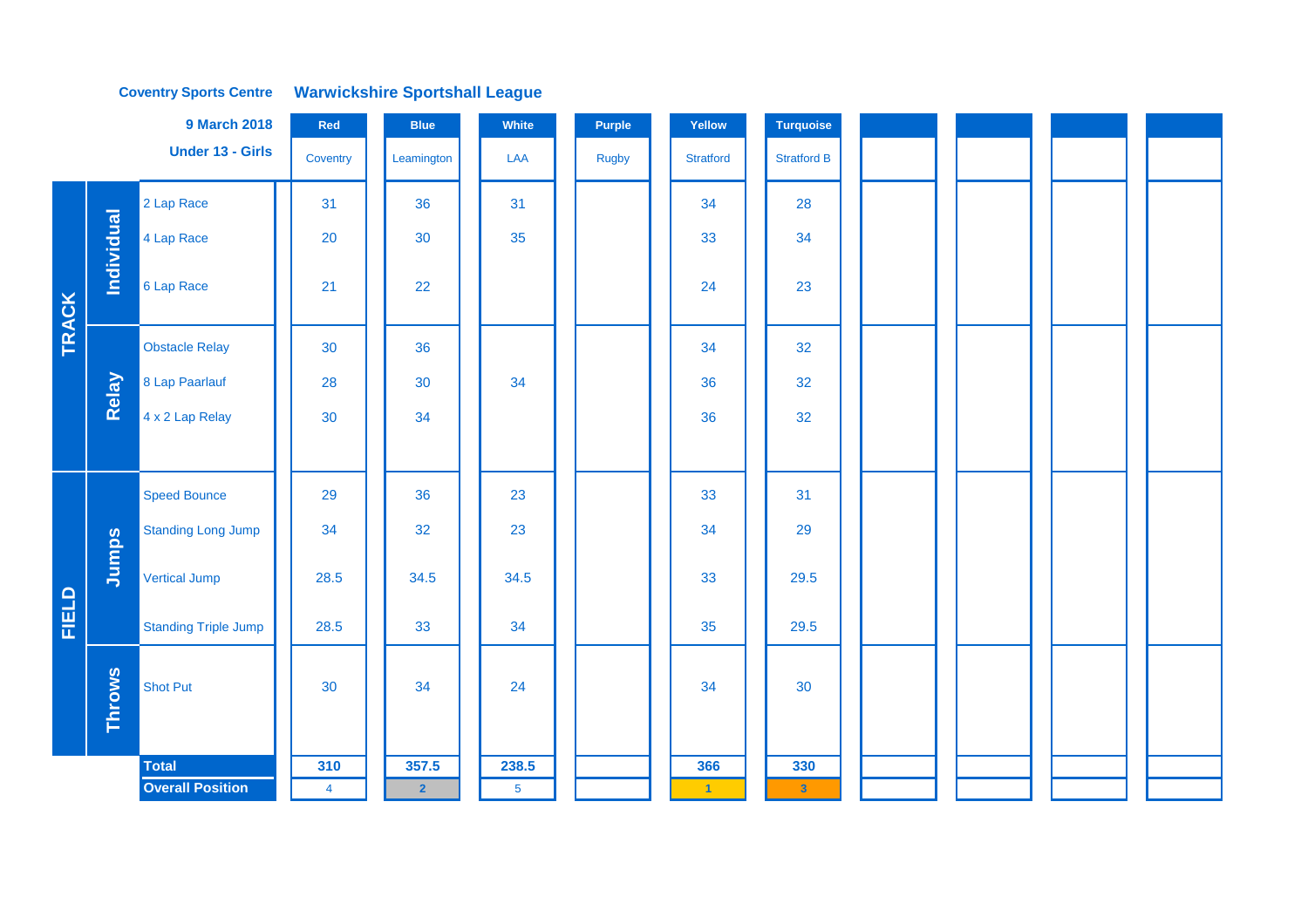|           |                       | 2 Lap Race               |             |                 |                    |
|-----------|-----------------------|--------------------------|-------------|-----------------|--------------------|
| <b>No</b> | <b>Name</b>           | <b>Club</b>              | <b>Time</b> |                 | <b>Rank Points</b> |
|           | 207 Robin Greenwood   | Leamington               | 26.7        | A 1             | 24                 |
| 576       | Jemma Hall            | Stratford                | 26.9        | A 2             | 23                 |
| 116       | Monica Davidson       | Coventry                 | 27.2        | $\overline{A}3$ | 22                 |
| 350       | <b>Tabitha Barber</b> | LAA                      | 28.1        | $B_3$           | 10                 |
| 527       | <b>Hannah Curtis</b>  | <b>Stratford B</b>       | 29.7        | <b>B</b> 5      | 8                  |
|           |                       |                          |             |                 |                    |
| 219       | <b>Lauren Healy</b>   | Leamington               | 27.4        | <b>B</b> 1      | 12                 |
| 565       | Hannah McCallum       | Stratford                | 27.5        | B <sub>2</sub>  | 11                 |
| 318       | Imogen George         | LAA                      | 27.8        | A 4             | 21                 |
| 562       | <b>Beth Phillips</b>  | <b>Stratford B</b>       | 28.3        | A 5             | 20                 |
|           | 120 Hannah Green      | Coventry                 | 29          | <b>B</b> 4      | 9                  |
|           |                       |                          |             |                 |                    |
|           |                       |                          |             |                 |                    |
|           |                       |                          |             |                 |                    |
|           |                       |                          |             |                 |                    |
|           |                       |                          |             |                 |                    |
|           |                       |                          |             |                 |                    |
|           |                       |                          |             |                 |                    |
|           |                       |                          |             |                 |                    |
|           |                       |                          |             |                 |                    |
|           |                       |                          |             |                 |                    |
|           |                       |                          |             |                 |                    |
|           |                       |                          |             |                 |                    |
|           |                       |                          |             |                 |                    |
|           |                       | 2 Lap Race - Non Scoring |             |                 |                    |
| <b>No</b> | <b>Name</b>           | <b>Club</b>              | <b>Time</b> | <b>NS</b>       |                    |
|           |                       |                          |             |                 |                    |
|           |                       |                          |             |                 |                    |
|           |                       |                          |             |                 |                    |
|           |                       |                          |             |                 |                    |
|           |                       |                          |             |                 |                    |

|           |                       | 2 Lap Race               |             |             |               |
|-----------|-----------------------|--------------------------|-------------|-------------|---------------|
|           | <b>Name</b>           | <b>Club</b>              | <b>Time</b> | <b>Rank</b> | <b>Points</b> |
|           | Robin Greenwood       | Leamington               | 26.7        | A 1         | 24            |
|           | Jemma Hall            | Stratford                | 26.9        | A 2         | 23            |
|           | Monica Davidson       | Coventry                 | 27.2        | A 3         | 22            |
|           | <b>Tabitha Barber</b> | LAA                      | 28.1        | <b>B</b> 3  | 10            |
| 527       | <b>Hannah Curtis</b>  | <b>Stratford B</b>       | 29.7        | <b>B</b> 5  | 8             |
|           | 219 Lauren Healy      | Leamington               | 27.4        | <b>B</b> 1  | 12            |
| 565       | Hannah McCallum       | Stratford                | 27.5        | <b>B2</b>   | 11            |
| 318       | Imogen George         | LAA                      | 27.8        | A 4         | 21            |
| 562       | <b>Beth Phillips</b>  | Stratford B              | 28.3        | A 5         | 20            |
| 120       | Hannah Green          | Coventry                 | 29          | <b>B</b> 4  | 9             |
|           |                       |                          |             |             |               |
|           |                       |                          |             |             |               |
|           |                       |                          |             |             |               |
|           |                       |                          |             |             |               |
|           |                       |                          |             |             |               |
|           |                       |                          |             |             |               |
|           |                       |                          |             |             |               |
|           |                       |                          |             |             |               |
|           |                       |                          |             |             |               |
|           |                       |                          |             |             |               |
|           |                       |                          |             |             |               |
|           |                       | 2 Lap Race - Non Scoring |             |             |               |
| <b>No</b> | <b>Name</b>           | <b>Club</b>              | <b>Time</b> | <b>NS</b>   |               |
|           |                       |                          |             |             |               |
|           |                       |                          |             |             |               |
|           |                       |                          |             |             |               |
|           |                       |                          |             |             |               |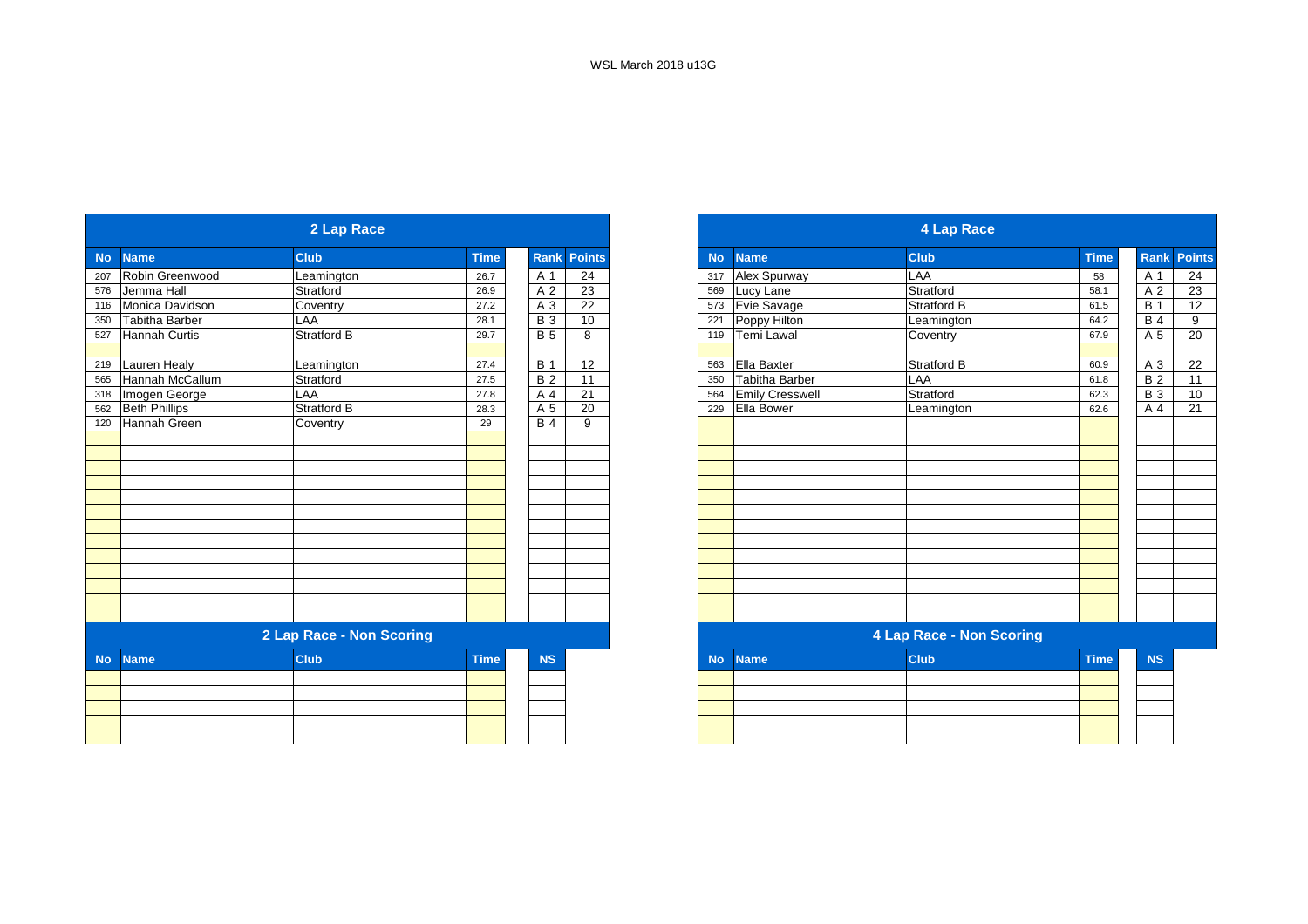|                          |                  | <b>6 Lap Race</b>               |             |           |                    |
|--------------------------|------------------|---------------------------------|-------------|-----------|--------------------|
| <b>Name</b>              |                  | <b>Club</b>                     | <b>Time</b> |           | <b>Rank Points</b> |
|                          | 572 Sophie Smart | Stratford                       | 95.1        | A 1       | 24                 |
| <b>Holly Newton</b>      |                  | Stratford B                     | 101.1       | A 2       | $\overline{23}$    |
| Poppy Hilton             |                  | Leamington                      | 103.4       | A 3       | $\overline{22}$    |
| Ayesha Bhatti            |                  | Coventry                        | 104.4       | A 4       | 21                 |
|                          |                  |                                 |             |           |                    |
|                          |                  |                                 |             |           |                    |
|                          |                  |                                 |             |           |                    |
|                          |                  |                                 |             |           |                    |
|                          |                  |                                 |             |           |                    |
|                          |                  |                                 |             |           |                    |
|                          |                  |                                 |             |           |                    |
|                          |                  |                                 |             |           |                    |
|                          |                  |                                 |             |           |                    |
|                          |                  |                                 |             |           |                    |
|                          |                  |                                 |             |           |                    |
|                          |                  |                                 |             |           |                    |
|                          |                  | <b>6 Lap Race - Non Scoring</b> |             |           |                    |
| <b>Name</b><br><b>No</b> |                  | <b>Club</b>                     | <b>Time</b> | <b>NS</b> |                    |
|                          |                  |                                 |             |           |                    |
|                          |                  |                                 |             |           |                    |
|                          |                  |                                 |             |           |                    |
|                          |                  |                                 |             |           |                    |
|                          |                  |                                 |             |           |                    |

|            |                     | <b>6 Lap Race</b>               |             |           |                    |
|------------|---------------------|---------------------------------|-------------|-----------|--------------------|
| No         | <b>Name</b>         | <b>Club</b>                     | <b>Time</b> |           | <b>Rank Points</b> |
| 572        | Sophie Smart        | Stratford                       | 95.1        | A 1       | 24                 |
| 566        | <b>Holly Newton</b> | Stratford B                     | 101.1       | A 2       | 23                 |
| 221<br>111 | Poppy Hilton        | Leamington                      | 103.4       | A 3       | 22                 |
|            | Ayesha Bhatti       | Coventry                        | 104.4       | A 4       | 21                 |
|            |                     |                                 |             |           |                    |
|            |                     |                                 |             |           |                    |
|            |                     |                                 |             |           |                    |
|            |                     |                                 |             |           |                    |
|            |                     |                                 |             |           |                    |
|            |                     |                                 |             |           |                    |
|            |                     |                                 |             |           |                    |
|            |                     |                                 |             |           |                    |
|            |                     |                                 |             |           |                    |
|            |                     |                                 |             |           |                    |
|            |                     |                                 |             |           |                    |
|            |                     | <b>6 Lap Race - Non Scoring</b> |             |           |                    |
| <b>No</b>  | <b>Name</b>         | <b>Club</b>                     | <b>Time</b> | <b>NS</b> |                    |
|            |                     |                                 |             |           |                    |
|            |                     |                                 |             |           |                    |
|            |                     |                                 |             |           |                    |
|            |                     |                                 |             |           |                    |
|            |                     |                                 |             |           |                    |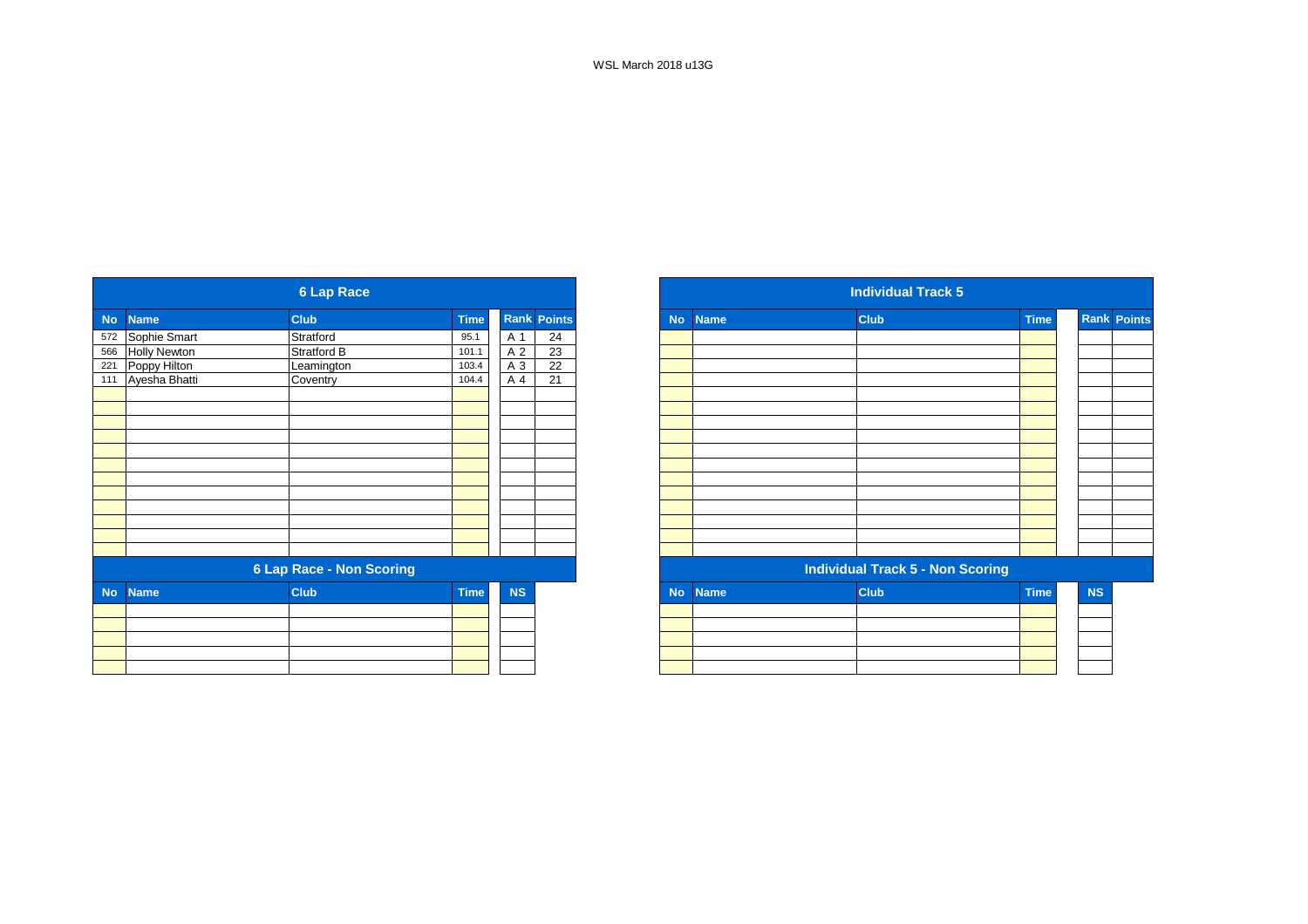|           |                      | <b>Speed Bounce</b>               |                |                  |                    |           |                      | <b>Standing Long Jump</b>               |                        |
|-----------|----------------------|-----------------------------------|----------------|------------------|--------------------|-----------|----------------------|-----------------------------------------|------------------------|
| <b>No</b> | <b>Name</b>          | <b>Club</b>                       | <b>Bounces</b> |                  | <b>Rank Points</b> | <b>No</b> | <b>Name</b>          | <b>Club</b>                             | <b>Distance</b><br>(m) |
| 112       | Emma Jackson         | Coventry                          | 70             | A 5              | 20                 | 119       | Temi Lawal           | Coventry                                | 2.22                   |
| 120       | Hannah Green         | Coventry                          | 62             | <b>B4</b>        | 9                  | 120       | Hannah Green         | Coventry                                | 1.81                   |
| 207       | Robin Greenwood      | Leamington                        | 81             | A 1              | 24                 | 219       | <b>Lauren Healy</b>  | Leamington                              | 2.02                   |
| 232       | <b>Isla Prince</b>   | Leamington                        | 77             | $\overline{B}$ 1 | 12                 | 229       | Ella Bower           | Leamington                              | 1.98                   |
| 317       | Alex Spurway         | LAA                               | 75             | A 2              | 23                 | 318       | Imogen George        | LAA                                     | 2.16                   |
| 569       | Lucy Lane            | Stratford                         | 73             | <b>B2</b>        | 11                 | 569       | Lucy Lane            | Stratford                               | 2.11                   |
| 565       | Hannah McCallum      | Stratford                         | 74             | A 3              | 22                 | 576       | Jemma Hall           | Stratford                               | 2.03                   |
| 563       | Ella Baxter          | <b>Stratford B</b>                | 72             | A 4              | $\overline{21}$    | 566       | <b>Holly Newton</b>  | <b>Stratford B</b>                      | 1.83                   |
| 527       | <b>Hannah Curtis</b> | <b>Stratford B</b>                | 66             | <b>B</b> 3       | 10                 | 574       | <b>Eleanor Clark</b> | Stratford B                             | 1.64                   |
|           |                      |                                   |                |                  |                    |           |                      |                                         |                        |
|           |                      |                                   |                |                  |                    |           |                      |                                         |                        |
|           |                      |                                   |                |                  |                    |           |                      |                                         |                        |
|           |                      |                                   |                |                  |                    |           |                      |                                         |                        |
|           |                      |                                   |                |                  |                    |           |                      |                                         |                        |
|           |                      |                                   |                |                  |                    |           |                      |                                         |                        |
|           |                      |                                   |                |                  |                    |           |                      |                                         |                        |
|           |                      |                                   |                |                  |                    |           |                      |                                         |                        |
|           |                      |                                   |                |                  |                    |           |                      |                                         |                        |
|           |                      |                                   |                |                  |                    |           |                      |                                         |                        |
|           |                      |                                   |                |                  |                    |           |                      |                                         |                        |
|           |                      |                                   |                |                  |                    |           |                      |                                         |                        |
|           |                      |                                   |                |                  |                    |           |                      |                                         |                        |
|           |                      |                                   |                |                  |                    |           |                      |                                         |                        |
|           |                      |                                   |                |                  |                    |           |                      |                                         |                        |
|           |                      | <b>Speed Bounce - Non Scoring</b> |                |                  |                    |           |                      | <b>Standing Long Jump - Non Scoring</b> |                        |
| <b>No</b> | <b>Name</b>          | <b>Club</b>                       | <b>Bounces</b> | <b>NS</b>        |                    | <b>No</b> | <b>Name</b>          | <b>Club</b>                             | <b>Distance</b><br>(m) |
|           |                      |                                   |                |                  |                    | 122       | Olla Warson          | Coventry                                | 1.76                   |
|           |                      |                                   |                |                  |                    | 225       | Freya Dalrymple      | Leamington                              | 1.59                   |
|           |                      |                                   |                |                  |                    |           |                      |                                         |                        |
|           |                      |                                   |                |                  |                    |           |                      |                                         |                        |
|           |                      |                                   |                |                  |                    |           |                      |                                         |                        |
|           |                      |                                   |                |                  |                    |           |                      |                                         |                        |

|           |                    | <b>Speed Bounce</b>               |                |             |                 |           |                      | <b>Standing Long Jump</b>               |                        |                |                    |
|-----------|--------------------|-----------------------------------|----------------|-------------|-----------------|-----------|----------------------|-----------------------------------------|------------------------|----------------|--------------------|
| <b>No</b> | <b>Name</b>        | <b>Club</b>                       | <b>Bounces</b> | <b>Rank</b> | <b>Points</b>   | <b>No</b> | <b>Name</b>          | <b>Club</b>                             | <b>Distance</b><br>(m) |                | <b>Rank Points</b> |
| 112       | Emma Jackson       | Coventry                          | 70             | A 5         | 20              | 119       | Temi Lawal           | Coventry                                | 2.22                   | A 1            | 24                 |
| 120       | Hannah Green       | Coventry                          | 62             | <b>B</b> 4  | 9               | 120       | <b>Hannah Green</b>  | Coventry                                | 1.81                   | <b>B</b> 3     | 10                 |
| 207       | Robin Greenwood    | Leamington                        | 81             | A 1         | 24              | 219       | Lauren Healy         | Leamington                              | 2.02                   | A 4            | 21                 |
| 232       | <b>Isla Prince</b> | Leamington                        | 77             | <b>B</b> 1  | $\overline{12}$ | 229       | Ella Bower           | Leamington                              | 1.98                   | <b>B2</b>      | 11                 |
| 317       | Alex Spurway       | LAA                               | 75             | A 2         | 23              | 318       | Imogen George        | LAA                                     | 2.16                   | A 2            | 23                 |
| 569       | Lucy Lane          | Stratford                         | 73             | <b>B2</b>   | $\overline{11}$ | 569       | Lucy Lane            | Stratford                               | 2.11                   | A <sub>3</sub> | 22                 |
| 565       | Hannah McCallum    | Stratford                         | 74             | A 3         | 22              | 576       | Jemma Hall           | Stratford                               | 2.03                   | <b>B</b> 1     | 12                 |
| 563       | Ella Baxter        | <b>Stratford B</b>                | 72             | A 4         | 21              | 566       | <b>Holly Newton</b>  | Stratford B                             | 1.83                   | A 5            | 20                 |
| 527       | Hannah Curtis      | <b>Stratford B</b>                | 66             | <b>B</b> 3  | 10              | 574       | <b>Eleanor Clark</b> | <b>Stratford B</b>                      | 1.64                   | <b>B4</b>      | 9                  |
|           |                    |                                   |                |             |                 |           |                      |                                         |                        |                |                    |
|           |                    |                                   |                |             |                 |           |                      |                                         |                        |                |                    |
|           |                    |                                   |                |             |                 |           |                      |                                         |                        |                |                    |
|           |                    |                                   |                |             |                 |           |                      |                                         |                        |                |                    |
|           |                    |                                   |                |             |                 |           |                      |                                         |                        |                |                    |
|           |                    |                                   |                |             |                 |           |                      |                                         |                        |                |                    |
|           |                    |                                   |                |             |                 |           |                      |                                         |                        |                |                    |
|           |                    |                                   |                |             |                 |           |                      |                                         |                        |                |                    |
|           |                    |                                   |                |             |                 |           |                      |                                         |                        |                |                    |
|           |                    |                                   |                |             |                 |           |                      |                                         |                        |                |                    |
|           |                    |                                   |                |             |                 |           |                      |                                         |                        |                |                    |
|           |                    |                                   |                |             |                 |           |                      |                                         |                        |                |                    |
|           |                    |                                   |                |             |                 |           |                      |                                         |                        |                |                    |
|           |                    |                                   |                |             |                 |           |                      |                                         |                        |                |                    |
|           |                    | <b>Speed Bounce - Non Scoring</b> |                |             |                 |           |                      | <b>Standing Long Jump - Non Scoring</b> |                        |                |                    |
| <b>No</b> | <b>Name</b>        | <b>Club</b>                       | <b>Bounces</b> | <b>NS</b>   |                 | <b>No</b> | <b>Name</b>          | <b>Club</b>                             | <b>Distance</b><br>(m) | <b>NS</b>      |                    |
|           |                    |                                   |                |             |                 | 122       | Olla Warson          | Coventry                                | 1.76                   | N S            |                    |
|           |                    |                                   |                |             |                 | 225       | Freya Dalrymple      | Leamington                              | 1.59                   | $N$ S          |                    |
|           |                    |                                   |                |             |                 |           |                      |                                         |                        |                |                    |
|           |                    |                                   |                |             |                 |           |                      |                                         |                        |                |                    |
|           |                    |                                   |                |             |                 |           |                      |                                         |                        |                |                    |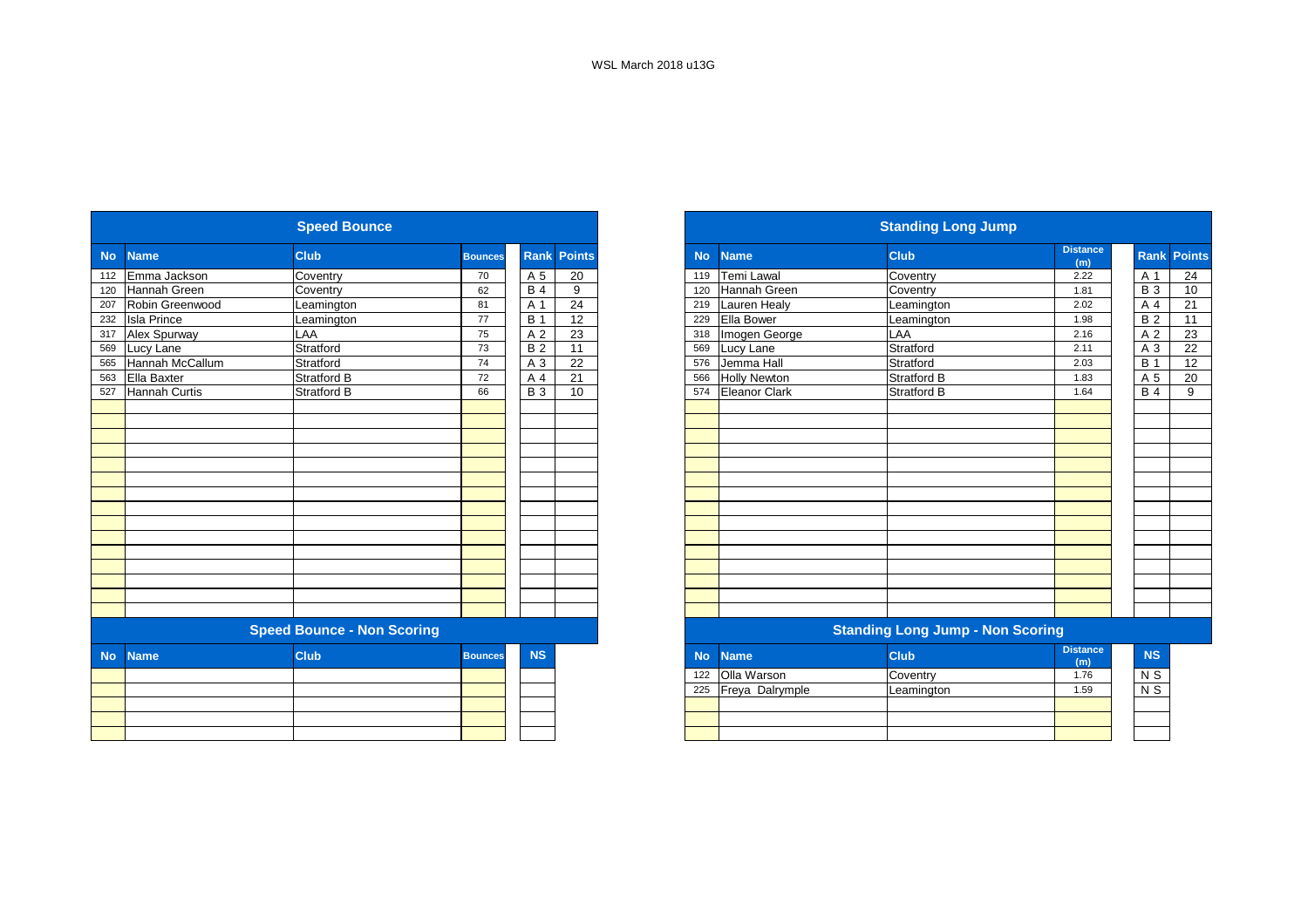|           |                       | <b>Vertical Jump</b>               |                         |            |               |
|-----------|-----------------------|------------------------------------|-------------------------|------------|---------------|
| <b>No</b> | <b>Name</b>           | <b>Club</b>                        | <b>Distance</b><br>(cm) | Rank       | <b>Points</b> |
| 120       | <b>Hannah Green</b>   | Coventry                           | 38                      | A 5        | 20            |
| 122       | Olla Warson           | Coventry                           | 38                      | <b>B</b> 4 | 8.5           |
| 219       | <b>Lauren Healy</b>   | Leamington                         | 44                      | <b>B</b> 1 | 12            |
| 229       | Ella Bower            | Leamington                         | 46                      | A 2        | 22.5          |
| 350       | <b>Tabitha Barber</b> | LAA                                | 41                      | <b>B2</b>  | 10.5          |
| 317       | Alex Spurway          | LAA                                | 49                      | A 1        | 24            |
| 565       | Hannah McCallum       | Stratford                          | 46                      | A 2        | 22.5          |
| 572       | Sophie Smart          | Stratford                          | 41                      | <b>B</b> 2 | 10.5          |
| 562       | <b>Beth Phillips</b>  | <b>Stratford B</b>                 | 44                      | A 4        | 21            |
| 574       | <b>Eleanor Clark</b>  | <b>Stratford B</b>                 | 38                      | <b>B</b> 4 | 8.5           |
|           |                       |                                    |                         |            |               |
|           |                       |                                    |                         |            |               |
|           |                       |                                    |                         |            |               |
|           |                       |                                    |                         |            |               |
|           |                       |                                    |                         |            |               |
|           |                       |                                    |                         |            |               |
|           |                       |                                    |                         |            |               |
|           |                       |                                    |                         |            |               |
|           |                       |                                    |                         |            |               |
|           |                       |                                    |                         |            |               |
|           |                       |                                    |                         |            |               |
|           |                       |                                    |                         |            |               |
|           |                       |                                    |                         |            |               |
|           |                       |                                    |                         |            |               |
|           |                       | <b>Vertical Jump - Non Scoring</b> |                         |            |               |
| <b>No</b> | <b>Name</b>           | <b>Club</b>                        | <b>Distance</b><br>(cm) | <b>NS</b>  |               |
| 248       | Hannah Cooper         | Leamington                         | 44                      | $N$ S      |               |
|           |                       |                                    |                         |            |               |
|           |                       |                                    |                         |            |               |
|           |                       |                                    |                         |            |               |
|           |                       |                                    |                         |            |               |

|     |                     | <b>Vertical Jump</b>        |                         |                |                    |           |                      | <b>Standing Triple Jump</b>               |                        |                    |     |
|-----|---------------------|-----------------------------|-------------------------|----------------|--------------------|-----------|----------------------|-------------------------------------------|------------------------|--------------------|-----|
|     | No Name             | <b>Club</b>                 | <b>Distance</b><br>(cm) |                | <b>Rank Points</b> | <b>No</b> | <b>Name</b>          | <b>Club</b>                               | <b>Distance</b><br>(m) | <b>Rank Points</b> |     |
|     | 120 Hannah Green    | Coventry                    | 38                      | A 5            | 20                 | 119       | Temi Lawal           | Coventry                                  | 5.50                   | A 5                | 20  |
|     | 122 Olla Warson     | Coventry                    | 38                      | <b>B</b> 4     | 8.5                | 111       | Ayesha Bhatti        | Coventry                                  | 5.14                   | <b>B</b> 4         | 8.5 |
|     | 219 Lauren Healy    | Leamington                  | 44                      | <b>B</b> 1     | 12                 | 229       | <b>Ella Bower</b>    | Leamington                                | 5.90                   | A 3                | 22  |
|     | 229 Ella Bower      | Leamington                  | 46                      | A <sub>2</sub> | 22.5               | 219       | Lauren Healy         | Leamington                                | 5.54                   | <b>B2</b>          | 11  |
| 350 | Tabitha Barber      | LAA                         | 41                      | <b>B2</b>      | 10.5               | 317       | Alex Spurway         | LAA                                       | 5.49                   | <b>B</b> 3         | 10  |
|     | 317 Alex Spurway    | LAA                         | 49                      | A 1            | 24                 | 318       | Imogen George        | LAA                                       | 6.12                   | A 1                | 24  |
|     | 565 Hannah McCallum | Stratford                   | 46                      | A <sub>2</sub> | 22.5               | 576       | Jemma Hall           | Stratford                                 | 6.00                   | <b>B</b> 1         | 12  |
|     | 572 Sophie Smart    | Stratford                   | 41                      | <b>B2</b>      | 10.5               | 567       | <b>Issy Maaz</b>     | Stratford                                 | 6.06                   | A 2                | 23  |
|     | 562 Beth Phillips   | Stratford B                 | 44                      | A 4            | 21                 | 562       | <b>Beth Phillips</b> | Stratford B                               | 5.68                   | A 4                | 21  |
|     | 574 Eleanor Clark   | <b>Stratford B</b>          | 38                      | <b>B</b> 4     | 8.5                | 563       | Ella Baxter          | <b>Stratford B</b>                        | 5.14                   | <b>B4</b>          | 8.5 |
|     |                     |                             |                         |                |                    |           |                      |                                           |                        |                    |     |
|     |                     |                             |                         |                |                    |           |                      |                                           |                        |                    |     |
|     |                     |                             |                         |                |                    |           |                      |                                           |                        |                    |     |
|     |                     |                             |                         |                |                    |           |                      |                                           |                        |                    |     |
|     |                     |                             |                         |                |                    |           |                      |                                           |                        |                    |     |
|     |                     |                             |                         |                |                    |           |                      |                                           |                        |                    |     |
|     |                     |                             |                         |                |                    |           |                      |                                           |                        |                    |     |
|     |                     |                             |                         |                |                    |           |                      |                                           |                        |                    |     |
|     |                     |                             |                         |                |                    |           |                      |                                           |                        |                    |     |
|     |                     |                             |                         |                |                    |           |                      |                                           |                        |                    |     |
|     |                     |                             |                         |                |                    |           |                      |                                           |                        |                    |     |
|     |                     |                             |                         |                |                    |           |                      |                                           |                        |                    |     |
|     |                     |                             |                         |                |                    |           |                      |                                           |                        |                    |     |
|     |                     |                             |                         |                |                    |           |                      |                                           |                        |                    |     |
|     |                     | Vertical Jumn - Non Scoring |                         |                |                    |           |                      | <b>Standing Triple Jump - Non Scoring</b> |                        |                    |     |

|           |     |                       | . .         |                        |                |
|-----------|-----|-----------------------|-------------|------------------------|----------------|
| <b>NS</b> | No  | <b>Name</b>           | <b>Club</b> | <b>Distance</b><br>(m) | <b>NS</b>      |
| N S       | 350 | <b>Tabitha Barber</b> | LAA         | 5.5                    | N S            |
|           | 232 | <b>Isla Prince</b>    | Leamington  | 4.6                    | N <sub>S</sub> |
|           | 208 | Charlotte Aghoghogbe  | Leamington  | 5.25                   | N <sub>S</sub> |
|           | 121 | Shona Murray          | Coventry    | 5.49                   | N <sub>S</sub> |
|           |     |                       |             |                        |                |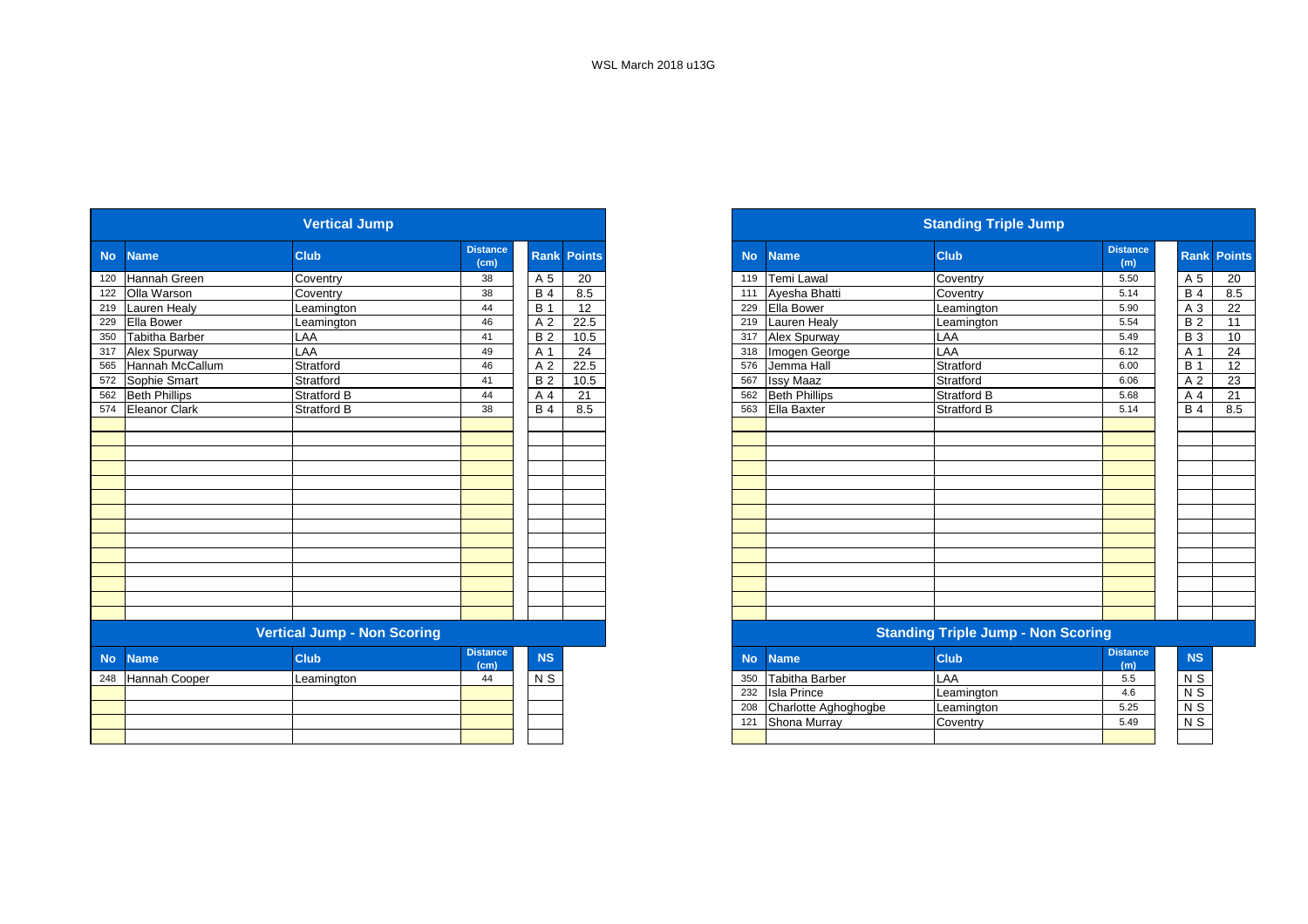|           |                        | <b>Shot Put</b>               |         |                 |                    |           |             | <b>Soft Javelin</b>               |         |
|-----------|------------------------|-------------------------------|---------|-----------------|--------------------|-----------|-------------|-----------------------------------|---------|
| <b>No</b> | <b>Name</b>            | <b>Club</b>                   | Dis (m) |                 | <b>Rank Points</b> | <b>No</b> | <b>Name</b> | <b>Club</b>                       | Dis (m) |
| 122       | Olla Warson            | Coventry                      | 5.04    | <b>B3</b>       | 10                 |           |             |                                   |         |
| 116       | Monica Davidson        | Coventry                      | 5.85    | A 5             | $\overline{20}$    |           |             |                                   |         |
| 225       | Freya Dalrymple        | Leamington                    | 6.72    | $\overline{A}3$ | $\overline{22}$    |           |             |                                   |         |
| 207       | Robin Greenwood        | Leamington                    | 6.48    | <b>B</b> 1      | 12                 |           |             |                                   |         |
| 318       | Imogen George          | LAA                           | 8.95    | A 1             | 24                 |           |             |                                   |         |
| 564       | <b>Emily Cresswell</b> | Stratford                     | 6.26    | <b>B2</b>       | 11                 |           |             |                                   |         |
| 567       | <b>Issy Maaz</b>       | Stratford                     | 6.84    | A 2             | $\overline{23}$    |           |             |                                   |         |
| 573       | Evie Savage            | Stratford B                   | 6.38    | A 4             | 21                 |           |             |                                   |         |
| 574       | Eleanor Clark          | Stratford B                   | 4.63    | $B$ 4           | 9                  |           |             |                                   |         |
|           |                        |                               |         |                 |                    |           |             |                                   |         |
|           |                        |                               |         |                 |                    |           |             |                                   |         |
|           |                        |                               |         |                 |                    |           |             |                                   |         |
|           |                        |                               |         |                 |                    |           |             |                                   |         |
|           |                        |                               |         |                 |                    |           |             |                                   |         |
|           |                        |                               |         |                 |                    |           |             |                                   |         |
|           |                        |                               |         |                 |                    |           |             |                                   |         |
|           |                        |                               |         |                 |                    |           |             |                                   |         |
|           |                        |                               |         |                 |                    |           |             |                                   |         |
|           |                        |                               |         |                 |                    |           |             |                                   |         |
|           |                        |                               |         |                 |                    |           |             |                                   |         |
|           |                        |                               |         |                 |                    |           |             |                                   |         |
|           |                        |                               |         |                 |                    |           |             |                                   |         |
|           |                        |                               |         |                 |                    |           |             |                                   |         |
|           |                        |                               |         |                 |                    |           |             |                                   |         |
|           |                        | <b>Shot Put - Non Scoring</b> |         |                 |                    |           |             | <b>Soft Javelin - Non Scoring</b> |         |
| <b>No</b> | <b>Name</b>            | <b>Club</b>                   | Dis(m)  | NS              |                    | <b>No</b> | <b>Name</b> | <b>Club</b>                       | Dis (m) |
| 221       | Poppy Hilton           | Leamington                    | 4.53    | $N$ S           |                    |           |             |                                   |         |
|           |                        |                               |         |                 |                    |           |             |                                   |         |
|           |                        |                               |         |                 |                    |           |             |                                   |         |
|           |                        |                               |         |                 |                    |           |             |                                   |         |
|           |                        |                               |         |                 |                    |           |             |                                   |         |

|                   |                        | <b>Shot Put</b>               |         |            |                    |           |             | <b>Soft Javelin</b>               |         |           |                    |
|-------------------|------------------------|-------------------------------|---------|------------|--------------------|-----------|-------------|-----------------------------------|---------|-----------|--------------------|
| No l              | <b>Name</b>            | <b>Club</b>                   | Dis (m) |            | <b>Rank Points</b> | <b>No</b> | <b>Name</b> | <b>Club</b>                       | Dis(m)  |           | <b>Rank Points</b> |
|                   | 122 Olla Warson        | Coventry                      | 5.04    | <b>B3</b>  | 10                 |           |             |                                   |         |           |                    |
|                   | 116 Monica Davidson    | Coventry                      | 5.85    | A 5        | 20                 |           |             |                                   |         |           |                    |
| 225               | Freya Dalrymple        | Leamington                    | 6.72    | A 3        | 22                 |           |             |                                   |         |           |                    |
| 207               | Robin Greenwood        | Leamington                    | 6.48    | <b>B</b> 1 | $\overline{12}$    |           |             |                                   |         |           |                    |
| 318               | Imogen George          | LAA                           | 8.95    | A 1        | 24                 |           |             |                                   |         |           |                    |
| 564               | <b>Emily Cresswell</b> | Stratford                     | 6.26    | <b>B2</b>  | 11                 |           |             |                                   |         |           |                    |
|                   | <b>Issy Maaz</b>       | Stratford                     | 6.84    | A 2        | 23                 |           |             |                                   |         |           |                    |
| 567<br>573<br>574 | Evie Savage            | Stratford B                   | 6.38    | A 4        | 21                 |           |             |                                   |         |           |                    |
|                   | Eleanor Clark          | <b>Stratford B</b>            | 4.63    | $B$ 4      | 9                  |           |             |                                   |         |           |                    |
|                   |                        |                               |         |            |                    |           |             |                                   |         |           |                    |
|                   |                        |                               |         |            |                    |           |             |                                   |         |           |                    |
|                   |                        |                               |         |            |                    |           |             |                                   |         |           |                    |
|                   |                        |                               |         |            |                    |           |             |                                   |         |           |                    |
|                   |                        |                               |         |            |                    |           |             |                                   |         |           |                    |
|                   |                        |                               |         |            |                    |           |             |                                   |         |           |                    |
|                   |                        |                               |         |            |                    |           |             |                                   |         |           |                    |
|                   |                        |                               |         |            |                    |           |             |                                   |         |           |                    |
|                   |                        |                               |         |            |                    |           |             |                                   |         |           |                    |
|                   |                        |                               |         |            |                    |           |             |                                   |         |           |                    |
|                   |                        |                               |         |            |                    |           |             |                                   |         |           |                    |
|                   |                        |                               |         |            |                    |           |             |                                   |         |           |                    |
|                   |                        |                               |         |            |                    |           |             |                                   |         |           |                    |
|                   |                        |                               |         |            |                    |           |             |                                   |         |           |                    |
|                   |                        |                               |         |            |                    |           |             |                                   |         |           |                    |
|                   |                        | <b>Shot Put - Non Scoring</b> |         |            |                    |           |             | <b>Soft Javelin - Non Scoring</b> |         |           |                    |
| No                | <b>Name</b>            | <b>Club</b>                   | Dis (m) | <b>NS</b>  |                    | <b>No</b> | <b>Name</b> | <b>Club</b>                       | Dis (m) | <b>NS</b> |                    |
|                   | 221 Poppy Hilton       | Leamington                    | 4.53    | $N$ S      |                    |           |             |                                   |         |           |                    |
|                   |                        |                               |         |            |                    |           |             |                                   |         |           |                    |
|                   |                        |                               |         |            |                    |           |             |                                   |         |           |                    |
|                   |                        |                               |         |            |                    |           |             |                                   |         |           |                    |
|                   |                        |                               |         |            |                    |           |             |                                   |         |           |                    |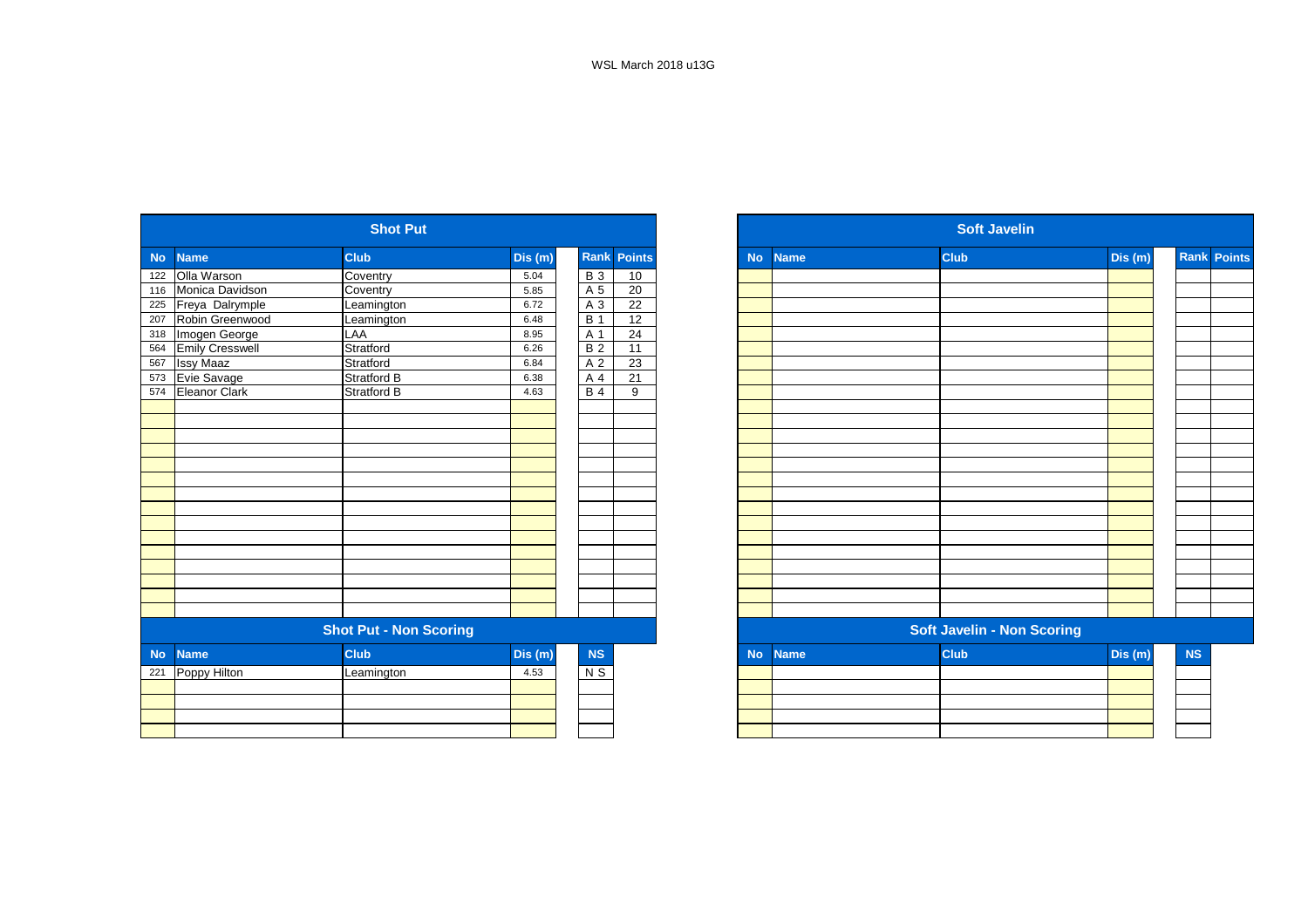WSL March 2018 u13G

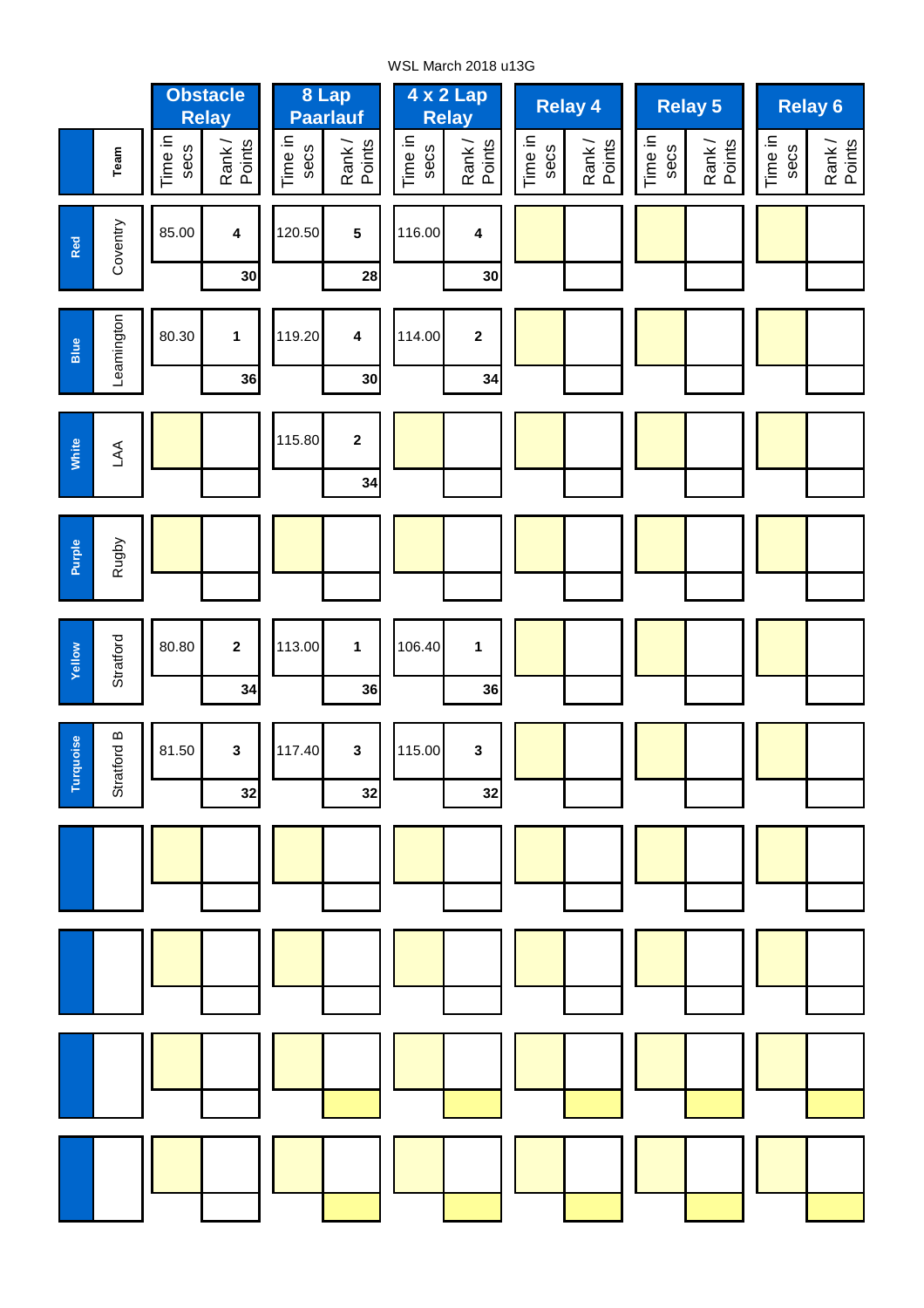#### **Coventry Sports Centre Warwickshire Sportshall League**

|              |                   | <b>9 March 2018</b>         | Red             | <b>Blue</b>    | White                   | <b>Purple</b>  | Yellow               | Orange         | Turquoise          |  |
|--------------|-------------------|-----------------------------|-----------------|----------------|-------------------------|----------------|----------------------|----------------|--------------------|--|
|              |                   | Under 13 - Boys             | Coventry        | Leamington     | LAA                     | <b>Rugby</b>   | <b>Stratford</b>     | <b>Rugby B</b> | <b>Stratford B</b> |  |
|              |                   | 2 Lap Race                  | 31              | 28             | 33                      | 32             | 36                   |                |                    |  |
|              | <b>Individual</b> | 4 Lap Race                  | 31              | 28             | 33                      | 33             | 35                   |                |                    |  |
| <b>TRACK</b> |                   | 6 Lap Race                  | 21              | 20             | 22                      | 23             | 24                   |                |                    |  |
|              |                   | <b>Obstacle Relay</b>       | 30              | 28             | 32                      | 36             | 34                   |                |                    |  |
|              | Relay             | 8 Lap Paarlauf              | 32              | 28             | 34                      | 30             | 36                   |                |                    |  |
|              |                   | 4 x 2 Lap Relay             | 30              | 28             | 32                      | 34             | 36                   |                |                    |  |
|              |                   |                             |                 |                |                         |                |                      |                |                    |  |
|              |                   | <b>Speed Bounce</b>         | 32              | 30             | 28                      | 34             | 36                   |                |                    |  |
|              |                   | <b>Standing Long Jump</b>   | 24              | 30             | 31                      | 32             | 35                   |                |                    |  |
|              | Jumps             | <b>Vertical Jump</b>        | 23.5            | 30             | 30                      | 33             | 35.5                 |                |                    |  |
| FIELD        |                   | <b>Standing Triple Jump</b> | 30              | 30             | 30                      | 35.5           | 34.5                 |                |                    |  |
|              | <b>Throws</b>     | <b>Shot Put</b>             | 20              | 31             | 31                      | 36             | 34                   |                |                    |  |
|              |                   | <b>Total</b>                | 304.5           | 311            | 336                     | 358.5          | 376                  |                |                    |  |
|              |                   | <b>Overall Position</b>     | $5\phantom{.0}$ | $\overline{4}$ | $\overline{\mathbf{3}}$ | $\overline{2}$ | $\blacktriangleleft$ |                |                    |  |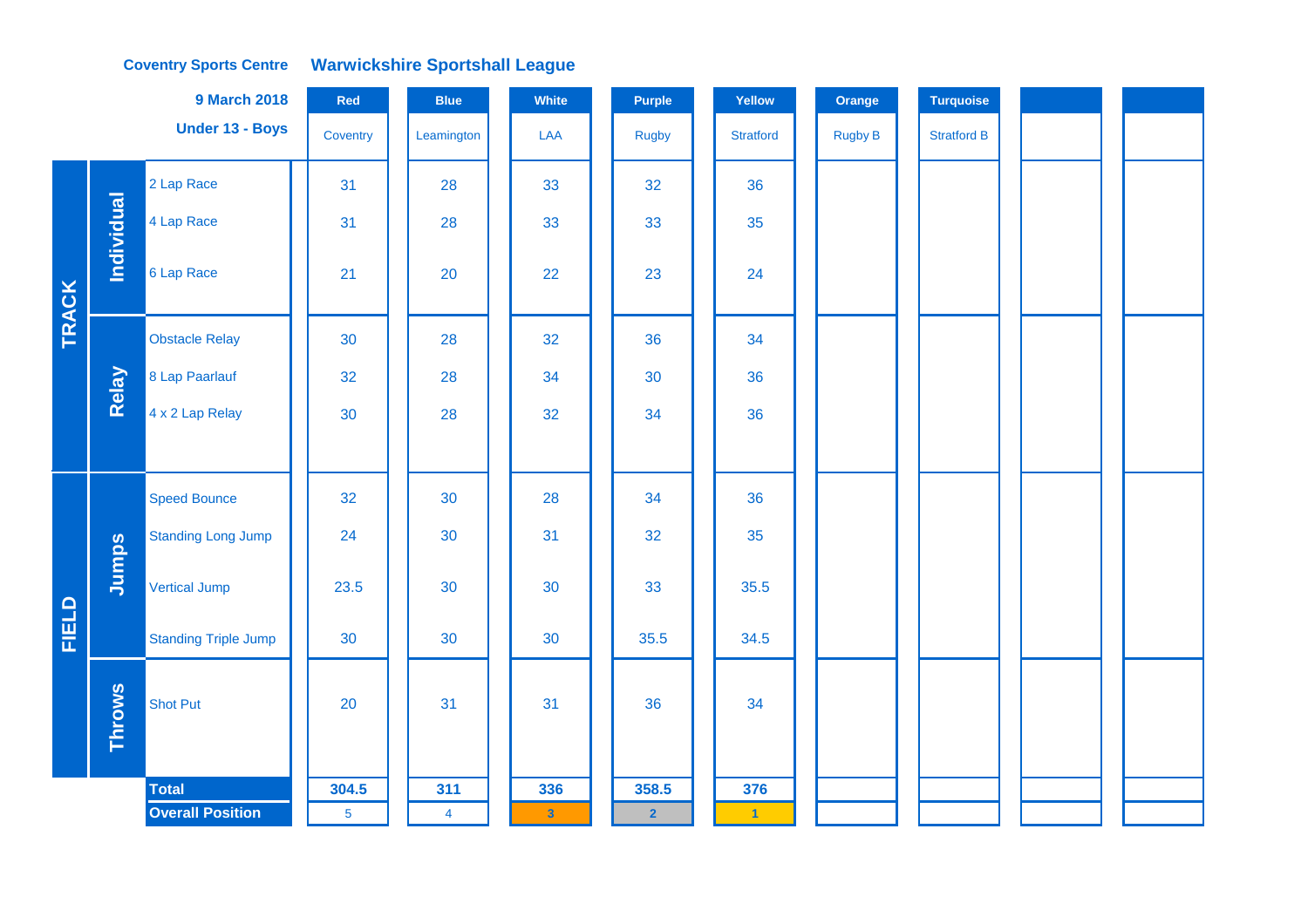|           |                        | 2 Lap Race               |             |                 |               |
|-----------|------------------------|--------------------------|-------------|-----------------|---------------|
| <b>No</b> | <b>Name</b>            | <b>Club</b>              | <b>Time</b> | <b>Rank</b>     | <b>Points</b> |
| 587       | <b>Oscar Albanese</b>  | Stratford                | 25.2        | A 1             | 24            |
| 308       | Zac Cale               | <b>LAA</b>               | 25.8        | A 2             | 23            |
| 426       | Lewis Gurney           | Rugby                    | 26.6        | $\overline{B2}$ | 11            |
| 143       | Hayden North           | Coventry                 | 29.3        | <b>B4</b>       | 9             |
| 239       | <b>Charlie Lambert</b> | Leamington               | 30.8        | <b>B</b> 5      | 8             |
| 147       | Harry Soleman          | Coventry                 | 26          | A 3             | 22            |
| 433       | Isaac Skinner-Kakitie  | Rugby                    | 26.4        | A 4             | 21            |
| 558       | Joshua Roberts         | Stratford                | 26.5        | <b>B</b> 1      | 12            |
| 346       | <b>Hayden Twycross</b> | LAA                      | 27.6        | $\overline{B}3$ | 10            |
| 258       | <b>Callum Stewart</b>  | Leamington               | 28.3        | A 5             | 20            |
|           |                        |                          |             |                 |               |
|           |                        |                          |             |                 |               |
|           |                        |                          |             |                 |               |
|           |                        |                          |             |                 |               |
|           |                        |                          |             |                 |               |
|           |                        |                          |             |                 |               |
|           |                        |                          |             |                 |               |
|           |                        |                          |             |                 |               |
|           |                        |                          |             |                 |               |
|           |                        |                          |             |                 |               |
|           |                        |                          |             |                 |               |
|           |                        |                          |             |                 |               |
|           |                        |                          |             |                 |               |
|           |                        |                          |             |                 |               |
|           |                        | 2 Lap Race - Non Scoring |             |                 |               |
| <b>No</b> | <b>Name</b>            | <b>Club</b>              | <b>Time</b> | <b>NS</b>       |               |
|           |                        |                          |             |                 |               |
|           |                        |                          |             |                 |               |
|           |                        |                          |             |                 |               |
|           |                        |                          |             |                 |               |
|           |                        |                          |             |                 |               |

|                  |                              | 2 Lap Race               |             |                |               |
|------------------|------------------------------|--------------------------|-------------|----------------|---------------|
| No               | <b>Name</b>                  | <b>Club</b>              | <b>Time</b> | <b>Rank</b>    | <b>Points</b> |
|                  | Oscar Albanese               | Stratford                | 25.2        | A 1            | 24            |
|                  | Zac Cale                     | LAA                      | 25.8        | A <sub>2</sub> | 23            |
| 426              | Lewis Gurney                 | Rugby                    | 26.6        | <b>B2</b>      | 11            |
| 143              | Hayden North                 | Coventry                 | 29.3        | <b>B4</b>      | 9             |
| 239              | <b>Charlie Lambert</b>       | Leamington               | 30.8        | <b>B</b> 5     | 8             |
| $\frac{1}{47}$   | Harry Soleman                | Coventry                 | 26          | A 3            | 22            |
| 433              | <b>Isaac Skinner-Kakitie</b> | Rugby                    | 26.4        | A 4            | 21            |
| 558              | Joshua Roberts               | Stratford                | 26.5        | <b>B</b> 1     | 12            |
| 346              | <b>Hayden Twycross</b>       | LAA                      | 27.6        | <b>B3</b>      | 10            |
| $\overline{258}$ | <b>Callum Stewart</b>        | Leamington               | 28.3        | A 5            | 20            |
|                  |                              |                          |             |                |               |
|                  |                              |                          |             |                |               |
|                  |                              |                          |             |                |               |
|                  |                              |                          |             |                |               |
|                  |                              |                          |             |                |               |
|                  |                              |                          |             |                |               |
|                  |                              |                          |             |                |               |
|                  |                              |                          |             |                |               |
|                  |                              |                          |             |                |               |
|                  |                              |                          |             |                |               |
|                  |                              |                          |             |                |               |
|                  |                              |                          |             |                |               |
|                  |                              |                          |             |                |               |
|                  |                              |                          |             |                |               |
|                  |                              | 2 Lap Race - Non Scoring |             |                |               |
| <b>No</b>        | <b>Name</b>                  | <b>Club</b>              | <b>Time</b> | <b>NS</b>      |               |
|                  |                              |                          |             |                |               |
|                  |                              |                          |             |                |               |
|                  |                              |                          |             |                |               |
|                  |                              |                          |             |                |               |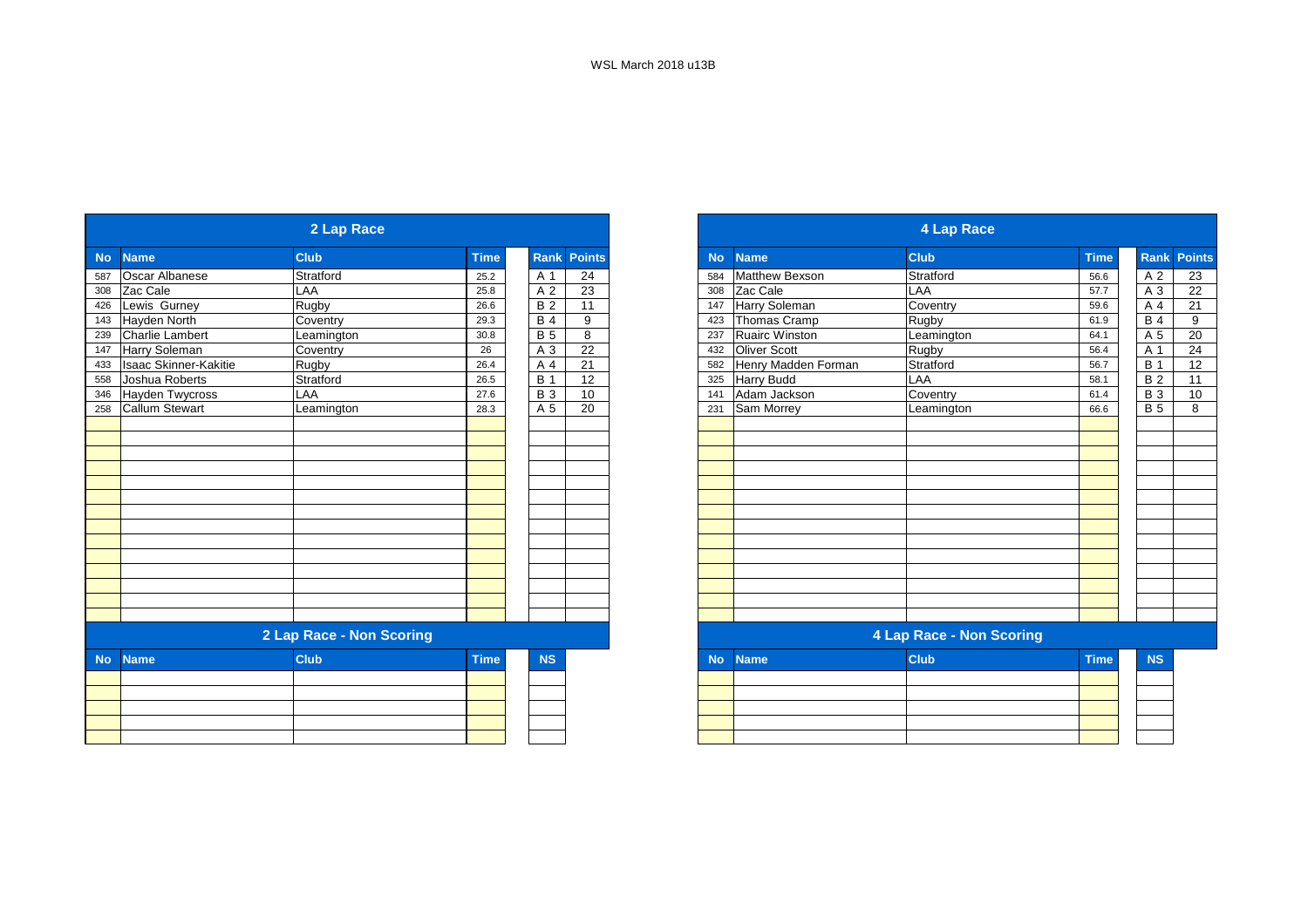|           |                       | <b>6 Lap Race</b>               |             |           |                    |
|-----------|-----------------------|---------------------------------|-------------|-----------|--------------------|
| <b>No</b> | <b>Name</b>           | <b>Club</b>                     | <b>Time</b> |           | <b>Rank Points</b> |
|           | 583 Louis Kendrick    | Stratford                       | 87          | A 1       | 24                 |
| 424       | William Cramp         | Rugby                           | 95          | A 2       | 23                 |
| 356       | <b>Nils Talue</b>     | LAA                             | 97.9        | A 3       | 22                 |
| 147       | Harry Soleman         | Coventry                        | 100.7       | A 4       | 21                 |
| 237       | <b>Ruairc Winston</b> | Leamington                      | 100.9       | A 5       | 20                 |
|           |                       |                                 |             |           |                    |
|           |                       |                                 |             |           |                    |
|           |                       |                                 |             |           |                    |
|           |                       |                                 |             |           |                    |
|           |                       |                                 |             |           |                    |
|           |                       |                                 |             |           |                    |
|           |                       |                                 |             |           |                    |
|           |                       |                                 |             |           |                    |
|           |                       |                                 |             |           |                    |
|           |                       |                                 |             |           |                    |
|           |                       |                                 |             |           |                    |
|           |                       | <b>6 Lap Race - Non Scoring</b> |             |           |                    |
| <b>No</b> | <b>Name</b>           | <b>Club</b>                     | <b>Time</b> | <b>NS</b> |                    |
| 594       | Caleb Spriggs         | Stratford                       | 97.2        | N S       |                    |
|           |                       |                                 |             |           |                    |
|           |                       |                                 |             |           |                    |
|           |                       |                                 |             |           |                    |
|           |                       |                                 |             |           |                    |

|           |                       | <b>6 Lap Race</b>               |             |           |                    |
|-----------|-----------------------|---------------------------------|-------------|-----------|--------------------|
|           | <b>Name</b>           | <b>Club</b>                     | <b>Time</b> |           | <b>Rank Points</b> |
|           | Louis Kendrick        | Stratford                       | 87          | A 1       | 24                 |
|           | William Cramp         | Rugby                           | 95          | A 2       | 23                 |
|           | <b>Nils Talue</b>     | LAA                             | 97.9        | A 3       | $\overline{22}$    |
|           | Harry Soleman         | Coventry                        | 100.7       | A 4       | 21                 |
|           | <b>Ruairc Winston</b> | Leamington                      | 100.9       | A 5       | 20                 |
|           |                       |                                 |             |           |                    |
|           |                       |                                 |             |           |                    |
|           |                       |                                 |             |           |                    |
|           |                       |                                 |             |           |                    |
|           |                       |                                 |             |           |                    |
|           |                       |                                 |             |           |                    |
|           |                       |                                 |             |           |                    |
|           |                       |                                 |             |           |                    |
|           |                       |                                 |             |           |                    |
|           |                       |                                 |             |           |                    |
|           |                       |                                 |             |           |                    |
|           |                       | <b>6 Lap Race - Non Scoring</b> |             |           |                    |
| <b>No</b> | <b>Name</b>           | <b>Club</b>                     | <b>Time</b> | <b>NS</b> |                    |
| 594       | Caleb Spriggs         | Stratford                       | 97.2        | N S       |                    |
|           |                       |                                 |             |           |                    |
|           |                       |                                 |             |           |                    |
|           |                       |                                 |             |           |                    |
|           |                       |                                 |             |           |                    |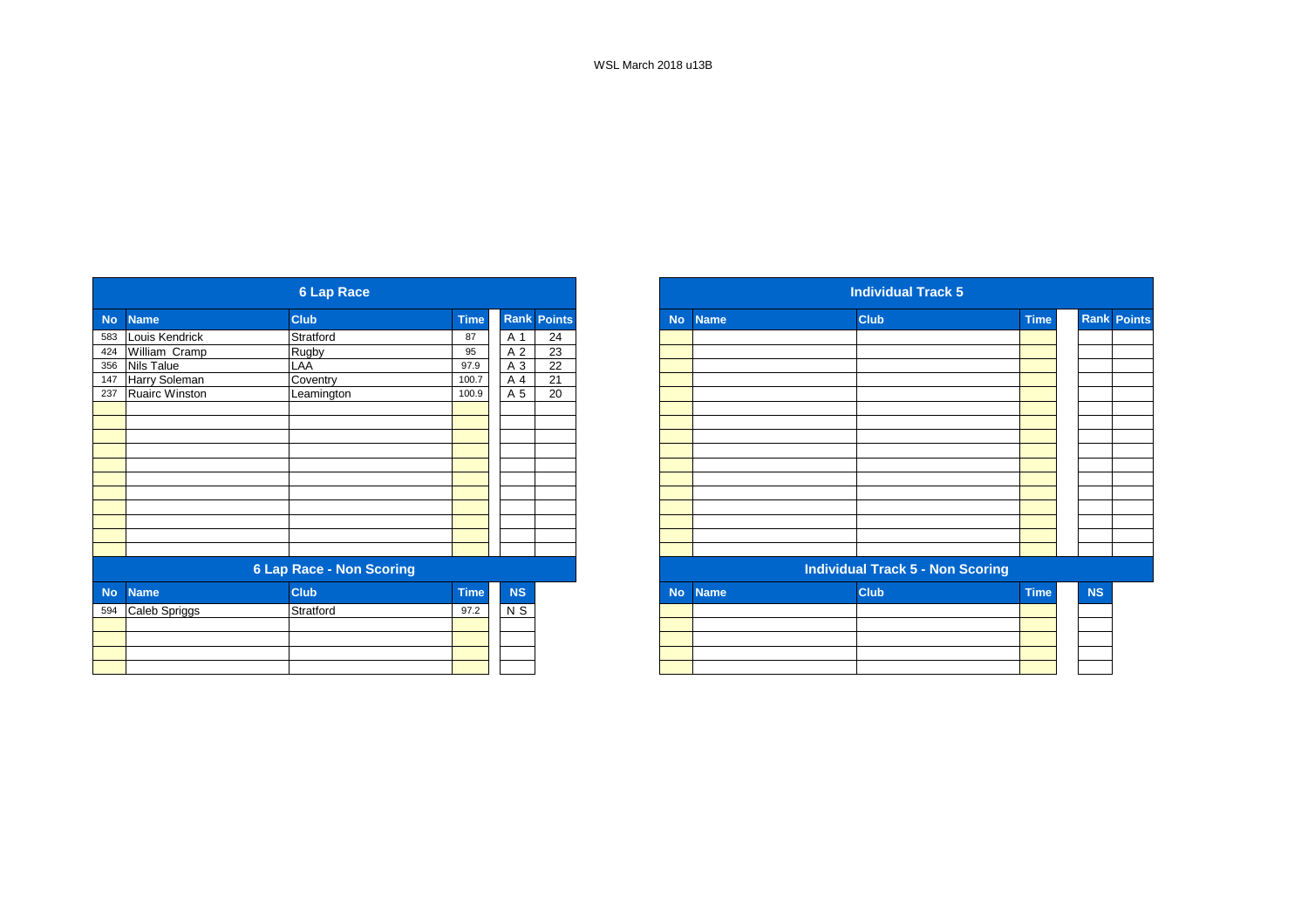|           |                         | <b>Speed Bounce</b>               |                |                 |                 |           |                        | <b>Standing Long Jump</b>               |                        |
|-----------|-------------------------|-----------------------------------|----------------|-----------------|-----------------|-----------|------------------------|-----------------------------------------|------------------------|
| <b>No</b> | <b>Name</b>             | Club                              | <b>Bounces</b> | Rank            | <b>Points</b>   | <b>No</b> | <b>Name</b>            | <b>Club</b>                             | <b>Distance</b><br>(m) |
| 143       | Hayden North            | Coventry                          | 77             | A 3             | 22              |           |                        |                                         |                        |
| 141       | Adam Jackson            | Coventry                          | 67             | $\overline{B}3$ | 10              | 147       | Harry Soleman          | Coventry                                | 2.14                   |
| 231       | Sam Morrey              | Leamington                        | 65             | A 4             | 21              | 258       | <b>Callum Stewart</b>  | Leamington                              | 1.75                   |
| 205       | James Ward              | Leamington                        | 60             | <b>B4</b>       | 9               | 239       | <b>Charlie Lambert</b> | Leamington                              | 1.41                   |
| 302       | Joe Booth               | LAA                               | 59             | A 5             | 20              | 346       | <b>Hayden Twycross</b> | LAA                                     | 1.66                   |
| 356       | <b>Nils Talue</b>       | LAA                               | 59             | <b>B</b> 5      | 8               | 356       | <b>Nils Talue</b>      | LAA                                     | 1.74                   |
| 423       | Thomas Cramp            | Rugby                             | 80             | A 2             | 23              | 433       | Isaac Skinner-Kakitie  | Rugby                                   | 1.82                   |
| 424       | William Cramp           | Rugby                             | 74             | <b>B2</b>       | 11              | 424       | William Cramp          | Rugby                                   | 1.54                   |
| 584       | <b>Matthew Bexson</b>   | Stratford                         | 83             | A 1             | 24              | 594       | Caleb Spriggs          | Stratford                               | 2.11                   |
| 582       | Henry Madden Forman     | Stratford                         | 80             | <b>B</b> 1      | $\overline{12}$ | 592       | Alex Winning           | Stratford                               | 1.97                   |
|           |                         |                                   |                |                 |                 |           |                        |                                         |                        |
|           |                         |                                   |                |                 |                 |           |                        |                                         |                        |
|           |                         |                                   |                |                 |                 |           |                        |                                         |                        |
|           |                         |                                   |                |                 |                 |           |                        |                                         |                        |
|           |                         |                                   |                |                 |                 |           |                        |                                         |                        |
|           |                         |                                   |                |                 |                 |           |                        |                                         |                        |
|           |                         |                                   |                |                 |                 |           |                        |                                         |                        |
|           |                         |                                   |                |                 |                 |           |                        |                                         |                        |
|           |                         |                                   |                |                 |                 |           |                        |                                         |                        |
|           |                         |                                   |                |                 |                 |           |                        |                                         |                        |
|           |                         |                                   |                |                 |                 |           |                        |                                         |                        |
|           |                         |                                   |                |                 |                 |           |                        |                                         |                        |
|           |                         |                                   |                |                 |                 |           |                        |                                         |                        |
|           |                         |                                   |                |                 |                 |           |                        |                                         |                        |
|           |                         | <b>Speed Bounce - Non Scoring</b> |                |                 |                 |           |                        | <b>Standing Long Jump - Non Scoring</b> |                        |
| <b>No</b> | <b>Name</b>             | Club                              | <b>Bounces</b> | <b>NS</b>       |                 | <b>No</b> | <b>Name</b>            | <b>Club</b>                             | <b>Distance</b><br>(m) |
| 238       | <b>Diarmuid Winston</b> | Leamington                        | 63             | $N$ S           |                 | 237       | <b>Ruairc Winston</b>  | Leamington                              | 1.55                   |
|           |                         |                                   |                |                 |                 |           |                        |                                         |                        |
|           |                         |                                   |                |                 |                 |           |                        |                                         |                        |
|           |                         |                                   |                |                 |                 |           |                        |                                         |                        |
|           |                         |                                   |                |                 |                 |           |                        |                                         |                        |
|           |                         |                                   |                |                 |                 |           |                        |                                         |                        |

|           |                       | <b>Speed Bounce</b>               |                |                 |                    |
|-----------|-----------------------|-----------------------------------|----------------|-----------------|--------------------|
| <b>No</b> | <b>Name</b>           | <b>Club</b>                       | <b>Bounces</b> |                 | <b>Rank Points</b> |
|           | Hayden North          | Coventry                          | 77             | A 3             | 22                 |
|           | Adam Jackson          | Coventry                          | 67             | <b>B</b> 3      | 10                 |
|           | Sam Morrey            | Leamington                        | 65             | A 4             | 21                 |
|           | James Ward            | Leamington                        | 60             | <b>B</b> 4      | 9                  |
|           | Joe Booth             | LAA                               | 59             | $\overline{A}5$ | $\overline{20}$    |
|           | <b>Nils Talue</b>     | LAA                               | 59             | <b>B</b> 5      | 8                  |
|           | Thomas Cramp          | Rugby                             | 80             | A 2             | 23                 |
|           | William Cramp         | Rugby                             | 74             | <b>B2</b>       | 11                 |
|           | <b>Matthew Bexson</b> | Stratford                         | 83             | A 1             | $\overline{24}$    |
|           | Henry Madden Forman   | Stratford                         | 80             | <b>B</b> 1      | 12                 |
|           |                       |                                   |                |                 |                    |
|           |                       |                                   |                |                 |                    |
|           |                       |                                   |                |                 |                    |
|           |                       |                                   |                |                 |                    |
|           |                       |                                   |                |                 |                    |
|           |                       |                                   |                |                 |                    |
|           |                       |                                   |                |                 |                    |
|           |                       |                                   |                |                 |                    |
|           |                       |                                   |                |                 |                    |
|           |                       |                                   |                |                 |                    |
|           |                       |                                   |                |                 |                    |
|           |                       |                                   |                |                 |                    |
|           |                       |                                   |                |                 |                    |
|           |                       |                                   |                |                 |                    |
|           |                       | <b>Speed Bounce - Non Scoring</b> |                |                 |                    |
|           | <b>Name</b>           | <b>Club</b>                       | <b>Bounces</b> | <b>NS</b>       |                    |
| 238       | Diarmuid Winston      | Leamington                        | 63             | N <sub>S</sub>  |                    |
|           |                       |                                   |                |                 |                    |
|           |                       |                                   |                |                 |                    |
|           |                       |                                   |                |                 |                    |
|           |                       |                                   |                |                 |                    |
|           |                       |                                   |                |                 |                    |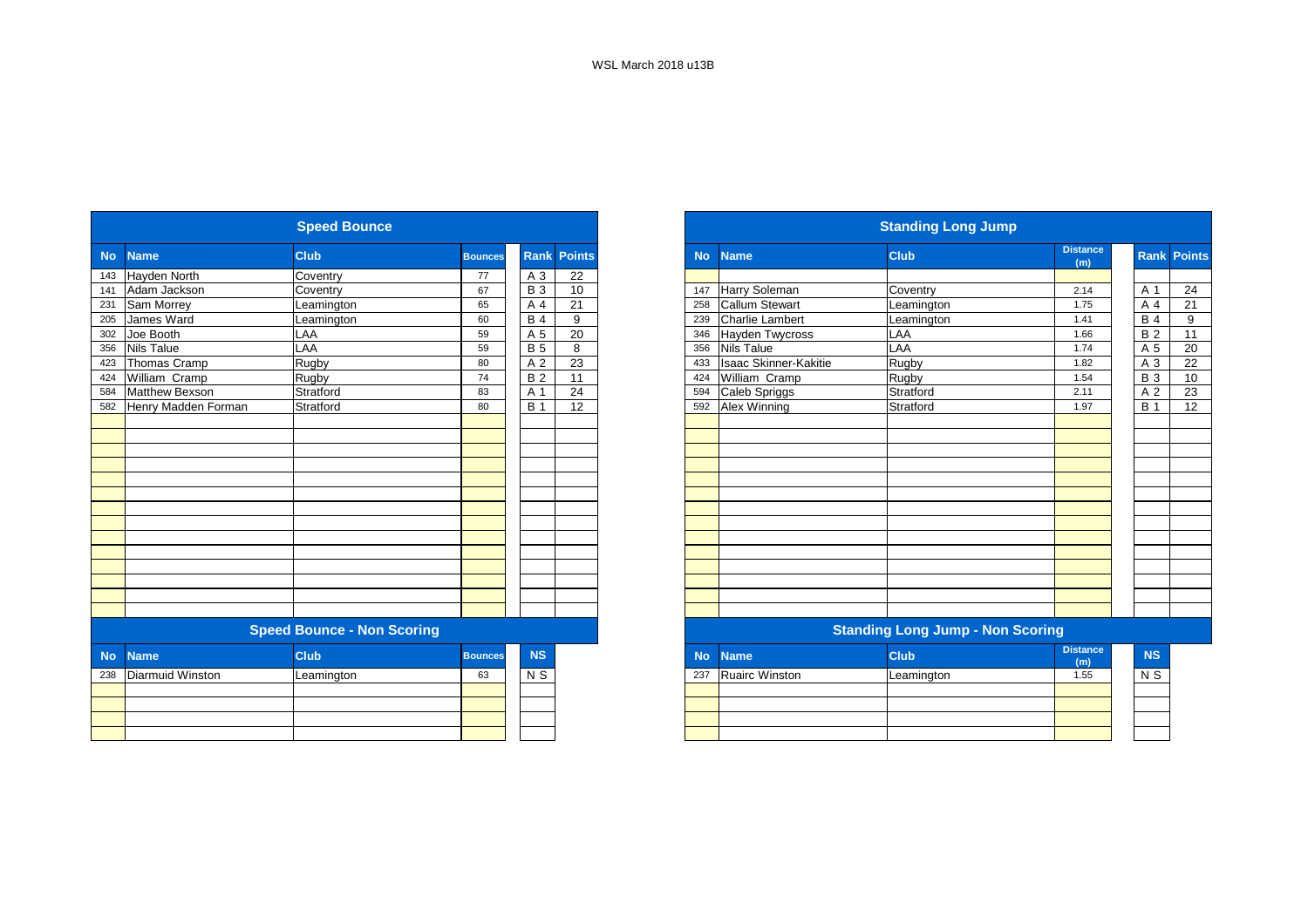|           |                              | <b>Vertical Jump</b>               |                                      |            |               |
|-----------|------------------------------|------------------------------------|--------------------------------------|------------|---------------|
| <b>No</b> | <b>Name</b>                  | <b>Club</b>                        | <b>Distance</b><br>(cm)              | Rank       | <b>Points</b> |
| 147       | Harry Soleman                | Coventry                           | 53                                   | A 1        | 23.5          |
| 231       | Sam Morrey                   | Leamington                         | 40                                   | A 4        | 21            |
| 239       | <b>Charlie Lambert</b>       | Leamington                         | 34                                   | <b>B4</b>  | 9             |
| 346       | Hayden Twycross              | LAA                                | 36                                   | A 5        | 20            |
| 302       | Joe Booth                    | LAA                                | 35                                   | <b>B</b> 3 | 10            |
| 433       | <b>Isaac Skinner-Kakitie</b> | Rugby                              | 43                                   | A 3        | 22            |
| 423       | Thomas Cramp                 | Rugby                              | 37                                   | <b>B2</b>  | 11            |
| 558       | Joshua Roberts               | Stratford                          | 53                                   | A 1        | 23.5          |
| 584       | <b>Matthew Bexson</b>        | Stratford                          | 52                                   | <b>B</b> 1 | 12            |
|           |                              |                                    |                                      |            |               |
|           |                              |                                    |                                      |            |               |
|           |                              |                                    |                                      |            |               |
|           |                              |                                    |                                      |            |               |
|           |                              |                                    |                                      |            |               |
|           |                              |                                    |                                      |            |               |
|           |                              |                                    |                                      |            |               |
|           |                              |                                    |                                      |            |               |
|           |                              |                                    |                                      |            |               |
|           |                              |                                    |                                      |            |               |
|           |                              |                                    |                                      |            |               |
|           |                              |                                    |                                      |            |               |
|           |                              |                                    |                                      |            |               |
|           |                              |                                    |                                      |            |               |
|           |                              |                                    |                                      |            |               |
|           |                              | <b>Vertical Jump - Non Scoring</b> |                                      |            |               |
| <b>No</b> | <b>Name</b>                  | <b>Club</b>                        | <b>Distance</b><br>(c <sub>m</sub> ) | <b>NS</b>  |               |
| 308       | Zac Cale                     | LAA                                | 46                                   | N S        |               |
| 237       | <b>Ruairc Winston</b>        | Leamington                         | 35                                   | $N$ S      |               |
|           |                              |                                    |                                      |            |               |

|     |                           | <b>Vertical Jump</b>               |                         |            |                    |     | <b>Standing Triple Jump</b> |                       |                                           |                        |            |                    |
|-----|---------------------------|------------------------------------|-------------------------|------------|--------------------|-----|-----------------------------|-----------------------|-------------------------------------------|------------------------|------------|--------------------|
|     | No Name                   | <b>Club</b>                        | <b>Distance</b><br>(cm) |            | <b>Rank Points</b> |     | <b>No</b>                   | <b>Name</b>           | <b>Club</b>                               | <b>Distance</b><br>(m) |            | <b>Rank Points</b> |
|     | 147 Harry Soleman         | Coventry                           | 53                      | A 1        | 23.5               | 141 |                             | Adam Jackson          | Coventry                                  | 4.92                   | <b>B</b> 3 | 10                 |
|     | 231 Sam Morrey            | _eamington                         | 40                      | A 4        | 21                 | 143 |                             | Hayden North          | Coventry                                  | 5.08                   | A 5        | 20                 |
|     | 239 Charlie Lambert       | Leamington                         | 34                      | <b>B</b> 4 | 9                  | 239 |                             | Charlie Lambert       | Leamington                                | 4.72                   | <b>B4</b>  | 9                  |
|     | 346 Hayden Twycross       | LAA                                | 36                      | A 5        | 20                 | 258 |                             | <b>Callum Stewart</b> | Leamington                                | 5.26                   | A 4        | 21                 |
| 302 | Joe Booth                 | LAA                                | 35                      | <b>B</b> 3 | 10                 | 356 |                             | <b>Nils Talue</b>     | LAA                                       | 4.68                   | <b>B</b> 5 | 8                  |
|     | 433 Isaac Skinner-Kakitie | Rugby                              | 43                      | A 3        | 22                 | 357 |                             | Jonathan Ingram       | LAA                                       | 5.66                   | A 3        | 22                 |
| 423 | Thomas Cramp              | Rugby                              | 37                      | <b>B2</b>  | 11                 | 426 |                             | Lewis Gurney          | Rugby                                     | 6.52                   | A 1        | 24                 |
| 558 | Joshua Roberts            | Stratford                          | 53                      | A 1        | 23.5               | 432 |                             | <b>Oliver Scott</b>   | Rugby                                     | 6.14                   | <b>B</b> 1 | 11.5               |
| 584 | <b>Matthew Bexson</b>     | Stratford                          | 52                      | <b>B</b> 1 | 12                 | 582 |                             | Henry Madden Forman   | Stratford                                 | 6.14                   | <b>B</b> 1 | 11.5               |
|     |                           |                                    |                         |            |                    | 592 |                             | Alex Winning          | Stratford                                 | 6.32                   | A 2        | 23                 |
|     |                           |                                    |                         |            |                    |     |                             |                       |                                           |                        |            |                    |
|     |                           |                                    |                         |            |                    |     |                             |                       |                                           |                        |            |                    |
|     |                           |                                    |                         |            |                    |     |                             |                       |                                           |                        |            |                    |
|     |                           |                                    |                         |            |                    |     |                             |                       |                                           |                        |            |                    |
|     |                           |                                    |                         |            |                    |     |                             |                       |                                           |                        |            |                    |
|     |                           |                                    |                         |            |                    |     |                             |                       |                                           |                        |            |                    |
|     |                           |                                    |                         |            |                    |     |                             |                       |                                           |                        |            |                    |
|     |                           |                                    |                         |            |                    |     |                             |                       |                                           |                        |            |                    |
|     |                           |                                    |                         |            |                    |     |                             |                       |                                           |                        |            |                    |
|     |                           |                                    |                         |            |                    |     |                             |                       |                                           |                        |            |                    |
|     |                           |                                    |                         |            |                    |     |                             |                       |                                           |                        |            |                    |
|     |                           |                                    |                         |            |                    |     |                             |                       |                                           |                        |            |                    |
|     |                           |                                    |                         |            |                    |     |                             |                       |                                           |                        |            |                    |
|     |                           |                                    |                         |            |                    |     |                             |                       |                                           |                        |            |                    |
|     |                           | <b>Vertical Jump - Non Scoring</b> |                         |            |                    |     |                             |                       | <b>Standing Triple Jump - Non Scoring</b> |                        |            |                    |
|     |                           |                                    | Distance I              |            |                    |     |                             |                       |                                           | <b>Distance</b>        |            |                    |

| stance<br>(cm) | <b>NS</b> | <b>No</b> | <b>Name</b>      | <b>Club</b> | <b>Distance</b><br>(m) | <b>NS</b>      |
|----------------|-----------|-----------|------------------|-------------|------------------------|----------------|
| 46             | N S       | 238       | Diarmuid Winston | Leamington  | 4.7                    | N <sub>S</sub> |
| 35             | N S       |           |                  |             |                        |                |
|                |           |           |                  |             |                        |                |
|                |           |           |                  |             |                        |                |
|                |           |           |                  |             |                        |                |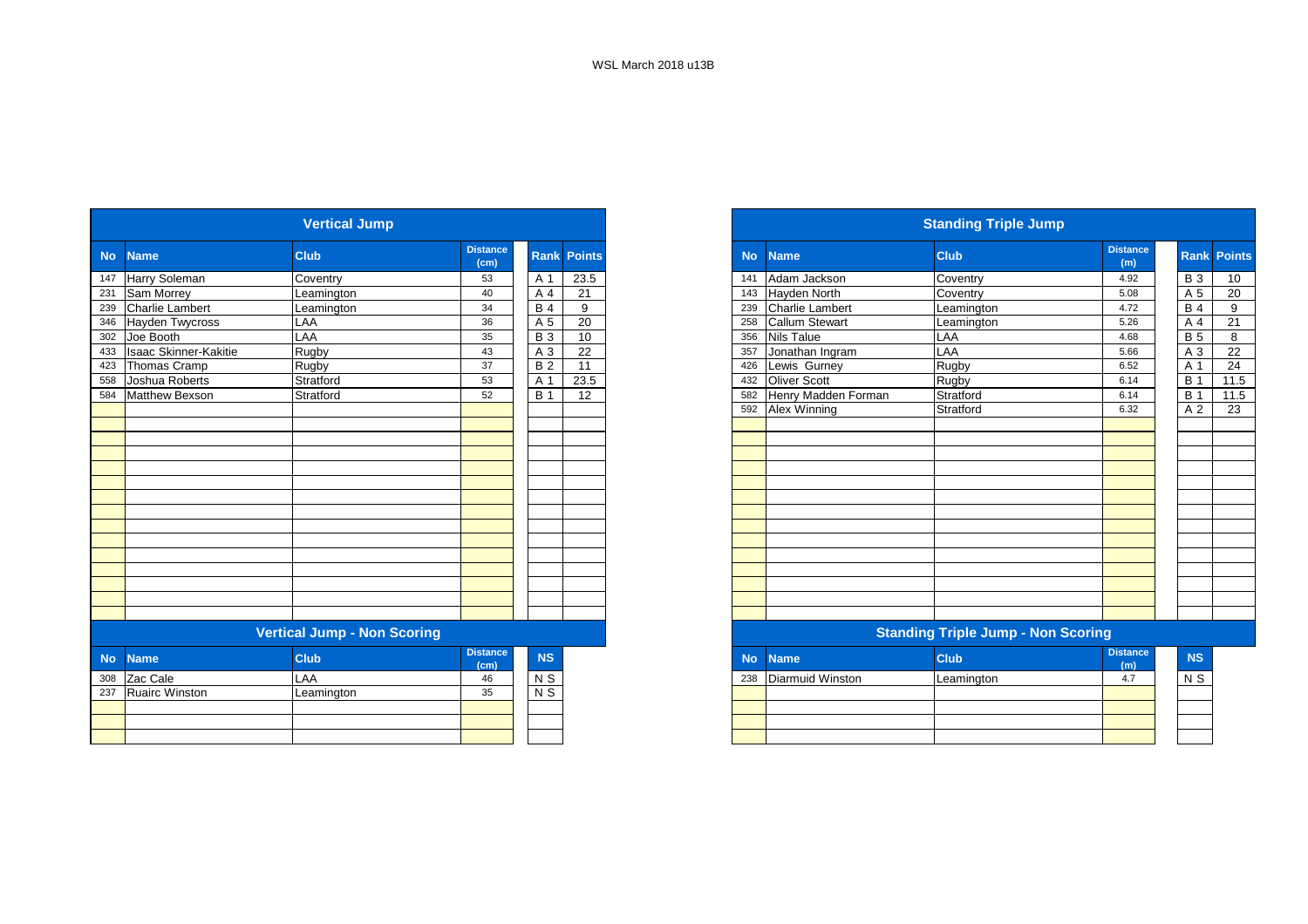|              | <b>Shot Put</b>                                                                                 |                                                    |                 |                 |  |  |  |  |
|--------------|-------------------------------------------------------------------------------------------------|----------------------------------------------------|-----------------|-----------------|--|--|--|--|
| <b>Name</b>  | <b>Club</b>                                                                                     | Dis (m)                                            | Rank            | <b>Points</b>   |  |  |  |  |
|              |                                                                                                 | 4.66                                               |                 | 20              |  |  |  |  |
|              | Leamington                                                                                      | 5.36                                               | A 4             | 21              |  |  |  |  |
|              | Leamington                                                                                      | 5.33                                               | $\overline{B}3$ | 10              |  |  |  |  |
| Joe Booth    | LAA                                                                                             | 5.00                                               | <b>B4</b>       | 9               |  |  |  |  |
|              | LAA                                                                                             | 6.20                                               | A 3             | $\overline{22}$ |  |  |  |  |
| Lewis Gurney | Rugby                                                                                           | 6.74                                               | <b>B</b> 1      | 12              |  |  |  |  |
| Oliver Scott |                                                                                                 | 8.05                                               | A 1             | 24              |  |  |  |  |
|              | Stratford                                                                                       | 6.63                                               | <b>B2</b>       | 11              |  |  |  |  |
|              | Stratford                                                                                       | 7.52                                               | A 2             | 23              |  |  |  |  |
|              |                                                                                                 |                                                    |                 |                 |  |  |  |  |
|              |                                                                                                 |                                                    |                 |                 |  |  |  |  |
|              |                                                                                                 |                                                    |                 |                 |  |  |  |  |
|              |                                                                                                 |                                                    |                 |                 |  |  |  |  |
|              |                                                                                                 |                                                    |                 |                 |  |  |  |  |
|              |                                                                                                 |                                                    |                 |                 |  |  |  |  |
|              |                                                                                                 |                                                    |                 |                 |  |  |  |  |
|              |                                                                                                 |                                                    |                 |                 |  |  |  |  |
|              |                                                                                                 |                                                    |                 |                 |  |  |  |  |
|              |                                                                                                 |                                                    |                 |                 |  |  |  |  |
|              |                                                                                                 |                                                    |                 |                 |  |  |  |  |
|              |                                                                                                 |                                                    |                 |                 |  |  |  |  |
|              |                                                                                                 |                                                    |                 |                 |  |  |  |  |
|              |                                                                                                 |                                                    |                 |                 |  |  |  |  |
|              |                                                                                                 |                                                    |                 |                 |  |  |  |  |
|              |                                                                                                 |                                                    |                 |                 |  |  |  |  |
|              |                                                                                                 |                                                    |                 |                 |  |  |  |  |
| <b>Name</b>  | <b>Club</b>                                                                                     | Dis (m)                                            | NS              |                 |  |  |  |  |
|              |                                                                                                 |                                                    |                 |                 |  |  |  |  |
|              |                                                                                                 |                                                    |                 |                 |  |  |  |  |
|              |                                                                                                 |                                                    |                 |                 |  |  |  |  |
|              |                                                                                                 |                                                    |                 |                 |  |  |  |  |
|              |                                                                                                 |                                                    |                 |                 |  |  |  |  |
|              | Hayden North<br>Sam Morrey<br>James Ward<br>Jonathan Ingram<br>Joshua Roberts<br>Oscar Albanese | Coventry<br>Rugby<br><b>Shot Put - Non Scoring</b> |                 | A 5             |  |  |  |  |

|           |                       | <b>Shot Put</b>               |        |                  |                    |
|-----------|-----------------------|-------------------------------|--------|------------------|--------------------|
|           | No Name               | <b>Club</b>                   | Dis(m) |                  | <b>Rank Points</b> |
|           | Hayden North          | Coventry                      | 4.66   | A 5              | 20                 |
|           | 231 Sam Morrey        | Leamington                    | 5.36   | A 4              | 21                 |
| 205       | James Ward            | Leamington                    | 5.33   | $\overline{B}3$  | 10                 |
|           | 302 Joe Booth         | LAA                           | 5.00   | $B$ 4            | 9                  |
|           | 357 Jonathan Ingram   | LAA                           | 6.20   | A 3              | 22                 |
| 426       | Lewis Gurney          | Rugby                         | 6.74   | $\overline{B}$ 1 | 12                 |
| 432       | <b>Oliver Scott</b>   | Rugby                         | 8.05   | A 1              | 24                 |
| 558       | Joshua Roberts        | Stratford                     | 6.63   | B <sub>2</sub>   | 11                 |
| 587       | <b>Oscar Albanese</b> | Stratford                     | 7.52   | A 2              | 23                 |
|           |                       |                               |        |                  |                    |
|           |                       |                               |        |                  |                    |
|           |                       |                               |        |                  |                    |
|           |                       |                               |        |                  |                    |
|           |                       |                               |        |                  |                    |
|           |                       |                               |        |                  |                    |
|           |                       |                               |        |                  |                    |
|           |                       |                               |        |                  |                    |
|           |                       |                               |        |                  |                    |
|           |                       |                               |        |                  |                    |
|           |                       |                               |        |                  |                    |
|           |                       |                               |        |                  |                    |
|           |                       |                               |        |                  |                    |
|           |                       |                               |        |                  |                    |
|           |                       |                               |        |                  |                    |
|           |                       | <b>Shot Put - Non Scoring</b> |        |                  |                    |
| <b>No</b> | <b>Name</b>           | <b>Club</b>                   | Dis(m) | NS               |                    |
|           |                       |                               |        |                  |                    |
|           |                       |                               |        |                  |                    |
|           |                       |                               |        |                  |                    |
|           |                       |                               |        |                  |                    |
|           |                       |                               |        |                  |                    |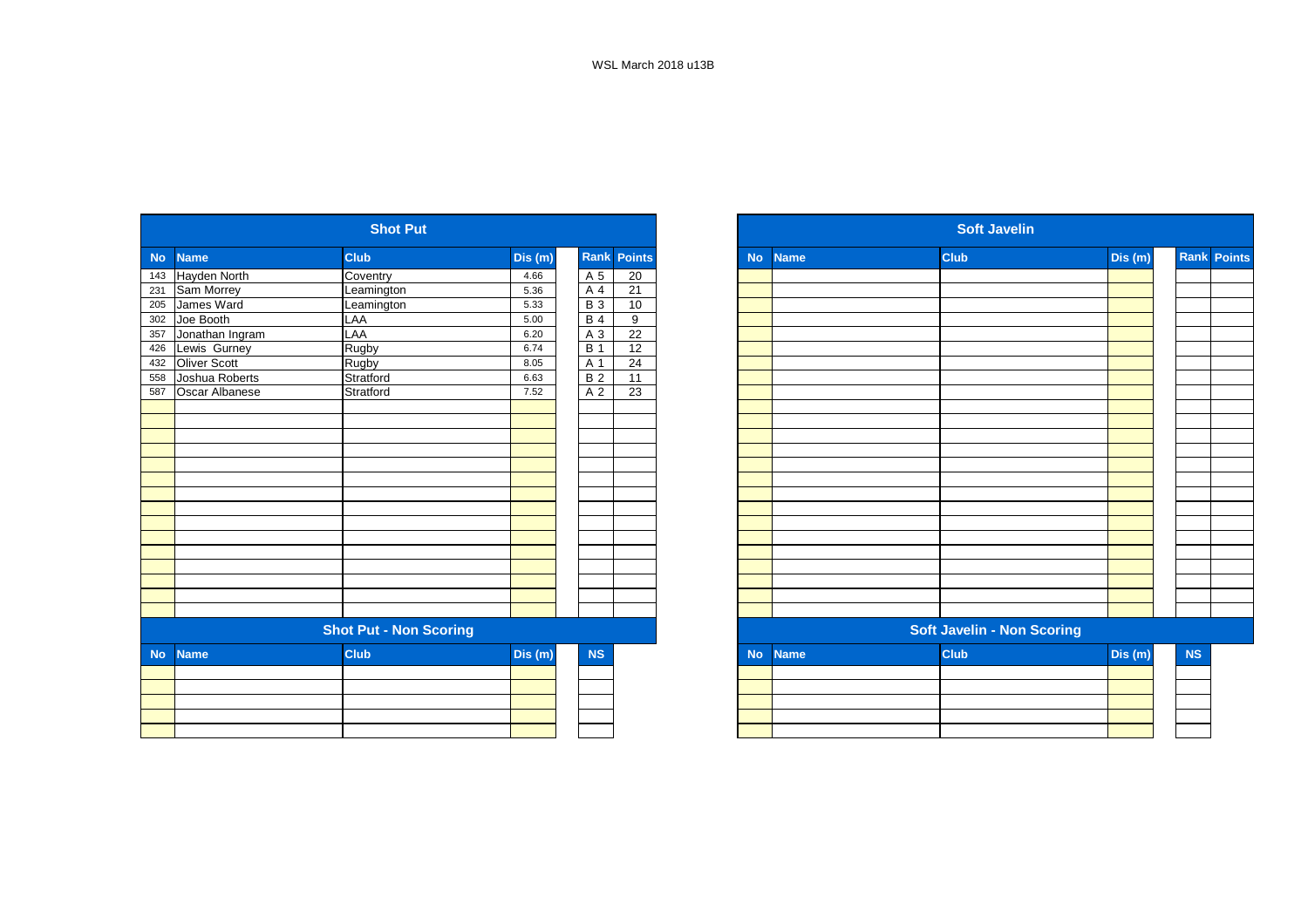## WSL March 2018 u13B

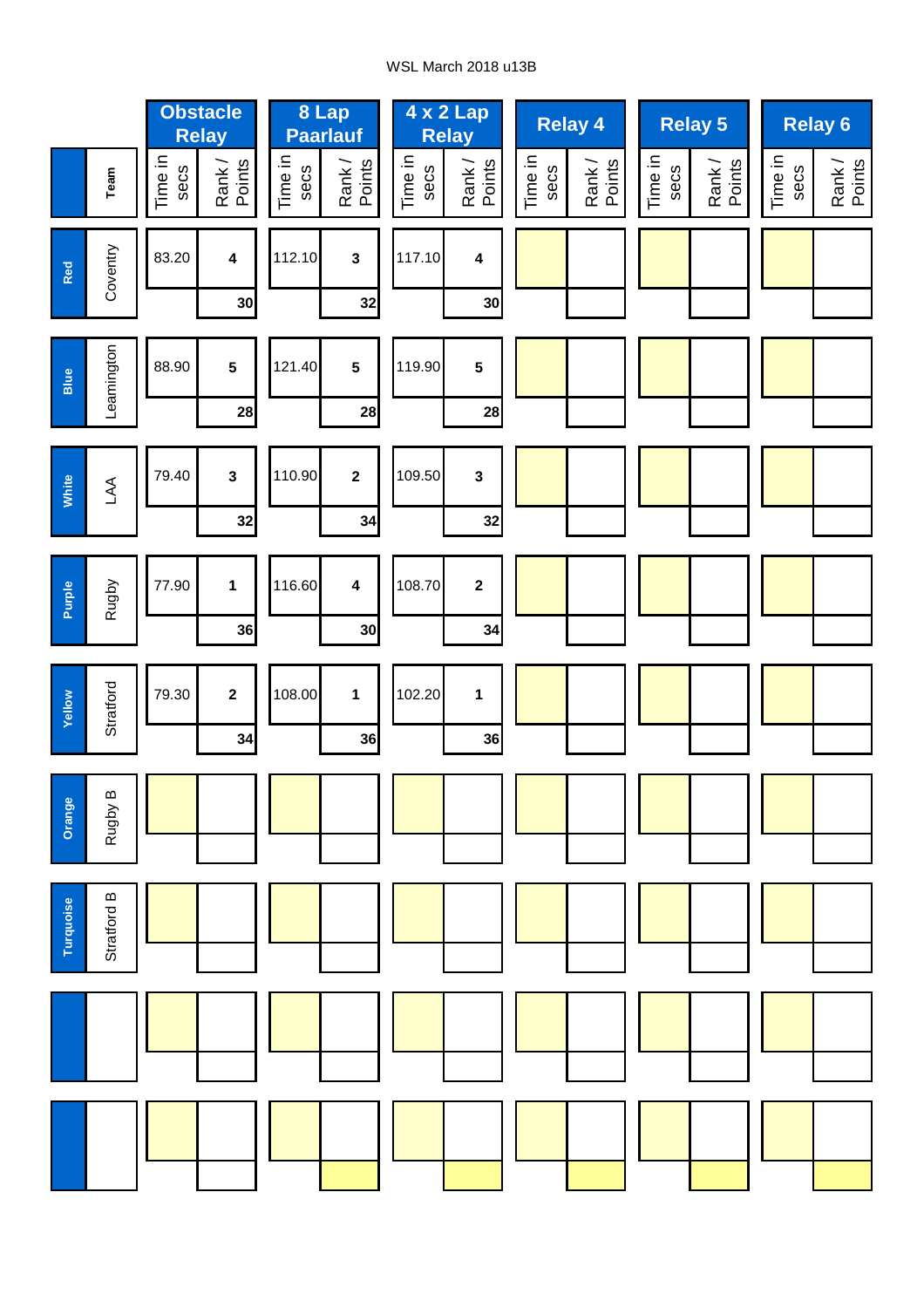#### **Coventry Sports Centre Warwickshire Sportshall League**

|              |               | <b>9 March 2018</b>         | Red      | <b>Blue</b>    | White          | <b>Purple</b>  | Yellow               | Orange         | <b>Turquoise</b>        |  |
|--------------|---------------|-----------------------------|----------|----------------|----------------|----------------|----------------------|----------------|-------------------------|--|
|              |               | <b>Under 15 - Girls</b>     | Coventry | Leamington     | LAA            | <b>Rugby</b>   | <b>Stratford</b>     | Rugby B        | <b>Stratford B</b>      |  |
|              |               | 2 Lap Race                  |          |                | 30             | 34             | 36                   |                | 32                      |  |
|              | Individual    | 4 Lap Race                  |          | 21             | 29             | 35             | 35                   |                | 32                      |  |
| TRACK        |               | 6 Lap Race                  |          |                |                |                |                      |                |                         |  |
|              |               | <b>Obstacle Relay</b>       |          |                |                |                |                      |                |                         |  |
|              | Relay         | 8 Lap Paarlauf              |          |                | 30             | 32             | 36                   |                | 34                      |  |
|              |               | 4 x 2 Lap Relay             |          |                | 30             | 34             | 36                   |                | 32                      |  |
|              |               |                             |          |                |                |                |                      |                |                         |  |
|              |               | <b>Speed Bounce</b>         |          | 21             | 20             | 34             | 34                   |                | 34                      |  |
|              |               | <b>Standing Long Jump</b>   |          |                | 30             | 34             | 36                   | 28             | 32                      |  |
|              | Jumps         | <b>Vertical Jump</b>        |          |                | 31.5           | 34.5           | 24                   | 31             | 22                      |  |
| <b>FIELD</b> |               | <b>Standing Triple Jump</b> |          | 19             | 29             | 35             | 35                   | 30             | 31                      |  |
|              | <b>Throws</b> | <b>Shot Put</b>             |          | 20             | 33             | 33             | 36                   |                | 30                      |  |
|              |               | <b>Total</b>                |          | 81             | 262.5          | 305.5          | 308                  | 89             | 279                     |  |
|              |               | <b>Overall Position</b>     |          | $6\phantom{a}$ | $\overline{4}$ | $\overline{2}$ | $\blacktriangleleft$ | $\overline{5}$ | $\overline{\mathbf{3}}$ |  |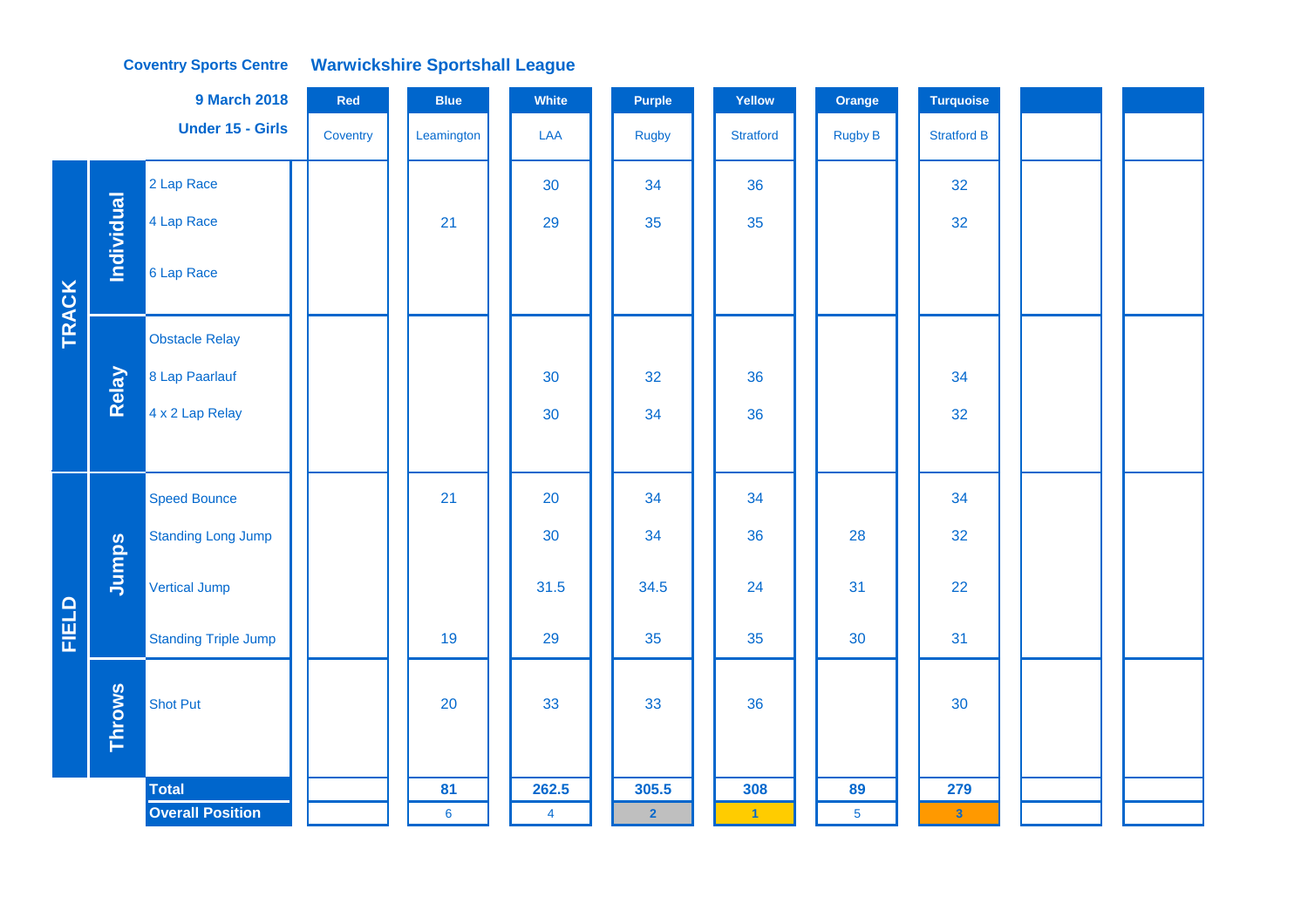|                          |                             | 2 Lap Race               |             |                |               |           |                          | 4 Lap Race               |             |                  |
|--------------------------|-----------------------------|--------------------------|-------------|----------------|---------------|-----------|--------------------------|--------------------------|-------------|------------------|
| <b>Name</b>              |                             | <b>Club</b>              | <b>Time</b> | Rank           | <b>Points</b> | <b>No</b> | <b>Name</b>              | <b>Club</b>              | <b>Time</b> | Rank Poin        |
|                          | Millie Leighton             | Stratford                | 25.2        | A 1            | 24            | 440       | Zoe Gardner              | <b>Rugby</b>             | 55.4        | A 1              |
|                          | Megan Burge                 | Rugby                    | 26.2        | A <sub>2</sub> | 23            | 609       | <b>Grace Fairweather</b> | Stratford                | 56.5        | A 2              |
| 600                      | <b>Emily Curtis</b>         | <b>Stratford B</b>       | 27.5        | <b>B</b> 3     | 10            | 603       | Ellie Bryan              | Stratford B              | 59.5        | A 3              |
| 305                      | Thea Mort                   | LAA                      | 27.8        | A 4            | 21            | 211       | Lydia Mitchell           | Leamington               | 59.7        | A 4              |
|                          |                             |                          |             |                |               |           | 305 Thea Mort            | LAA                      | 61.1        | A 5              |
| 619                      | Jasmine Williams            | Stratford                | 26.1        | <b>B</b> 1     | 12            |           | 612 Gabriella Porter     | Stratford                | 56.6        | $\overline{B}$ 1 |
| 442                      | <b>Abbie Hall</b>           | Rugby                    | 26.6        | <b>B2</b>      | 11            | 444       | <b>Meghan Lawes</b>      | <b>Rugby</b>             | 56.8        | B <sub>2</sub>   |
| 602                      | Evie Lowe                   | <b>Stratford B</b>       | 27.2        | A 3            | 22            | 615       | <b>Faith Tooze</b>       | Stratford B              | 62.3        | <b>B</b> 3       |
| 337                      | <b>Lily Richards</b>        | LAA                      | 28.4        | $B$ 4          | 9             | 338       | Lucy Williamson          | LAA                      | 65.4        | <b>B4</b>        |
|                          |                             |                          |             |                |               |           |                          |                          |             |                  |
|                          |                             |                          |             |                |               |           |                          |                          |             |                  |
|                          |                             |                          |             |                |               |           |                          |                          |             |                  |
|                          |                             |                          |             |                |               |           |                          |                          |             |                  |
|                          |                             |                          |             |                |               |           |                          |                          |             |                  |
|                          |                             |                          |             |                |               |           |                          |                          |             |                  |
|                          |                             |                          |             |                |               |           |                          |                          |             |                  |
|                          |                             |                          |             |                |               |           |                          |                          |             |                  |
|                          |                             |                          |             |                |               |           |                          |                          |             |                  |
|                          |                             |                          |             |                |               |           |                          |                          |             |                  |
|                          |                             |                          |             |                |               |           |                          |                          |             |                  |
|                          |                             |                          |             |                |               |           |                          |                          |             |                  |
|                          |                             |                          |             |                |               |           |                          |                          |             |                  |
|                          |                             |                          |             |                |               |           |                          |                          |             |                  |
|                          |                             |                          |             |                |               |           |                          |                          |             |                  |
|                          |                             | 2 Lap Race - Non Scoring |             |                |               |           |                          | 4 Lap Race - Non Scoring |             |                  |
| <b>No</b><br><b>Name</b> |                             | <b>Club</b>              | <b>Time</b> | NS             |               | <b>No</b> | <b>Name</b>              | <b>Club</b>              | <b>Time</b> | <b>NS</b>        |
| 610                      | <b>Charlotte Gravelsons</b> | Stratford                | 26.9        | N S            |               |           |                          |                          |             |                  |
|                          |                             |                          |             |                |               |           |                          |                          |             |                  |
|                          |                             |                          |             |                |               |           |                          |                          |             |                  |
|                          |                             |                          |             |                |               |           |                          |                          |             |                  |
|                          |                             |                          |             |                |               |           |                          |                          |             |                  |

|                             | 2 Lap Race               |             |                 |                    |
|-----------------------------|--------------------------|-------------|-----------------|--------------------|
| <b>Name</b>                 | <b>Club</b>              | <b>Time</b> |                 | <b>Rank Points</b> |
| Millie Leighton             | Stratford                | 25.2        | A 1             | $\overline{24}$    |
| Megan Burge                 | Rugby                    | 26.2        | A 2             | 23                 |
| <b>Emily Curtis</b>         | Stratford B              | 27.5        | $\overline{B}3$ | 10                 |
| Thea Mort                   | LAA                      | 27.8        | A 4             | 21                 |
|                             |                          |             |                 |                    |
| Jasmine Williams            | Stratford                | 26.1        | <b>B</b> 1      | 12                 |
| Abbie Hall                  | Rugby                    | 26.6        | $\overline{B2}$ | 11                 |
| Evie Lowe                   | <b>Stratford B</b>       | 27.2        | $\overline{A3}$ | 22                 |
| <b>Lily Richards</b>        | LAA                      | 28.4        | <b>B</b> 4      | 9                  |
|                             |                          |             |                 |                    |
|                             |                          |             |                 |                    |
|                             |                          |             |                 |                    |
|                             |                          |             |                 |                    |
|                             |                          |             |                 |                    |
|                             |                          |             |                 |                    |
|                             |                          |             |                 |                    |
|                             |                          |             |                 |                    |
|                             |                          |             |                 |                    |
|                             |                          |             |                 |                    |
|                             |                          |             |                 |                    |
|                             |                          |             |                 |                    |
|                             |                          |             |                 |                    |
|                             |                          |             |                 |                    |
|                             |                          |             |                 |                    |
|                             | 2 Lap Race - Non Scoring |             |                 |                    |
| <b>Name</b>                 | <b>Club</b>              | <b>Time</b> | <b>NS</b>       |                    |
| <b>Charlotte Gravelsons</b> | Stratford                | 26.9        | $N$ S           |                    |
|                             |                          |             |                 |                    |
|                             |                          |             |                 |                    |
|                             |                          |             |                 |                    |
|                             |                          |             |                 |                    |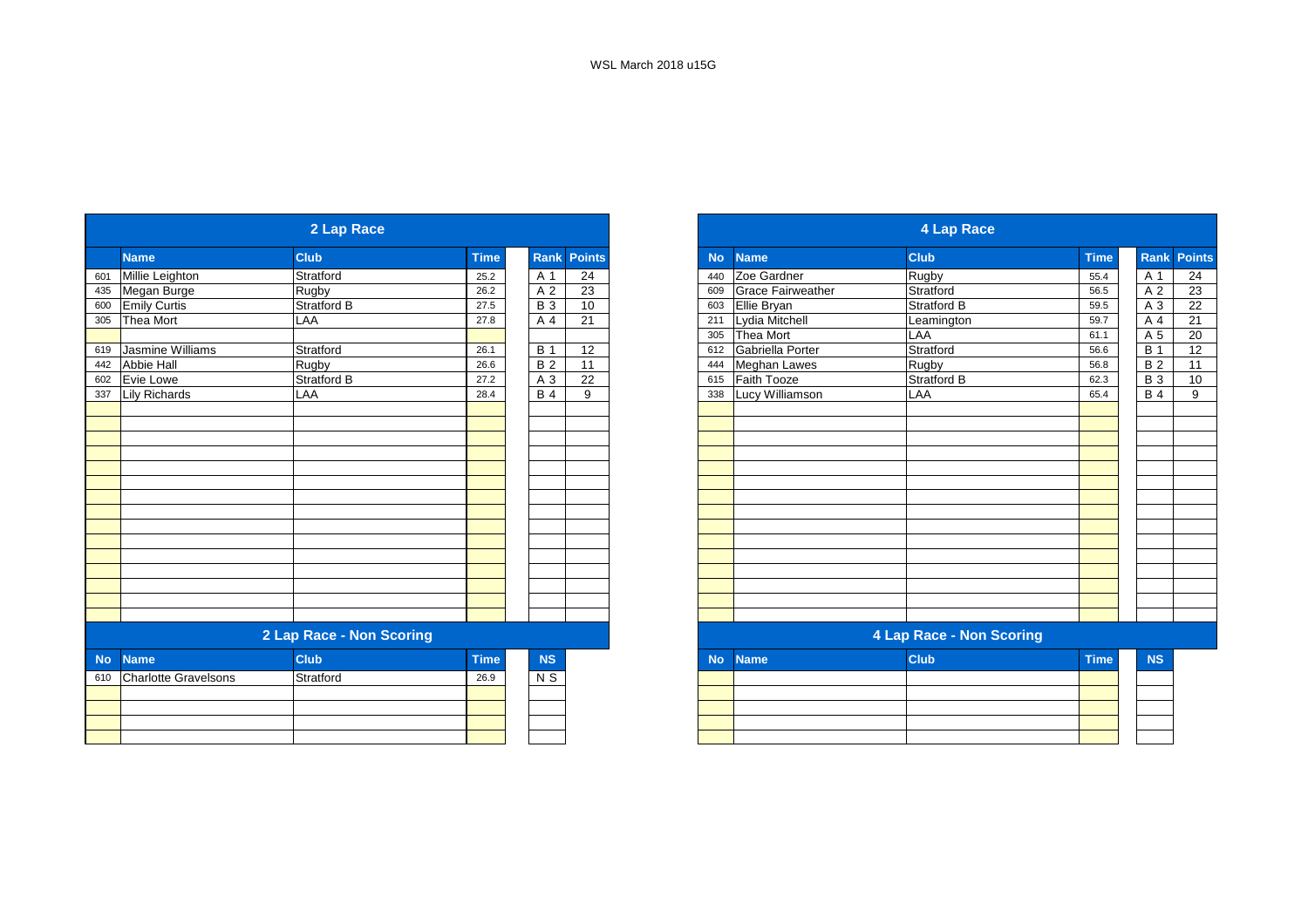|           |                             | <b>Speed Bounce</b>               |                |            |                    |           |                          | <b>Standing Long Jump</b>               |                        |
|-----------|-----------------------------|-----------------------------------|----------------|------------|--------------------|-----------|--------------------------|-----------------------------------------|------------------------|
| <b>No</b> | <b>Name</b>                 | <b>Club</b>                       | <b>Bounces</b> |            | <b>Rank Points</b> | <b>No</b> | <b>Name</b>              | <b>Club</b>                             | <b>Distance</b><br>(m) |
| 211       | Lydia Mitchell              | Leamington                        | 69             | A 4        | 21                 | 338       | Lucy Williamson          | LAA                                     | 1.81                   |
| 305       | <b>Thea Mort</b>            | LAA                               | 65             | A 5        | 20                 | 337       | <b>Lily Richards</b>     | LAA                                     | 1.73                   |
| 437       | Maisy Cramp                 | Rugby                             | 72             | <b>B</b> 3 | 10                 | 435       | Megan Burge              | Rugby                                   | 2.09                   |
| 444       | <b>Meghan Lawes</b>         | Rugby                             | 82             | A 1        | 24                 | 442       | Abbie Hall               | Rugby                                   | 1.92                   |
| 610       | <b>Charlotte Gravelsons</b> | Stratford                         | 79             | A 2        | 23                 | 601       | Millie Leighton          | Stratford                               | 2.20                   |
| 609       | <b>Grace Fairweather</b>    | Stratford                         | 74             | <b>B2</b>  | 11                 | 609       | <b>Grace Fairweather</b> | Stratford                               | 2.17                   |
| 600       | <b>Emily Curtis</b>         | <b>Stratford B</b>                | 76             | <b>B</b> 1 | 12                 | 454       | <b>Scarlett Street</b>   | Rugby B                                 | 1.69                   |
|           | 603 Ellie Bryan             | <b>Stratford B</b>                | 78             | A 3        | 22                 |           | 436 Sophie Chaloner      | Rugby B                                 | 1.76                   |
|           |                             |                                   |                |            |                    | 611       | Suzie Mishima            | Stratford B                             | 1.90                   |
|           |                             |                                   |                |            |                    | 615       | Faith Tooze              | Stratford B                             | 1.96                   |
|           |                             |                                   |                |            |                    |           |                          |                                         |                        |
|           |                             |                                   |                |            |                    |           |                          |                                         |                        |
|           |                             |                                   |                |            |                    |           |                          |                                         |                        |
|           |                             |                                   |                |            |                    |           |                          |                                         |                        |
|           |                             |                                   |                |            |                    |           |                          |                                         |                        |
|           |                             |                                   |                |            |                    |           |                          |                                         |                        |
|           |                             |                                   |                |            |                    |           |                          |                                         |                        |
|           |                             |                                   |                |            |                    |           |                          |                                         |                        |
|           |                             |                                   |                |            |                    |           |                          |                                         |                        |
|           |                             |                                   |                |            |                    |           |                          |                                         |                        |
|           |                             |                                   |                |            |                    |           |                          |                                         |                        |
|           |                             |                                   |                |            |                    |           |                          |                                         |                        |
|           |                             |                                   |                |            |                    |           |                          |                                         |                        |
|           |                             |                                   |                |            |                    |           |                          |                                         |                        |
|           |                             | <b>Speed Bounce - Non Scoring</b> |                |            |                    |           |                          | <b>Standing Long Jump - Non Scoring</b> |                        |
| <b>No</b> | <b>Name</b>                 | <b>Club</b>                       | <b>Bounces</b> | <b>NS</b>  |                    | <b>No</b> | <b>Name</b>              | <b>Club</b>                             | <b>Distance</b><br>(m) |
|           | 612 Gabriella Porter        | Stratford                         | 59             | N S        |                    | 437       | <b>Maisy Cramp</b>       | Rugby                                   | 1.83                   |
|           |                             |                                   |                |            |                    |           |                          |                                         |                        |
|           |                             |                                   |                |            |                    |           |                          |                                         |                        |
|           |                             |                                   |                |            |                    |           |                          |                                         |                        |
|           |                             |                                   |                |            |                    |           |                          |                                         |                        |

|           |                             | <b>Speed Bounce</b>               |                |             |                 |  |  |  |
|-----------|-----------------------------|-----------------------------------|----------------|-------------|-----------------|--|--|--|
| <b>No</b> | <b>Name</b>                 | <b>Club</b>                       | <b>Bounces</b> | <b>Rank</b> | <b>Points</b>   |  |  |  |
|           | Lydia Mitchell              | Leamington                        | 69             | A 4         | 21              |  |  |  |
|           | Thea Mort                   | LAA                               | 65             | A 5         | 20              |  |  |  |
|           | <b>Maisy Cramp</b>          | Rugby                             | 72             | <b>B3</b>   | 10              |  |  |  |
|           | <b>Meghan Lawes</b>         | Rugby                             | 82             | A 1         | 24              |  |  |  |
|           | <b>Charlotte Gravelsons</b> | Stratford                         | 79             | A 2         | 23              |  |  |  |
|           | <b>Grace Fairweather</b>    | Stratford                         | 74             | <b>B2</b>   | $\overline{11}$ |  |  |  |
|           | <b>Emily Curtis</b>         | <b>Stratford B</b>                | 76             | <b>B</b> 1  | $\overline{12}$ |  |  |  |
|           | Ellie Bryan                 | <b>Stratford B</b>                | 78             | A 3         | 22              |  |  |  |
|           |                             |                                   |                |             |                 |  |  |  |
|           |                             |                                   |                |             |                 |  |  |  |
|           |                             |                                   |                |             |                 |  |  |  |
|           |                             |                                   |                |             |                 |  |  |  |
|           |                             |                                   |                |             |                 |  |  |  |
|           |                             |                                   |                |             |                 |  |  |  |
|           |                             |                                   |                |             |                 |  |  |  |
|           |                             |                                   |                |             |                 |  |  |  |
|           |                             |                                   |                |             |                 |  |  |  |
|           |                             |                                   |                |             |                 |  |  |  |
|           |                             |                                   |                |             |                 |  |  |  |
|           |                             |                                   |                |             |                 |  |  |  |
|           |                             |                                   |                |             |                 |  |  |  |
|           |                             |                                   |                |             |                 |  |  |  |
|           |                             |                                   |                |             |                 |  |  |  |
|           |                             |                                   |                |             |                 |  |  |  |
|           |                             | <b>Speed Bounce - Non Scoring</b> |                |             |                 |  |  |  |
| <b>No</b> | <b>Name</b>                 | <b>Club</b>                       | <b>Bounces</b> | <b>NS</b>   |                 |  |  |  |
| 612       | Gabriella Porter            | Stratford                         | 59             | $N$ S       |                 |  |  |  |
|           |                             |                                   |                |             |                 |  |  |  |
|           |                             |                                   |                |             |                 |  |  |  |
|           |                             |                                   |                |             |                 |  |  |  |
|           |                             |                                   |                |             |                 |  |  |  |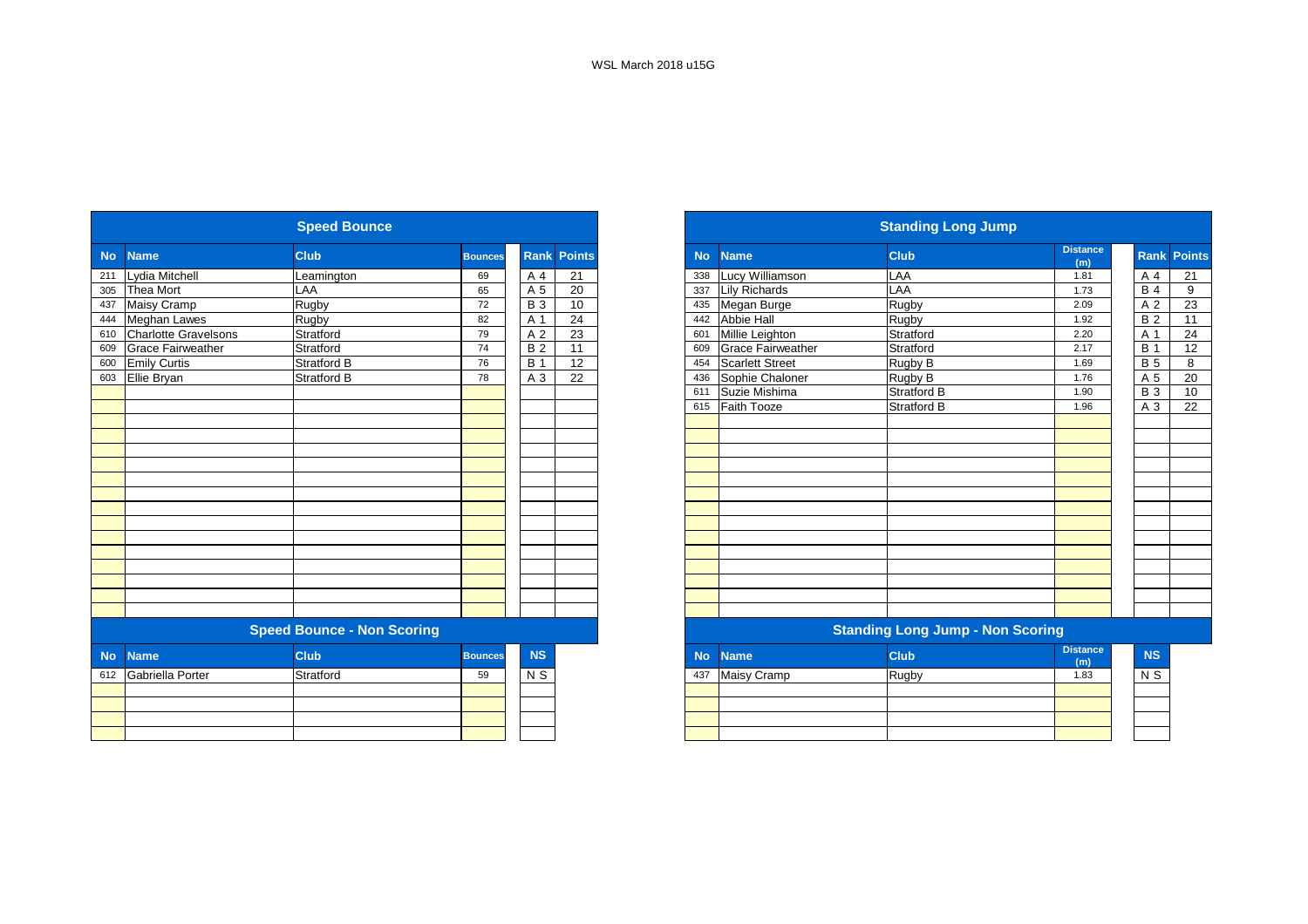|           |                        | <b>Vertical Jump</b>               |                         |            |                    |           |                        | <b>Standing Triple Jump</b>               |                        |                 |  |
|-----------|------------------------|------------------------------------|-------------------------|------------|--------------------|-----------|------------------------|-------------------------------------------|------------------------|-----------------|--|
| <b>No</b> | <b>Name</b>            | <b>Club</b>                        | <b>Distance</b><br>(cm) |            | <b>Rank Points</b> | <b>No</b> | <b>Name</b>            | <b>Club</b>                               | <b>Distance</b><br>(m) | Rank Po         |  |
| 303       | <b>Charlotte Booth</b> | LAA                                | 42                      | A 5        | 20                 | 211       | Lydia Mitchell         | Leamington                                | 5.10                   | A6              |  |
| 338       | Lucy Williamson        | LAA                                | 42                      | <b>B</b> 1 | 11.5               | 305       | <b>Thea Mort</b>       | LAA                                       | 5.52                   | A 4             |  |
| 440       | Zoe Gardner            | Rugby                              | 51                      | A 2        | 23                 | 337       | <b>Lily Richards</b>   | LAA                                       | 5.08                   | <b>B</b> 5      |  |
| 437       | Maisy Cramp            | Rugby                              | 42                      | <b>B</b> 1 | 11.5               | 435       | Megan Burge            | Rugby                                     | 6.42                   | A 2             |  |
| 601       | Millie Leighton        | Stratford                          | 59                      | A 1        | 24                 | 448       | Mica Quinn             | Rugby                                     | 6.18                   | <b>B</b> 1      |  |
| 454       | Scarlett Street        | Rugby B                            | 47                      | A 4        | 21                 | 607       | <b>Ellie Clarke</b>    | Stratford                                 | 6.06                   | B <sub>2</sub>  |  |
| 436       | Sophie Chaloner        | Rugby B                            | 38                      | <b>B</b> 3 | 10                 | 619       | Jasmine Williams       | Stratford                                 | 6.46                   | A 1             |  |
|           | 602 Evie Lowe          | Stratford B                        | 49                      | A 3        | 22                 | 436       | Sophie Chaloner        | Rugby B                                   | 5.42                   | A <sub>5</sub>  |  |
|           |                        |                                    |                         |            |                    | 454       | <b>Scarlett Street</b> | Rugby B                                   | 5.30                   | $\overline{B}3$ |  |
|           |                        |                                    |                         |            |                    | 603       | Ellie Bryan            | Stratford B                               | 5.22                   | B <sub>4</sub>  |  |
|           |                        |                                    |                         |            |                    | 611       | Suzie Mishima          | <b>Stratford B</b>                        | 5.70                   | A 3             |  |
|           |                        |                                    |                         |            |                    |           |                        |                                           |                        |                 |  |
|           |                        |                                    |                         |            |                    |           |                        |                                           |                        |                 |  |
|           |                        |                                    |                         |            |                    |           |                        |                                           |                        |                 |  |
|           |                        |                                    |                         |            |                    |           |                        |                                           |                        |                 |  |
|           |                        |                                    |                         |            |                    |           |                        |                                           |                        |                 |  |
|           |                        |                                    |                         |            |                    |           |                        |                                           |                        |                 |  |
|           |                        |                                    |                         |            |                    |           |                        |                                           |                        |                 |  |
|           |                        |                                    |                         |            |                    |           |                        |                                           |                        |                 |  |
|           |                        |                                    |                         |            |                    |           |                        |                                           |                        |                 |  |
|           |                        |                                    |                         |            |                    |           |                        |                                           |                        |                 |  |
|           |                        |                                    |                         |            |                    |           |                        |                                           |                        |                 |  |
|           |                        |                                    |                         |            |                    |           |                        |                                           |                        |                 |  |
|           |                        |                                    |                         |            |                    |           |                        |                                           |                        |                 |  |
|           |                        | <b>Vertical Jump - Non Scoring</b> |                         |            |                    |           |                        | <b>Standing Triple Jump - Non Scoring</b> |                        |                 |  |
| <b>No</b> | <b>Name</b>            | <b>Club</b>                        | <b>Distance</b><br>(cm) | NS         |                    | <b>No</b> | <b>Name</b>            | <b>Club</b>                               | <b>Distance</b><br>(m) | NS              |  |
| 444       | <b>Meghan Lawes</b>    | Rugby                              | 40                      | $N$ S      |                    | 442       | <b>Abbie Hall</b>      | Rugby                                     | 5.12                   | $N$ S           |  |
|           |                        |                                    |                         |            |                    |           |                        |                                           |                        |                 |  |
|           |                        |                                    |                         |            |                    |           |                        |                                           |                        |                 |  |
|           |                        |                                    |                         |            |                    |           |                        |                                           |                        |                 |  |
|           |                        |                                    |                         |            |                    |           |                        |                                           |                        |                 |  |

|                                    |                                                                | <b>Vertical Jump</b> |                         |                  |                    |
|------------------------------------|----------------------------------------------------------------|----------------------|-------------------------|------------------|--------------------|
|                                    | No Name                                                        | <b>Club</b>          | <b>Distance</b><br>(cm) |                  | <b>Rank Points</b> |
|                                    | 303 Charlotte Booth                                            | LAA                  | 42                      | A 5              | 20                 |
|                                    | 338 Lucy Williamson                                            | LAA                  | 42                      | <b>B</b> 1       | 11.5               |
|                                    | 440 Zoe Gardner                                                | Rugby                | 51                      | A <sub>2</sub>   | 23                 |
| 437<br>601                         | Maisy Cramp                                                    | Rugby                | 42                      | B <sub>1</sub>   | 11.5               |
|                                    | Millie Leighton                                                | Stratford            | 59                      | A 1              | 24                 |
|                                    | 454 Scarlett Street                                            | Rugby B              | 47                      | A 4              | 21                 |
|                                    | 436 Sophie Chaloner                                            | Rugby B              | 38                      | <b>B</b> 3       | 10                 |
|                                    | 602 Evie Lowe                                                  | <b>Stratford B</b>   | 49                      | A 3              | 22                 |
|                                    |                                                                |                      |                         |                  |                    |
|                                    |                                                                |                      |                         |                  |                    |
|                                    |                                                                |                      |                         |                  |                    |
|                                    |                                                                |                      |                         |                  |                    |
|                                    |                                                                |                      |                         |                  |                    |
|                                    |                                                                |                      |                         |                  |                    |
|                                    |                                                                |                      |                         |                  |                    |
|                                    |                                                                |                      |                         |                  |                    |
|                                    |                                                                |                      |                         |                  |                    |
|                                    |                                                                |                      |                         |                  |                    |
|                                    |                                                                |                      |                         |                  |                    |
|                                    |                                                                |                      |                         |                  |                    |
|                                    |                                                                |                      |                         |                  |                    |
|                                    |                                                                |                      |                         |                  |                    |
|                                    |                                                                |                      |                         |                  |                    |
|                                    |                                                                |                      |                         |                  |                    |
| <b>Vertical Jump - Non Scoring</b> |                                                                |                      |                         |                  |                    |
|                                    | No Name                                                        | <b>Club</b>          | <b>Distance</b><br>(cm) | <b>NS</b>        |                    |
|                                    | $\overline{AB}$ <b>M</b> $\overline{AB}$ where $\overline{AB}$ | $n_{\rm{max}}$       | $\sim$                  | $\overline{110}$ |                    |

|     | No Name    | <b>IClub</b> | .<br>(m) | NS.            |
|-----|------------|--------------|----------|----------------|
| 442 | Abbie Hall | Rugby        | 5.12     | N <sub>S</sub> |
|     |            |              |          |                |
|     |            |              |          |                |
|     |            |              |          |                |
|     |            |              |          |                |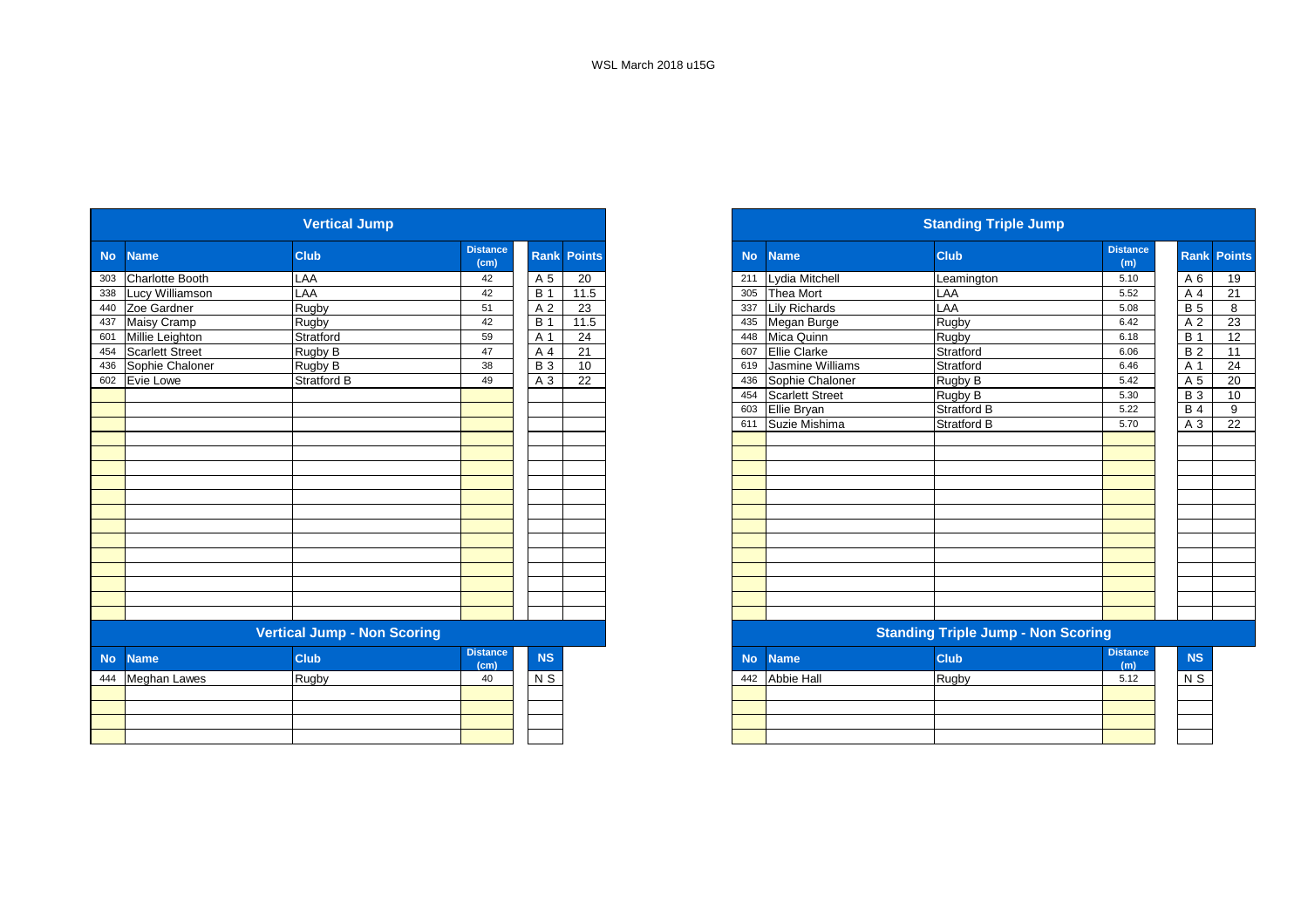|           |                          | <b>Shot Put</b>               |         |                  |                    |           |             | <b>Soft Javelin</b>               |         |
|-----------|--------------------------|-------------------------------|---------|------------------|--------------------|-----------|-------------|-----------------------------------|---------|
| <b>No</b> | <b>Name</b>              | <b>Club</b>                   | Dis (m) |                  | <b>Rank Points</b> | <b>No</b> | <b>Name</b> | <b>Club</b>                       | Dis (m) |
| 211       | Lydia Mitchell           | Leamington                    | 7.03    | A 5              | 20                 |           |             |                                   |         |
| 303       | Charlotte Booth          | LAA                           | 7.80    | A 3              | 22                 |           |             |                                   |         |
| 358       | Jess Sear                | LAA                           | 7.63    | $\overline{B}$ 2 | 11                 |           |             |                                   |         |
| 440       | Zoe Gardner              | Rugby                         | 6.98    | <b>B3</b>        | 10                 |           |             |                                   |         |
| 448       | Mica Quinn               | Rugby                         | 7.98    | A <sub>2</sub>   | 23                 |           |             |                                   |         |
| 607       | <b>Ellie Clarke</b>      | Stratford                     | 8.69    | A 1              | 24                 |           |             |                                   |         |
|           | 610 Charlotte Gravelsons | Stratford                     | 8.04    | <b>B</b> 1       | $\overline{12}$    |           |             |                                   |         |
| 611       | Suzie Mishima            | <b>Stratford B</b>            | 6.28    | <b>B</b> 4       | 9                  |           |             |                                   |         |
| 615       | <b>Faith Tooze</b>       | Stratford B                   | 7.53    | A 4              | 21                 |           |             |                                   |         |
|           |                          |                               |         |                  |                    |           |             |                                   |         |
|           |                          |                               |         |                  |                    |           |             |                                   |         |
|           |                          |                               |         |                  |                    |           |             |                                   |         |
|           |                          |                               |         |                  |                    |           |             |                                   |         |
|           |                          |                               |         |                  |                    |           |             |                                   |         |
|           |                          |                               |         |                  |                    |           |             |                                   |         |
|           |                          |                               |         |                  |                    |           |             |                                   |         |
|           |                          |                               |         |                  |                    |           |             |                                   |         |
|           |                          |                               |         |                  |                    |           |             |                                   |         |
|           |                          |                               |         |                  |                    |           |             |                                   |         |
|           |                          |                               |         |                  |                    |           |             |                                   |         |
|           |                          |                               |         |                  |                    |           |             |                                   |         |
|           |                          |                               |         |                  |                    |           |             |                                   |         |
|           |                          |                               |         |                  |                    |           |             |                                   |         |
|           |                          |                               |         |                  |                    |           |             |                                   |         |
|           |                          | <b>Shot Put - Non Scoring</b> |         |                  |                    |           |             | <b>Soft Javelin - Non Scoring</b> |         |
| <b>No</b> | <b>Name</b>              | <b>Club</b>                   | Dis(m)  | NS               |                    | <b>No</b> | <b>Name</b> | <b>Club</b>                       | Dis (m) |
| 619       | Jasmine Williams         | Stratford                     | 8.26    | $N$ S            |                    |           |             |                                   |         |
|           |                          |                               |         |                  |                    |           |             |                                   |         |
|           |                          |                               |         |                  |                    |           |             |                                   |         |
|           |                          |                               |         |                  |                    |           |             |                                   |         |
|           |                          |                               |         |                  |                    |           |             |                                   |         |

|     |                          | <b>Shot Put</b>               |         |            |                    |           |             | <b>Soft Javelin</b>               |        |           |                    |
|-----|--------------------------|-------------------------------|---------|------------|--------------------|-----------|-------------|-----------------------------------|--------|-----------|--------------------|
|     | No Name                  | <b>Club</b>                   | Dis (m) |            | <b>Rank Points</b> | <b>No</b> | <b>Name</b> | <b>Club</b>                       | Dis(m) |           | <b>Rank Points</b> |
|     | 211 Lydia Mitchell       | Leamington                    | 7.03    | A 5        | 20                 |           |             |                                   |        |           |                    |
|     | 303 Charlotte Booth      | LAA                           | 7.80    | A 3        | 22                 |           |             |                                   |        |           |                    |
|     | 358 Jess Sear            | LAA                           | 7.63    | <b>B2</b>  | 11                 |           |             |                                   |        |           |                    |
|     | 440 Zoe Gardner          | Rugby                         | 6.98    | <b>B3</b>  | 10                 |           |             |                                   |        |           |                    |
|     | 448 Mica Quinn           | Rugby                         | 7.98    | A 2        | 23                 |           |             |                                   |        |           |                    |
| 607 | <b>Ellie Clarke</b>      | Stratford                     | 8.69    | A 1        | $\overline{24}$    |           |             |                                   |        |           |                    |
|     | 610 Charlotte Gravelsons | Stratford                     | 8.04    | <b>B</b> 1 | 12                 |           |             |                                   |        |           |                    |
|     | 611 Suzie Mishima        | Stratford B                   | 6.28    | <b>B</b> 4 | 9                  |           |             |                                   |        |           |                    |
|     | 615 Faith Tooze          | <b>Stratford B</b>            | 7.53    | A 4        | 21                 |           |             |                                   |        |           |                    |
|     |                          |                               |         |            |                    |           |             |                                   |        |           |                    |
|     |                          |                               |         |            |                    |           |             |                                   |        |           |                    |
|     |                          |                               |         |            |                    |           |             |                                   |        |           |                    |
|     |                          |                               |         |            |                    |           |             |                                   |        |           |                    |
|     |                          |                               |         |            |                    |           |             |                                   |        |           |                    |
|     |                          |                               |         |            |                    |           |             |                                   |        |           |                    |
|     |                          |                               |         |            |                    |           |             |                                   |        |           |                    |
|     |                          |                               |         |            |                    |           |             |                                   |        |           |                    |
|     |                          |                               |         |            |                    |           |             |                                   |        |           |                    |
|     |                          |                               |         |            |                    |           |             |                                   |        |           |                    |
|     |                          |                               |         |            |                    |           |             |                                   |        |           |                    |
|     |                          |                               |         |            |                    |           |             |                                   |        |           |                    |
|     |                          |                               |         |            |                    |           |             |                                   |        |           |                    |
|     |                          |                               |         |            |                    |           |             |                                   |        |           |                    |
|     |                          |                               |         |            |                    |           |             |                                   |        |           |                    |
|     |                          | <b>Shot Put - Non Scoring</b> |         |            |                    |           |             | <b>Soft Javelin - Non Scoring</b> |        |           |                    |
|     | No Name                  | <b>Club</b>                   | Dis (m) | <b>NS</b>  |                    | <b>No</b> | <b>Name</b> | <b>Club</b>                       | Dis(m) | <b>NS</b> |                    |
|     | 619 Jasmine Williams     | Stratford                     | 8.26    | $N$ S      |                    |           |             |                                   |        |           |                    |
|     |                          |                               |         |            |                    |           |             |                                   |        |           |                    |
|     |                          |                               |         |            |                    |           |             |                                   |        |           |                    |
|     |                          |                               |         |            |                    |           |             |                                   |        |           |                    |
|     |                          |                               |         |            |                    |           |             |                                   |        |           |                    |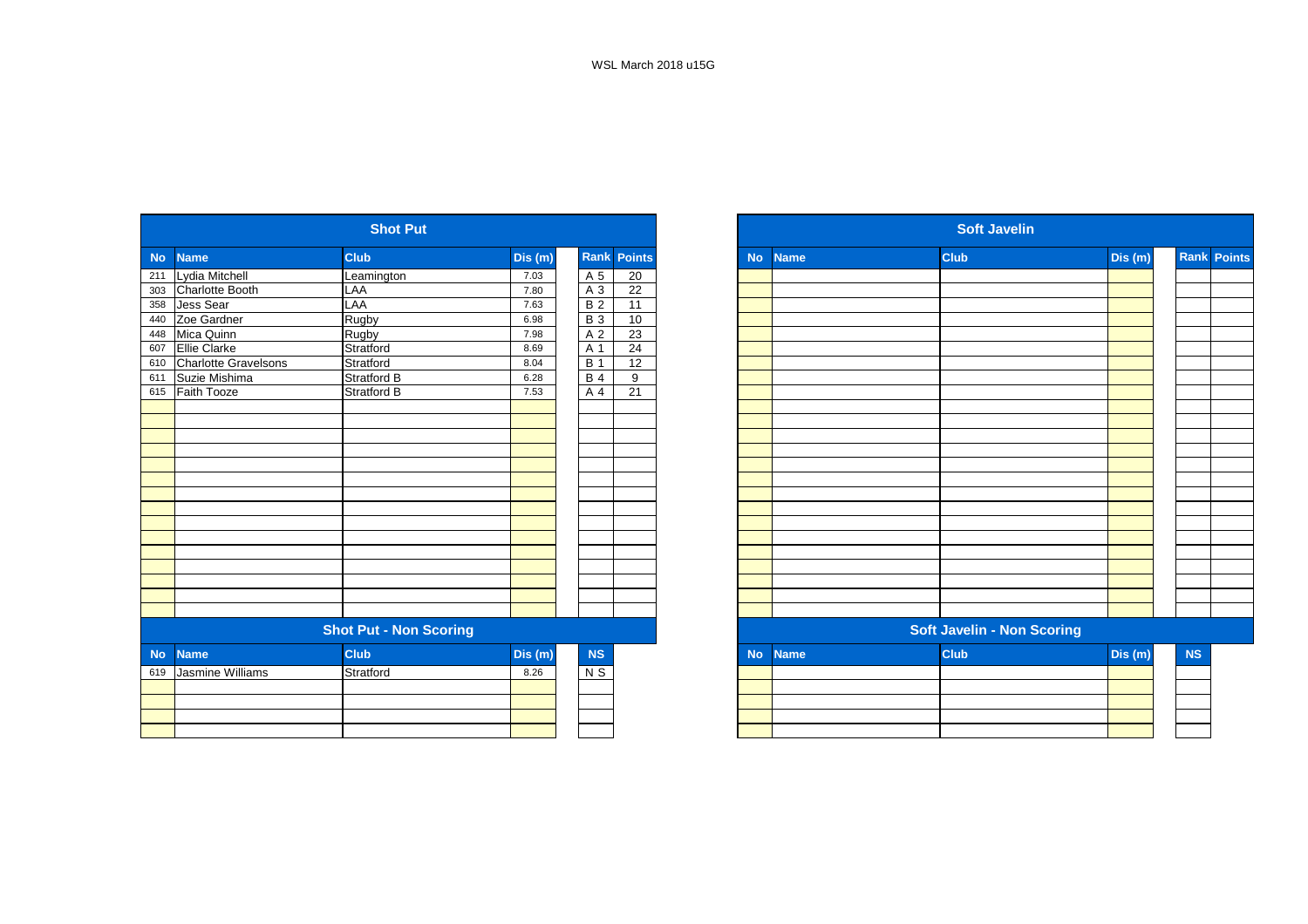## WSL March 2018 u15G

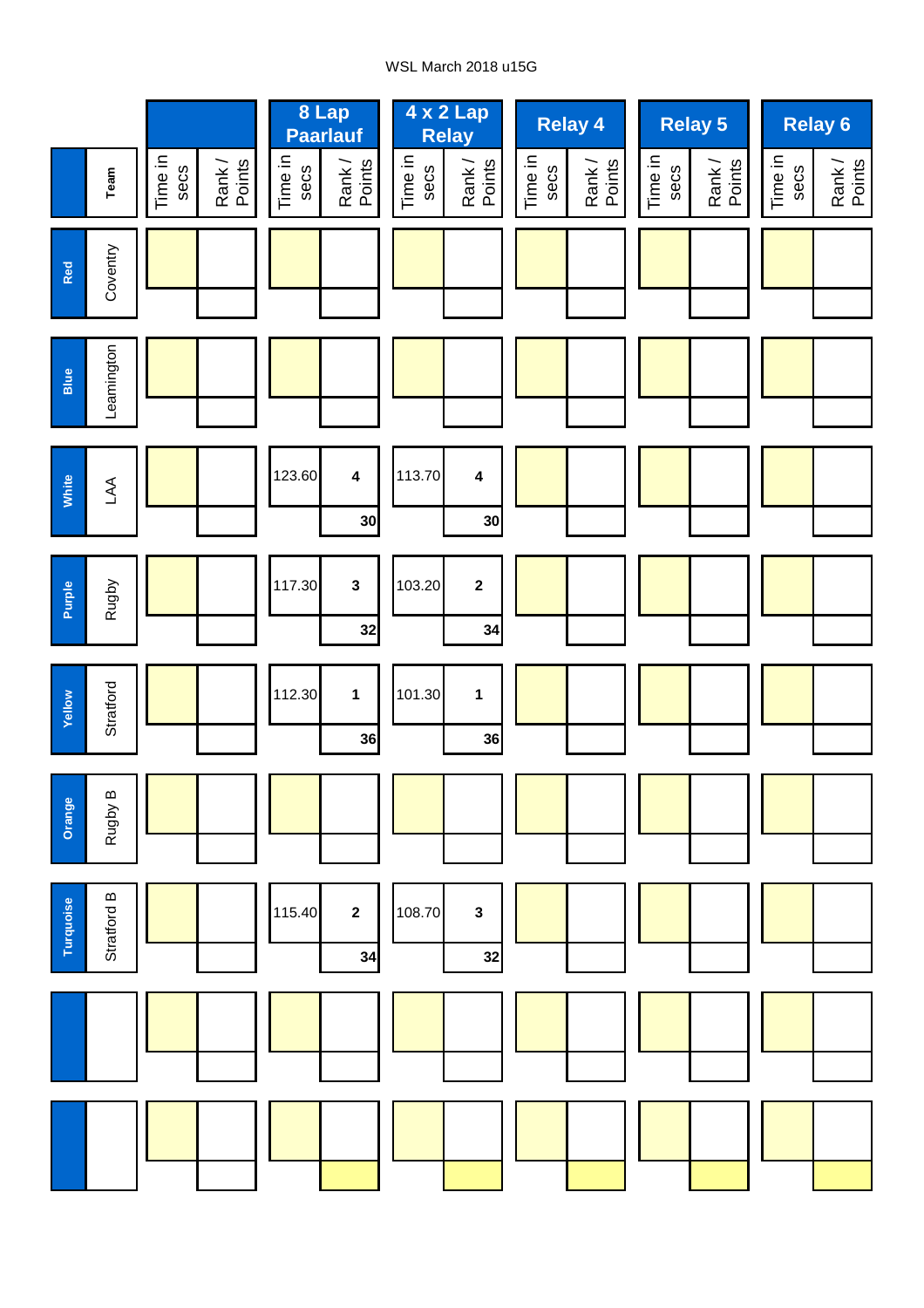#### **Coventry Sports Centre Warwickshire Sportshall League**

|              |                   | <b>9 March 2018</b>         | Red      | <b>Blue</b>             | White          | Purple         | Yellow               | <b>Turquoise</b>   | Pink               |  |  |
|--------------|-------------------|-----------------------------|----------|-------------------------|----------------|----------------|----------------------|--------------------|--------------------|--|--|
|              |                   | Under 15 - Boys             | Coventry | Leamington              | LAA            | <b>Rugby</b>   | <b>Stratford</b>     | <b>Stratford B</b> | <b>Stratford C</b> |  |  |
|              |                   | 2 Lap Race                  |          | 34                      |                | 30             | 36                   | 32                 |                    |  |  |
|              | <b>Individual</b> | 4 Lap Race                  |          | 24                      | 21             |                | 35                   | 33                 |                    |  |  |
| <b>TRACK</b> |                   | 6 Lap Race                  |          |                         |                |                |                      |                    |                    |  |  |
|              |                   | <b>Obstacle Relay</b>       |          |                         |                |                |                      |                    |                    |  |  |
|              | Relay             | 8 Lap Paarlauf              |          |                         |                | 34             | 36                   | 32                 |                    |  |  |
|              |                   | 4 x 2 Lap Relay             |          | 34                      |                | 30             | 36                   | 32                 |                    |  |  |
|              |                   |                             |          |                         |                |                |                      |                    |                    |  |  |
|              |                   | <b>Speed Bounce</b>         |          | 21                      |                | 22             | 35                   | 35                 |                    |  |  |
|              |                   | <b>Standing Long Jump</b>   |          | 34                      | 21             | 29             | 36                   | 32                 |                    |  |  |
|              | Jumps             | <b>Vertical Jump</b>        |          | 31.5                    | 20             | 33.5           | 36                   | 31                 |                    |  |  |
| <b>FIELD</b> |                   | <b>Standing Triple Jump</b> |          | 36                      | 20             | 23             | 32                   | 32                 |                    |  |  |
|              | <b>Throws</b>     | <b>Shot Put</b>             |          | 23                      |                | 21             | 36                   | 33                 |                    |  |  |
|              |                   | <b>Total</b>                |          | 237.5                   | 82             | 222.5          | 318                  | 292                |                    |  |  |
|              |                   | <b>Overall Position</b>     |          | $\overline{\mathbf{3}}$ | 5 <sup>5</sup> | $\overline{4}$ | $\blacktriangleleft$ | $\overline{2}$     |                    |  |  |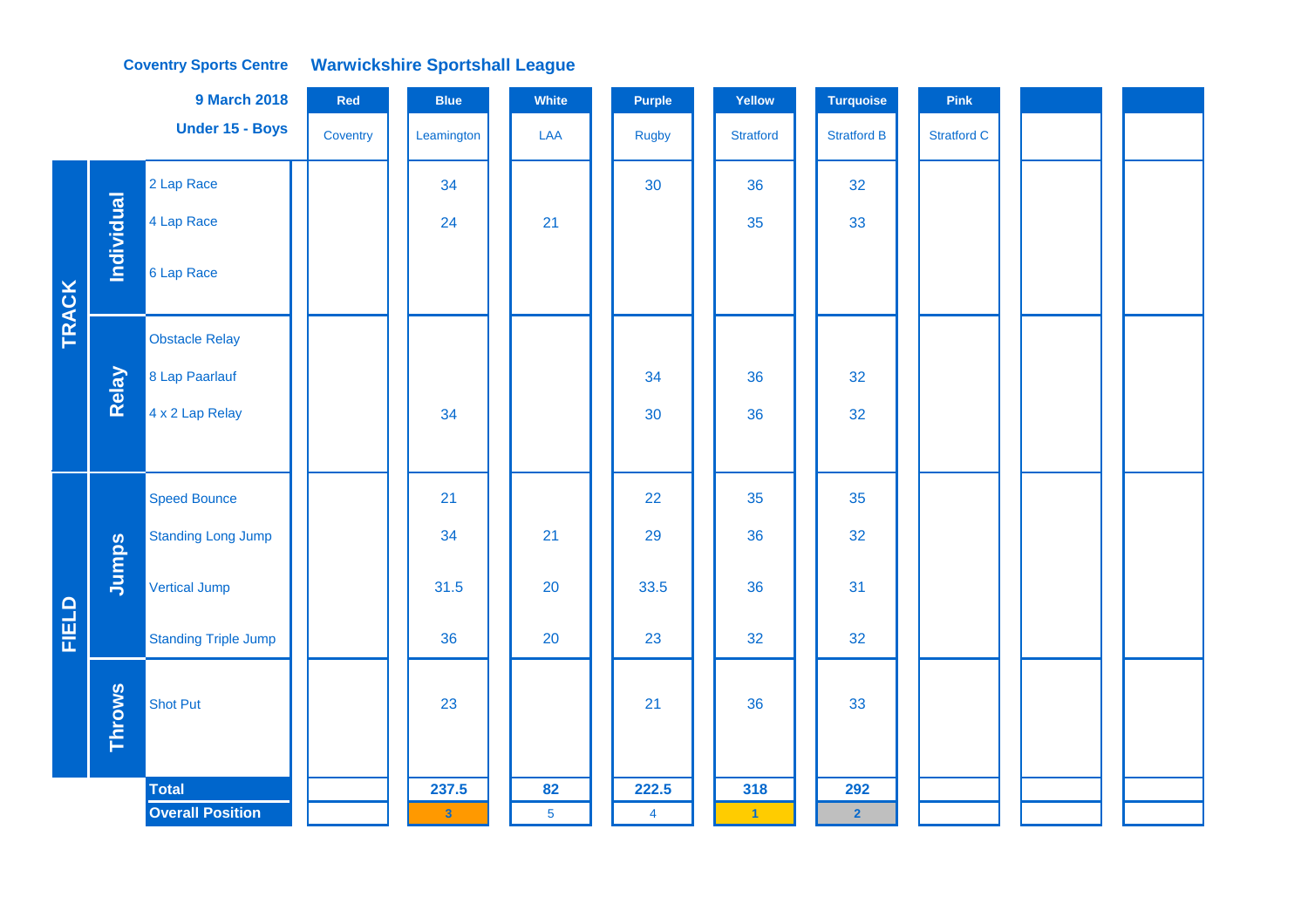|           |                        | 2 Lap Race               |             |                |                 |           |                       | 4 Lap Race               |             |                |                  |
|-----------|------------------------|--------------------------|-------------|----------------|-----------------|-----------|-----------------------|--------------------------|-------------|----------------|------------------|
|           | <b>Name</b>            | <b>Club</b>              | <b>Time</b> | Rank           | <b>Points</b>   | <b>No</b> | <b>Name</b>           | <b>Club</b>              | <b>Time</b> |                | <b>Rank Poin</b> |
| 632       | Cole Williams          | Stratford                | 23.7        | <b>B</b> 1     | $\overline{12}$ | 212       | Cameron William-Stien | Leamington               | 51.5        |                | A 1              |
| 212       | Cameron William-Stien  | Leamington               | 24.5        | A 2            | 23              | 635       | Harry Sugden          | Stratford                | 51.6        | A 2            |                  |
| 645       | George Fox Rowe        | Stratford B              | 25          | A 3            | 22              | 638       | James Kenyon          | Stratford B              | 54.2        | A 3            |                  |
| 439       | Joshua Farrell         | Rugby                    | 26.1        | A              | 21              | 352       | Ben Wilkinson         | <b>LAA</b>               | 57.3        | A 4            |                  |
| 630       | <b>Alex Powell</b>     | Stratford                | 23.3        | A 1            | 24              | 643       | Adam Farrow           | Stratford                | 53.2        | <b>B</b> 1     |                  |
| 213       | lan Aghoghogbe         | Leamington               | 25.5        | B <sub>2</sub> | 11              | 637       | <b>Isaac Searle</b>   | Stratford B              | 54.8        | $\overline{B}$ |                  |
| 640       | Lewis Robinson         | Stratford B              | 25.9        | <b>B</b> 3     | 10              |           |                       |                          |             |                |                  |
| 452       | <b>Harry Goldthrop</b> | Rugby                    | 28.6        | <b>B</b> 4     | 9               |           |                       |                          |             |                |                  |
|           |                        |                          |             |                |                 |           |                       |                          |             |                |                  |
|           |                        |                          |             |                |                 |           |                       |                          |             |                |                  |
|           |                        |                          |             |                |                 |           |                       |                          |             |                |                  |
|           |                        |                          |             |                |                 |           |                       |                          |             |                |                  |
|           |                        |                          |             |                |                 |           |                       |                          |             |                |                  |
|           |                        |                          |             |                |                 |           |                       |                          |             |                |                  |
|           |                        |                          |             |                |                 |           |                       |                          |             |                |                  |
|           |                        |                          |             |                |                 |           |                       |                          |             |                |                  |
|           |                        |                          |             |                |                 |           |                       |                          |             |                |                  |
|           |                        |                          |             |                |                 |           |                       |                          |             |                |                  |
|           |                        |                          |             |                |                 |           |                       |                          |             |                |                  |
|           |                        |                          |             |                |                 |           |                       |                          |             |                |                  |
|           |                        | 2 Lap Race - Non Scoring |             |                |                 |           |                       | 4 Lap Race - Non Scoring |             |                |                  |
| <b>No</b> | <b>Name</b>            | <b>Club</b>              | <b>Time</b> | <b>NS</b>      |                 | <b>No</b> | <b>Name</b>           | <b>Club</b>              | <b>Time</b> | <b>NS</b>      |                  |
| 649       | Nicholas Butler        | Stratford B              | 23.7        | N S            |                 | 641       | <b>Ned Campbell</b>   | <b>Stratford B</b>       | 63          | $N$ S          |                  |
|           |                        |                          |             |                |                 | 654       | Ollie Wear            | Stratford                | 56.4        | N S            |                  |
|           |                        |                          |             |                |                 |           |                       |                          |             |                |                  |
|           |                        |                          |             |                |                 |           |                       |                          |             |                |                  |
|           |                        |                          |             |                |                 |           |                       |                          |             |                |                  |

|                       | 2 Lap Race               |             |            |                    |
|-----------------------|--------------------------|-------------|------------|--------------------|
| <b>Name</b>           | <b>Club</b>              | <b>Time</b> |            | <b>Rank Points</b> |
| Cole Williams         | Stratford                | 23.7        | <b>B</b> 1 | 12                 |
| Cameron William-Stien | Leamington               | 24.5        | A 2        | 23                 |
| George Fox Rowe       | Stratford B              | 25          | A 3        | 22                 |
| Joshua Farrell        | Rugby                    | 26.1        | A 4        | $\overline{21}$    |
| <b>Alex Powell</b>    | Stratford                | 23.3        | A 1        | 24                 |
| lan Aghoghogbe        | Leamington               | 25.5        | <b>B2</b>  | 11                 |
| Lewis Robinson        | Stratford B              | 25.9        | <b>B</b> 3 | 10                 |
| Harry Goldthrop       | Rugby                    | 28.6        | <b>B</b> 4 | 9                  |
|                       |                          |             |            |                    |
|                       |                          |             |            |                    |
|                       |                          |             |            |                    |
|                       |                          |             |            |                    |
|                       |                          |             |            |                    |
|                       |                          |             |            |                    |
|                       |                          |             |            |                    |
|                       |                          |             |            |                    |
|                       |                          |             |            |                    |
|                       |                          |             |            |                    |
|                       |                          |             |            |                    |
|                       |                          |             |            |                    |
|                       |                          |             |            |                    |
|                       |                          |             |            |                    |
|                       |                          |             |            |                    |
|                       |                          |             |            |                    |
|                       | 2 Lap Race - Non Scoring |             |            |                    |

| <b>NS</b>  | No. | <b>Name</b>         | <b>Club</b>        | <b>Time</b> | <b>NS</b> |  |
|------------|-----|---------------------|--------------------|-------------|-----------|--|
| <u>\ S</u> | 641 | <b>Ned Campbell</b> | <b>Stratford B</b> | 63          | N S       |  |
|            | 654 | Ollie Wear          | Stratford          | 56.4        | N S       |  |
|            |     |                     |                    |             |           |  |
|            |     |                     |                    |             |           |  |
|            |     |                     |                    |             |           |  |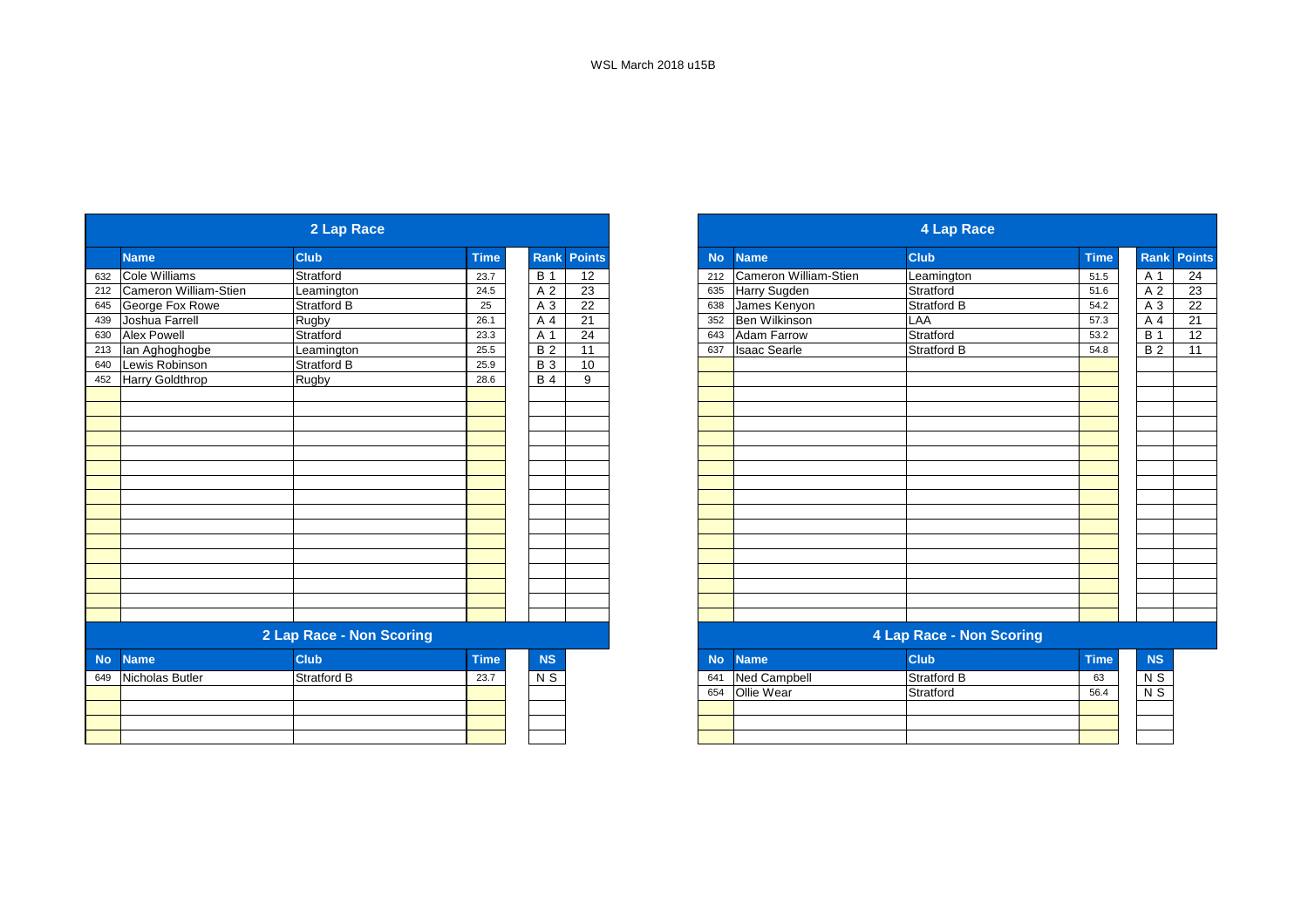|           |                         | <b>Speed Bounce</b>               |                |                |               |           |                        | <b>Standing Long Jump</b>               |                        |
|-----------|-------------------------|-----------------------------------|----------------|----------------|---------------|-----------|------------------------|-----------------------------------------|------------------------|
| <b>No</b> | <b>Name</b>             | <b>Club</b>                       | <b>Bounces</b> | Rank           | <b>Points</b> | <b>No</b> | <b>Name</b>            | <b>Club</b>                             | <b>Distance</b><br>(m) |
| 240       | Sam Lambert             | Leamington                        | 64             | A 4            | 21            | 212       | Cameron William-Stien  | Leamington                              | 2.39                   |
| 439       | Joshua Farrell          | Rugby                             | 77             | A 3            | 22            | 240       | Sam Lambert            | Leamington                              | 2.11                   |
| 631       | Aran Woodger            | Stratford                         | 79             | A 2            | 23            | 352       | <b>Ben Wilkinson</b>   | LAA                                     | 2.05                   |
| 635       | Harry Sugden            | Stratford                         | 77             | <b>B</b> 1     | 12            | 452       | <b>Harry Goldthrop</b> | Rugby                                   | 1.88                   |
| 638       | James Kenyon            | <b>Stratford B</b>                | 83             | A 1            | 24            | 439       | Joshua Farrell         | Rugby                                   | 1.98                   |
| 641       | <b>Ned Campbell</b>     | <b>Stratford B</b>                | 70             | <b>B2</b>      | 11            | 630       | <b>Alex Powell</b>     | Stratford                               | 2.41                   |
|           |                         |                                   |                |                |               | 654       | <b>Ollie Wear</b>      | Stratford                               | 2.24                   |
|           |                         |                                   |                |                |               | 640       | Lewis Robinson         | Stratford B                             | 2.07                   |
|           |                         |                                   |                |                |               | 637       | <b>Isaac Searle</b>    | <b>Stratford B</b>                      | 2.01                   |
|           |                         |                                   |                |                |               |           |                        |                                         |                        |
|           |                         |                                   |                |                |               |           |                        |                                         |                        |
|           |                         |                                   |                |                |               |           |                        |                                         |                        |
|           |                         |                                   |                |                |               |           |                        |                                         |                        |
|           |                         |                                   |                |                |               |           |                        |                                         |                        |
|           |                         |                                   |                |                |               |           |                        |                                         |                        |
|           |                         |                                   |                |                |               |           |                        |                                         |                        |
|           |                         |                                   |                |                |               |           |                        |                                         |                        |
|           |                         |                                   |                |                |               |           |                        |                                         |                        |
|           |                         |                                   |                |                |               |           |                        |                                         |                        |
|           |                         |                                   |                |                |               |           |                        |                                         |                        |
|           |                         |                                   |                |                |               |           |                        |                                         |                        |
|           |                         |                                   |                |                |               |           |                        |                                         |                        |
|           |                         |                                   |                |                |               |           |                        |                                         |                        |
|           |                         |                                   |                |                |               |           |                        |                                         |                        |
|           |                         | <b>Speed Bounce - Non Scoring</b> |                |                |               |           |                        | <b>Standing Long Jump - Non Scoring</b> |                        |
| <b>No</b> | <b>Name</b>             | <b>Club</b>                       | <b>Bounces</b> | <b>NS</b>      |               | <b>No</b> | <b>Name</b>            | <b>Club</b>                             | <b>Distance</b><br>(m) |
| 636       | <b>Harry Gravelsons</b> | <b>Stratford B</b>                | 72             | N <sub>S</sub> |               | 635       | Harry Sugden           | Stratford                               | 2.30                   |
|           |                         |                                   |                |                |               | 649       | Nicholas Butler        | <b>Stratford B</b>                      | 2.64                   |
|           |                         |                                   |                |                |               | 641       | <b>Ned Campbell</b>    | <b>Stratford B</b>                      | 1.86                   |
|           |                         |                                   |                |                |               | 632       | Cole Williams          | Stratford                               | 2.46                   |
|           |                         |                                   |                |                |               | 241       | <b>Jack Bower</b>      | Leamington                              | 2.31                   |

|           |                         | <b>Speed Bounce</b>               |                |                |                    |           |                        | <b>Standing Long Jump</b>               |                        |                    |    |
|-----------|-------------------------|-----------------------------------|----------------|----------------|--------------------|-----------|------------------------|-----------------------------------------|------------------------|--------------------|----|
| <b>No</b> | <b>Name</b>             | <b>Club</b>                       | <b>Bounces</b> |                | <b>Rank Points</b> | <b>No</b> | <b>Name</b>            | <b>Club</b>                             | <b>Distance</b><br>(m) | <b>Rank Points</b> |    |
| 240       | Sam Lambert             | Leamington                        | 64             | A 4            | 21                 | 212       | Cameron William-Stien  | Leamington                              | 2.39                   | A 2                | 23 |
| 439       | Joshua Farrell          | <b>Rugby</b>                      | 77             | A 3            | $\overline{22}$    | 240       | Sam Lambert            | Leamington                              | 2.11                   | <b>B2</b>          | 11 |
| 631       | Aran Woodger            | Stratford                         | 79             | A <sub>2</sub> | 23                 | 352       | <b>Ben Wilkinson</b>   | LAA                                     | 2.05                   | A 4                | 21 |
| 635       | Harry Sugden            | Stratford                         | 77             | <b>B</b> 1     | 12                 | 452       | <b>Harry Goldthrop</b> | Rugby                                   | 1.88                   | $\overline{B4}$    | 9  |
| 638       | James Kenyon            | <b>Stratford B</b>                | 83             | A 1            | 24                 | 439       | Joshua Farrell         | Rugby                                   | 1.98                   | A 5                | 20 |
| 641       | <b>Ned Campbell</b>     | <b>Stratford B</b>                | 70             | <b>B2</b>      | 11                 | 630       | <b>Alex Powell</b>     | Stratford                               | 2.41                   | A 1                | 24 |
|           |                         |                                   |                |                |                    | 654       | Ollie Wear             | Stratford                               | 2.24                   | <b>B</b> 1         | 12 |
|           |                         |                                   |                |                |                    | 640       | Lewis Robinson         | <b>Stratford B</b>                      | 2.07                   | A 3                | 22 |
|           |                         |                                   |                |                |                    | 637       | <b>Isaac Searle</b>    | Stratford B                             | 2.01                   | <b>B</b> 3         | 10 |
|           |                         |                                   |                |                |                    |           |                        |                                         |                        |                    |    |
|           |                         |                                   |                |                |                    |           |                        |                                         |                        |                    |    |
|           |                         |                                   |                |                |                    |           |                        |                                         |                        |                    |    |
|           |                         |                                   |                |                |                    |           |                        |                                         |                        |                    |    |
|           |                         |                                   |                |                |                    |           |                        |                                         |                        |                    |    |
|           |                         |                                   |                |                |                    |           |                        |                                         |                        |                    |    |
|           |                         |                                   |                |                |                    |           |                        |                                         |                        |                    |    |
|           |                         |                                   |                |                |                    |           |                        |                                         |                        |                    |    |
|           |                         |                                   |                |                |                    |           |                        |                                         |                        |                    |    |
|           |                         |                                   |                |                |                    |           |                        |                                         |                        |                    |    |
|           |                         |                                   |                |                |                    |           |                        |                                         |                        |                    |    |
|           |                         |                                   |                |                |                    |           |                        |                                         |                        |                    |    |
|           |                         |                                   |                |                |                    |           |                        |                                         |                        |                    |    |
|           |                         |                                   |                |                |                    |           |                        |                                         |                        |                    |    |
|           |                         |                                   |                |                |                    |           |                        |                                         |                        |                    |    |
|           |                         | <b>Speed Bounce - Non Scoring</b> |                |                |                    |           |                        | <b>Standing Long Jump - Non Scoring</b> |                        |                    |    |
| <b>No</b> | <b>Name</b>             | <b>Club</b>                       | <b>Bounces</b> | <b>NS</b>      |                    | <b>No</b> | <b>Name</b>            | <b>Club</b>                             | <b>Distance</b><br>(m) | <b>NS</b>          |    |
| 636       | <b>Harry Gravelsons</b> | <b>Stratford B</b>                | 72             | N S            |                    | 635       | Harry Sugden           | Stratford                               | 2.30                   | N S                |    |
|           |                         |                                   |                |                |                    | 649       | <b>Nicholas Butler</b> | Stratford B                             | 2.64                   | $N$ S              |    |
|           |                         |                                   |                |                |                    | 641       | <b>Ned Campbell</b>    | <b>Stratford B</b>                      | 1.86                   | $N$ S              |    |
|           |                         |                                   |                |                |                    | 632       | <b>Cole Williams</b>   | Stratford                               | 2.46                   | $N$ S              |    |
|           |                         |                                   |                |                |                    | 241       | Jack Bower             | Leamington                              | 2.31                   | $N$ S              |    |
|           |                         |                                   |                |                |                    |           |                        |                                         |                        |                    |    |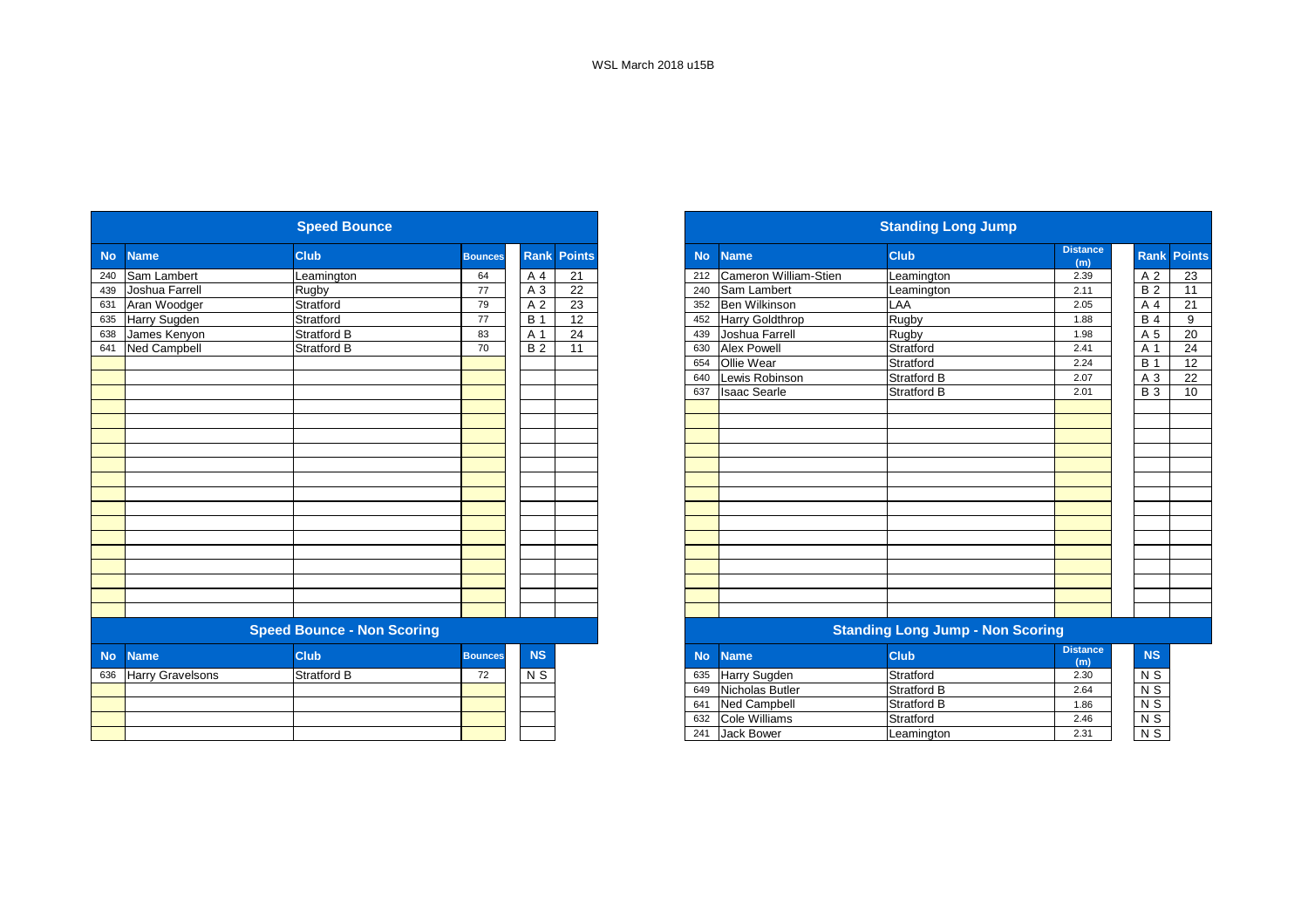|           |                         | <b>Vertical Jump</b>               |                         |                |                 |           |                         | <b>Standing Triple Jump</b>               |                        |                  |  |
|-----------|-------------------------|------------------------------------|-------------------------|----------------|-----------------|-----------|-------------------------|-------------------------------------------|------------------------|------------------|--|
| <b>No</b> | <b>Name</b>             | <b>Club</b>                        | <b>Distance</b><br>(cm) | <b>Rank</b>    | <b>Points</b>   | <b>No</b> | <b>Name</b>             | <b>Club</b>                               | <b>Distance</b><br>(m) | Rank Po          |  |
| 240       | Sam Lambert             | Leamington                         | 48                      | A 4            | $\overline{21}$ | 213       | lan Aghoghogbe          | Leamington                                | 7.24                   | $\overline{B}$ 1 |  |
| 215       | Matthew Ashbourne       | Leamington                         | 46                      | <b>B2</b>      | 10.5            | 212       | Cameron William-Stien   | Leamington                                | 7.80                   | A 1              |  |
| 352       | Ben Wilkinson           | LAA                                | 45                      | A 5            | 20              | 352       | <b>Ben Wilkinson</b>    | LAA                                       | 6.32                   | A 5              |  |
| 445       | Benjamin Lole           | Rugby                              | 55                      | A <sub>2</sub> | 23              | 445       | Benjamin Lole           | Rugby                                     | 7.48                   | A <sub>2</sub>   |  |
| 439       | Joshua Farrell          | <b>Rugby</b>                       | 46                      | <b>B2</b>      | 10.5            | 634       | George Hendy            | Stratford                                 | 7.18                   | <b>B2</b>        |  |
| 643       | <b>Adam Farrow</b>      | Stratford                          | 59                      | <b>B</b> 1     | 12              | 631       | Aran Woodger            | Stratford                                 | 7.24                   | A 4              |  |
| 630       | <b>Alex Powell</b>      | Stratford                          | 71                      | A 1            | 24              | 645       | George Fox Rowe         | Stratford B                               | 7.34                   | A 3              |  |
| 637       | <b>Isaac Searle</b>     | <b>Stratford B</b>                 | 51                      | A 3            | 22              | 636       | <b>Harry Gravelsons</b> | <b>Stratford B</b>                        | 6.08                   | $B_3$            |  |
| 636       | <b>Harry Gravelsons</b> | Stratford B                        | 41                      | <b>B4</b>      | 9               |           |                         |                                           |                        |                  |  |
|           |                         |                                    |                         |                |                 |           |                         |                                           |                        |                  |  |
|           |                         |                                    |                         |                |                 |           |                         |                                           |                        |                  |  |
|           |                         |                                    |                         |                |                 |           |                         |                                           |                        |                  |  |
|           |                         |                                    |                         |                |                 |           |                         |                                           |                        |                  |  |
|           |                         |                                    |                         |                |                 |           |                         |                                           |                        |                  |  |
|           |                         |                                    |                         |                |                 |           |                         |                                           |                        |                  |  |
|           |                         |                                    |                         |                |                 |           |                         |                                           |                        |                  |  |
|           |                         |                                    |                         |                |                 |           |                         |                                           |                        |                  |  |
|           |                         |                                    |                         |                |                 |           |                         |                                           |                        |                  |  |
|           |                         |                                    |                         |                |                 |           |                         |                                           |                        |                  |  |
|           |                         |                                    |                         |                |                 |           |                         |                                           |                        |                  |  |
|           |                         |                                    |                         |                |                 |           |                         |                                           |                        |                  |  |
|           |                         |                                    |                         |                |                 |           |                         |                                           |                        |                  |  |
|           |                         |                                    |                         |                |                 |           |                         |                                           |                        |                  |  |
|           |                         |                                    |                         |                |                 |           |                         |                                           |                        |                  |  |
|           |                         | <b>Vertical Jump - Non Scoring</b> |                         |                |                 |           |                         | <b>Standing Triple Jump - Non Scoring</b> |                        |                  |  |
| <b>No</b> | <b>Name</b>             | <b>Club</b>                        | <b>Distance</b><br>(cm) | <b>NS</b>      |                 | <b>No</b> | <b>Name</b>             | <b>Club</b>                               | <b>Distance</b><br>(m) | <b>NS</b>        |  |
| 631       | Aran Woodger            | Stratford                          | 57                      | $\overline{N}$ |                 | 649       | Nicholas Butler         | <b>Stratford B</b>                        | 8.36                   | N S              |  |
|           |                         |                                    |                         |                |                 | 654       | <b>Ollie Wear</b>       | Stratford                                 | 7.12                   | $N$ S            |  |
|           |                         |                                    |                         |                |                 | 640       | Lewis Robinson          | <b>Stratford B</b>                        | 6.21                   | $N$ S            |  |
|           |                         |                                    |                         |                |                 | 643       | <b>Adam Farrow</b>      | Stratford                                 | 7.8                    | $N$ S            |  |
|           |                         |                                    |                         |                |                 | 241       | <b>Jack Bower</b>       | Leamington                                | 7.08                   | $N$ S            |  |
|           |                         |                                    |                         |                |                 |           |                         |                                           |                        |                  |  |

|     |                       | <b>Vertical Jump</b>                                                                                            |                         |                |                    |           |                         | <b>Standing Triple Jump</b>                                                                                     |                        |                  |                    |
|-----|-----------------------|-----------------------------------------------------------------------------------------------------------------|-------------------------|----------------|--------------------|-----------|-------------------------|-----------------------------------------------------------------------------------------------------------------|------------------------|------------------|--------------------|
|     | No Name               | <b>Club</b>                                                                                                     | <b>Distance</b><br>(cm) |                | <b>Rank Points</b> | <b>No</b> | <b>Name</b>             | <b>Club</b>                                                                                                     | <b>Distance</b><br>(m) |                  | <b>Rank Points</b> |
|     | 240 Sam Lambert       | Leamington                                                                                                      | 48                      | A 4            | 21                 | 213       | lan Aghoghogbe          | Leamington                                                                                                      | 7.24                   | $\overline{B}$ 1 | $\overline{12}$    |
|     | 215 Matthew Ashbourne | Leamington                                                                                                      | 46                      | <b>B2</b>      | 10.5               | 212       | Cameron William-Stien   | Leamington                                                                                                      | 7.80                   | A 1              | 24                 |
|     | 352 Ben Wilkinson     | LAA                                                                                                             | 45                      | A 5            | 20                 | 352       | <b>Ben Wilkinson</b>    | LAA                                                                                                             | 6.32                   | A 5              | 20                 |
|     | 445 Benjamin Lole     | Rugby                                                                                                           | 55                      | A <sub>2</sub> | 23                 | 445       | Benjamin Lole           | Rugby                                                                                                           | 7.48                   | A 2              | 23                 |
| 439 | Joshua Farrell        | Rugby                                                                                                           | 46                      | <b>B2</b>      | 10.5               | 634       | George Hendy            | Stratford                                                                                                       | 7.18                   | <b>B2</b>        | 11                 |
|     | 643 Adam Farrow       | Stratford                                                                                                       | 59                      | $B^{\prime}$   | 12                 | 631       | Aran Woodger            | Stratford                                                                                                       | 7.24                   | A 4              | 21                 |
|     | 630 Alex Powell       | Stratford                                                                                                       | 71                      | A 1            | 24                 | 645       | George Fox Rowe         | <b>Stratford B</b>                                                                                              | 7.34                   | A 3              | 22                 |
| 637 | <b>Isaac Searle</b>   | Stratford B                                                                                                     | 51                      | A 3            | 22                 | 636       | <b>Harry Gravelsons</b> | Stratford B                                                                                                     | 6.08                   | <b>B3</b>        | 10                 |
|     | 636 Harry Gravelsons  | <b>Stratford B</b>                                                                                              | 41                      | <b>B</b> 4     | 9                  |           |                         |                                                                                                                 |                        |                  |                    |
|     |                       |                                                                                                                 |                         |                |                    |           |                         |                                                                                                                 |                        |                  |                    |
|     |                       |                                                                                                                 |                         |                |                    |           |                         |                                                                                                                 |                        |                  |                    |
|     |                       |                                                                                                                 |                         |                |                    |           |                         |                                                                                                                 |                        |                  |                    |
|     |                       |                                                                                                                 |                         |                |                    |           |                         |                                                                                                                 |                        |                  |                    |
|     |                       |                                                                                                                 |                         |                |                    |           |                         |                                                                                                                 |                        |                  |                    |
|     |                       |                                                                                                                 |                         |                |                    |           |                         |                                                                                                                 |                        |                  |                    |
|     |                       |                                                                                                                 |                         |                |                    |           |                         |                                                                                                                 |                        |                  |                    |
|     |                       |                                                                                                                 |                         |                |                    |           |                         |                                                                                                                 |                        |                  |                    |
|     |                       |                                                                                                                 |                         |                |                    |           |                         |                                                                                                                 |                        |                  |                    |
|     |                       |                                                                                                                 |                         |                |                    |           |                         |                                                                                                                 |                        |                  |                    |
|     |                       |                                                                                                                 |                         |                |                    |           |                         |                                                                                                                 |                        |                  |                    |
|     |                       |                                                                                                                 |                         |                |                    |           |                         |                                                                                                                 |                        |                  |                    |
|     |                       |                                                                                                                 |                         |                |                    |           |                         |                                                                                                                 |                        |                  |                    |
|     |                       |                                                                                                                 |                         |                |                    |           |                         |                                                                                                                 |                        |                  |                    |
|     |                       |                                                                                                                 |                         |                |                    |           |                         |                                                                                                                 |                        |                  |                    |
|     |                       | the contract of the contract of the contract of the contract of the contract of the contract of the contract of |                         |                |                    |           |                         | the contract of the contract of the contract of the contract of the contract of the contract of the contract of |                        |                  |                    |

| stance<br>(cm) | <b>NS</b> | No  | <b>Name</b>       | <b>Club</b>        | <b>Distance</b><br>(m) |  |
|----------------|-----------|-----|-------------------|--------------------|------------------------|--|
| 57             | N S       | 649 | Nicholas Butler   | <b>Stratford B</b> | 8.36                   |  |
|                |           | 654 | <b>Ollie Wear</b> | Stratford          | 7.12                   |  |
|                |           | 640 | Lewis Robinson    | <b>Stratford B</b> | 6.21                   |  |
|                |           | 643 | Adam Farrow       | Stratford          | 7.8                    |  |
|                |           | 241 | <b>Jack Bower</b> | Leamington         | 7.08                   |  |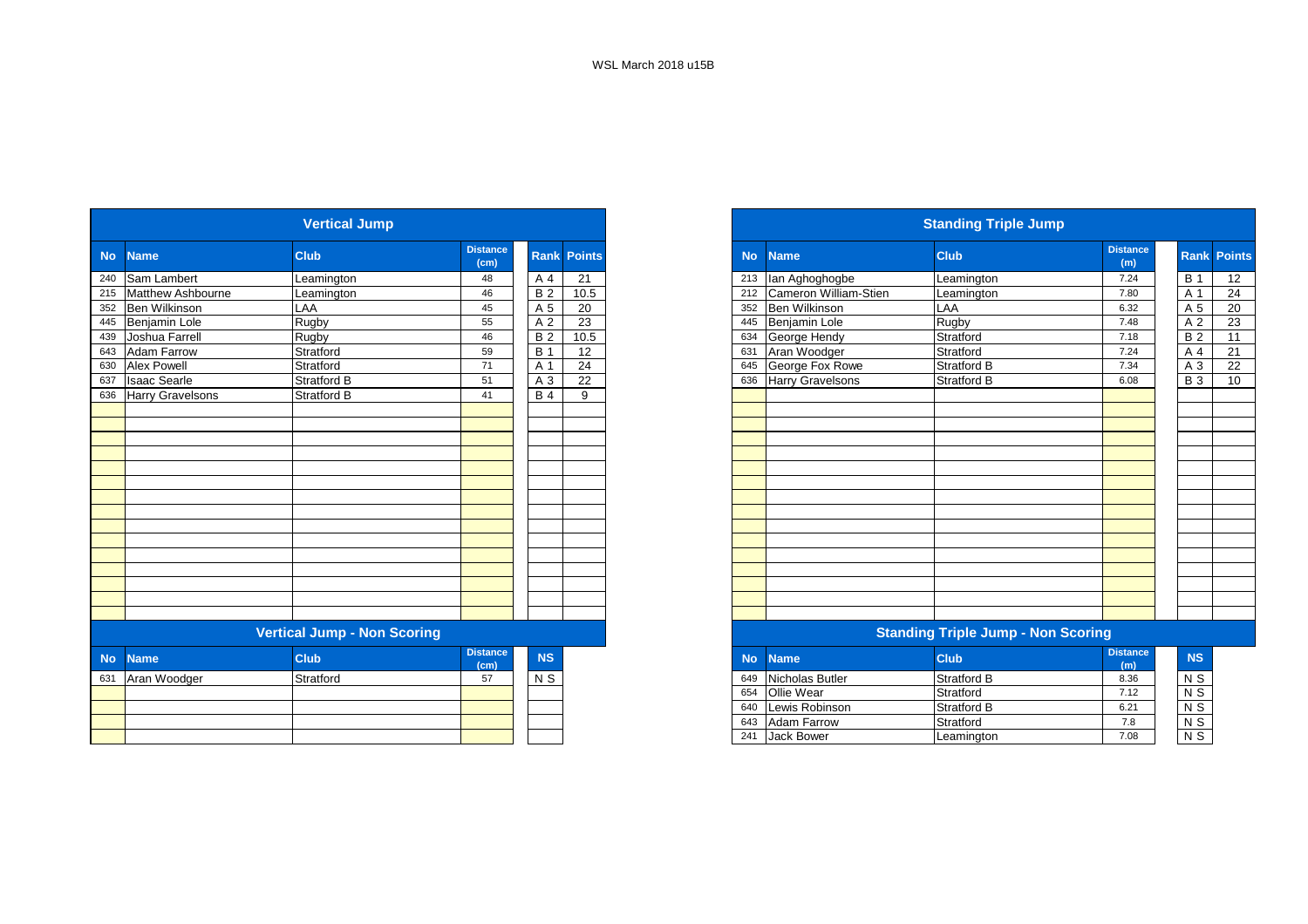|           |                    | <b>Shot Put</b>               |         |                  |                    |           |             | <b>Soft Javelin</b>               |         |
|-----------|--------------------|-------------------------------|---------|------------------|--------------------|-----------|-------------|-----------------------------------|---------|
| <b>No</b> | <b>Name</b>        | <b>Club</b>                   | Dis (m) |                  | <b>Rank Points</b> | <b>No</b> | <b>Name</b> | <b>Club</b>                       | Dis (m) |
| 215       | Matthew Ashbourne  | Leamington                    | 9.75    | A 2              | 23                 |           |             |                                   |         |
| 452       | Harry Goldthrop    | Rugby                         | 6.91    | A 4              | 21                 |           |             |                                   |         |
| 643       | <b>Adam Farrow</b> | Stratford                     | 10.31   | A 1              | 24                 |           |             |                                   |         |
| 634       | George Hendy       | Stratford                     | 10.13   | $\overline{B}$ 1 | $\overline{12}$    |           |             |                                   |         |
| 645       | George Fox Rowe    | Stratford B                   | 9.21    | A 3              | 22                 |           |             |                                   |         |
| 638       | James Kenyon       | <b>Stratford B</b>            | 5.74    | $\overline{B}$ 2 | $\overline{11}$    |           |             |                                   |         |
|           |                    |                               |         |                  |                    |           |             |                                   |         |
|           |                    |                               |         |                  |                    |           |             |                                   |         |
|           |                    |                               |         |                  |                    |           |             |                                   |         |
|           |                    |                               |         |                  |                    |           |             |                                   |         |
|           |                    |                               |         |                  |                    |           |             |                                   |         |
|           |                    |                               |         |                  |                    |           |             |                                   |         |
|           |                    |                               |         |                  |                    |           |             |                                   |         |
|           |                    |                               |         |                  |                    |           |             |                                   |         |
|           |                    |                               |         |                  |                    |           |             |                                   |         |
|           |                    |                               |         |                  |                    |           |             |                                   |         |
|           |                    |                               |         |                  |                    |           |             |                                   |         |
|           |                    |                               |         |                  |                    |           |             |                                   |         |
|           |                    |                               |         |                  |                    |           |             |                                   |         |
|           |                    |                               |         |                  |                    |           |             |                                   |         |
|           |                    |                               |         |                  |                    |           |             |                                   |         |
|           |                    |                               |         |                  |                    |           |             |                                   |         |
|           |                    |                               |         |                  |                    |           |             |                                   |         |
|           |                    | <b>Shot Put - Non Scoring</b> |         |                  |                    |           |             | <b>Soft Javelin - Non Scoring</b> |         |
| <b>No</b> | <b>Name</b>        | <b>Club</b>                   | Dis (m) | <b>NS</b>        |                    | <b>No</b> | <b>Name</b> | <b>Club</b>                       | Dis (m) |
|           |                    |                               |         |                  |                    |           |             |                                   |         |
|           |                    |                               |         |                  |                    |           |             |                                   |         |
|           |                    |                               |         |                  |                    |           |             |                                   |         |
|           |                    |                               |         |                  |                    |           |             |                                   |         |
|           |                    |                               |         |                  |                    |           |             |                                   |         |

| <b>Shot Put</b>               |                                                           |                    |         |            |                                   |  |           | <b>Soft Javelin</b>               |             |         |    |                    |
|-------------------------------|-----------------------------------------------------------|--------------------|---------|------------|-----------------------------------|--|-----------|-----------------------------------|-------------|---------|----|--------------------|
|                               | No Name                                                   | <b>Club</b>        | Dis (m) |            | <b>Rank Points</b>                |  | <b>No</b> | <b>Name</b>                       | <b>Club</b> | Dis (m) |    | <b>Rank Points</b> |
|                               | 215 Matthew Ashbourne                                     | Leamington         | 9.75    |            | 23<br>A 2                         |  |           |                                   |             |         |    |                    |
|                               | 452 Harry Goldthrop                                       | Rugby              | 6.91    | A 4        | 21                                |  |           |                                   |             |         |    |                    |
|                               | 643 Adam Farrow                                           | Stratford          | 10.31   | A 1        | 24                                |  |           |                                   |             |         |    |                    |
|                               |                                                           | Stratford          | 10.13   | <b>B</b> 1 | 12                                |  |           |                                   |             |         |    |                    |
|                               | George Fox Rowe                                           | <b>Stratford B</b> | 9.21    |            | 22<br>$A_3$                       |  |           |                                   |             |         |    |                    |
|                               | 634 George Hendy<br>645 George Fox Ro<br>638 James Kenyon | Stratford B        | 5.74    |            | B <sub>2</sub><br>$\overline{11}$ |  |           |                                   |             |         |    |                    |
|                               |                                                           |                    |         |            |                                   |  |           |                                   |             |         |    |                    |
|                               |                                                           |                    |         |            |                                   |  |           |                                   |             |         |    |                    |
|                               |                                                           |                    |         |            |                                   |  |           |                                   |             |         |    |                    |
|                               |                                                           |                    |         |            |                                   |  |           |                                   |             |         |    |                    |
|                               |                                                           |                    |         |            |                                   |  |           |                                   |             |         |    |                    |
|                               |                                                           |                    |         |            |                                   |  |           |                                   |             |         |    |                    |
|                               |                                                           |                    |         |            |                                   |  |           |                                   |             |         |    |                    |
|                               |                                                           |                    |         |            |                                   |  |           |                                   |             |         |    |                    |
|                               |                                                           |                    |         |            |                                   |  |           |                                   |             |         |    |                    |
|                               |                                                           |                    |         |            |                                   |  |           |                                   |             |         |    |                    |
|                               |                                                           |                    |         |            |                                   |  |           |                                   |             |         |    |                    |
|                               |                                                           |                    |         |            |                                   |  |           |                                   |             |         |    |                    |
|                               |                                                           |                    |         |            |                                   |  |           |                                   |             |         |    |                    |
|                               |                                                           |                    |         |            |                                   |  |           |                                   |             |         |    |                    |
|                               |                                                           |                    |         |            |                                   |  |           |                                   |             |         |    |                    |
|                               |                                                           |                    |         |            |                                   |  |           |                                   |             |         |    |                    |
|                               |                                                           |                    |         |            |                                   |  |           |                                   |             |         |    |                    |
| <b>Shot Put - Non Scoring</b> |                                                           |                    |         |            |                                   |  |           | <b>Soft Javelin - Non Scoring</b> |             |         |    |                    |
| No l                          | <b>Name</b>                                               | <b>Club</b>        | Dis(m)  |            | <b>NS</b>                         |  | <b>No</b> | <b>Name</b>                       | <b>Club</b> | Dis (m) | NS |                    |
|                               |                                                           |                    |         |            |                                   |  |           |                                   |             |         |    |                    |
|                               |                                                           |                    |         |            |                                   |  |           |                                   |             |         |    |                    |
|                               |                                                           |                    |         |            |                                   |  |           |                                   |             |         |    |                    |
|                               |                                                           |                    |         |            |                                   |  |           |                                   |             |         |    |                    |
|                               |                                                           |                    |         |            |                                   |  |           |                                   |             |         |    |                    |